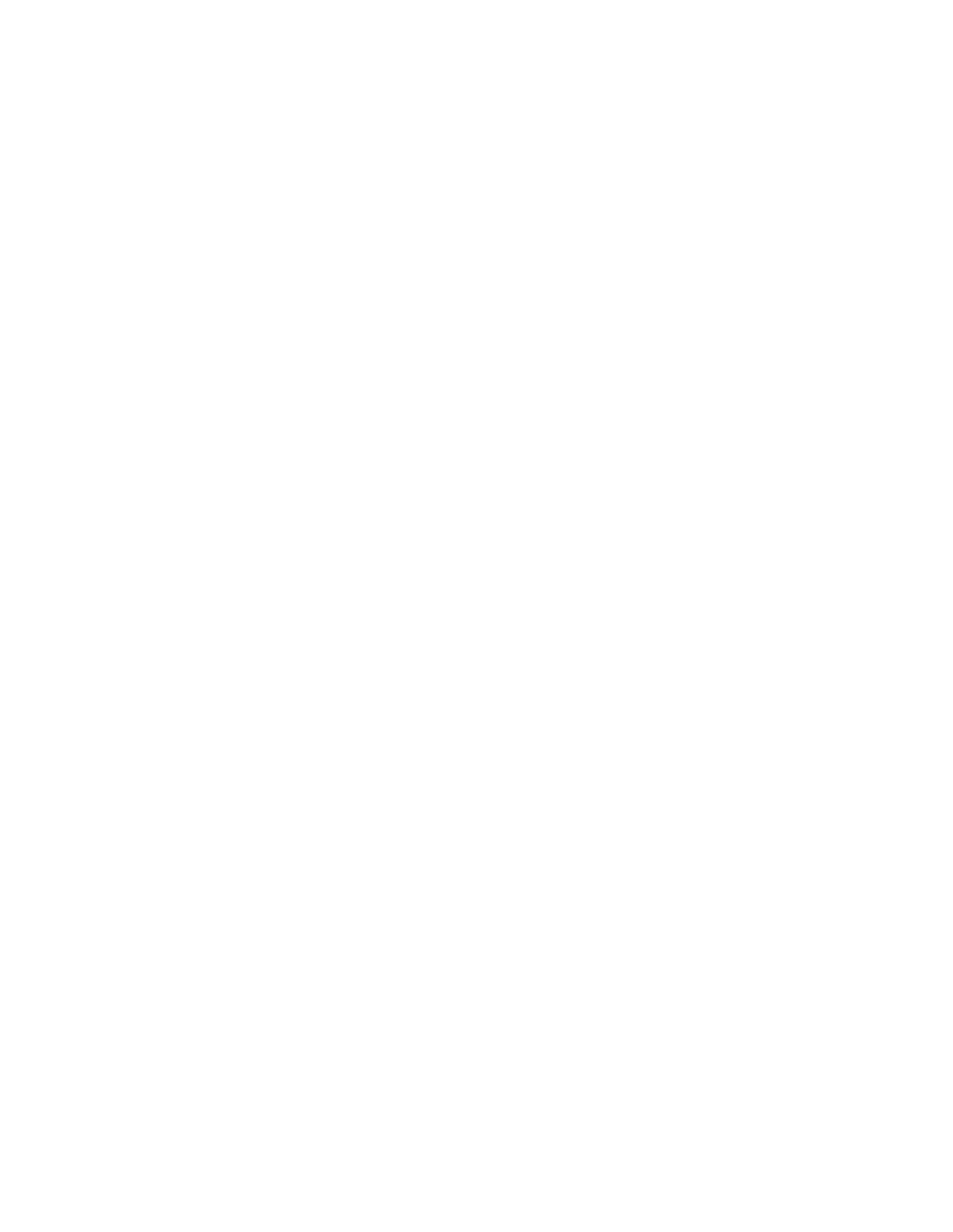## **Contents**

Contents [Jnana Vahini](#page-4-0) 5 [Foreword](#page-6-0) 7 [Preface8](#page-7-0) [Jnana Vahini](#page-8-0) 9 [1. Remove ignorance by incisive inquiry 9](#page-8-0) [2. Cognize the shining inner Atma as oneself 9](#page-8-0) [3. To realise the Atma, overcome four obstacles 10](#page-9-0) [4. Eliminate egotism and desire and gain liberation by conquest of the mind 11](#page-10-0) [5. Brahman is perceived when all traces of "intention" disappear 11](#page-10-0) [6. Train the mind to dwell ever on God 12](#page-11-0) [7. Instincts and impulses must be put down 13](#page-12-0) [8. The one who really knows God becomes God 13](#page-12-0) [9. The four types of spiritually wise people 14](#page-13-0) [10. The effects of the three qualities 15](#page-14-0) [11. Illusion hides the individual's true blissful nature 16](#page-15-0) [12. Use the "Who am I" inquiry to cease the agitations 16](#page-15-0) [13. Remember constantly that You are not the body! 17](#page-16-0) [14. Develop non-attachment: Be in the world but not of it 18](#page-17-0) [15. Self-realization is the ultimate goal of life 18](#page-17-0) [16. Being-Awareness-Bliss describes the experience of Brahman 19](#page-18-0) [17. Atma is immanent nonchanging Unity beyond time and space 20](#page-19-0) [18. Highest spiritual wisdom is Brahman 21](#page-20-0) [19. Take up the chief path to acquire spiritual wisdom: devotion 22](#page-21-0) [20. Everyone can win spiritual wisdom, regardless of status, class, or sex 22](#page-21-0) [21. Wisdom consists of the feeling of oneness without distinctions 23](#page-22-0) [22. Caste depends more on qualities than on birth 24](#page-23-0) [23. Accept the rigours of spiritual discipline and follow the path of devotion 25](#page-24-0) 24. Serve selflessly, without attachment to the fruits thereof 25 [25. The paths of devotion, wisdom, and non-attachment are inseparable 26](#page-25-0) [26. See life as a manifestation of the three qualities 27](#page-26-0) [27. Be spiritually wise: without ego, without desires, with equal love for all 27](#page-26-0) [28. The Lord's eyes, ears, hands, and feet are everywhere 28](#page-27-0) [29. The world is the Lord's three-act play 28](#page-27-0)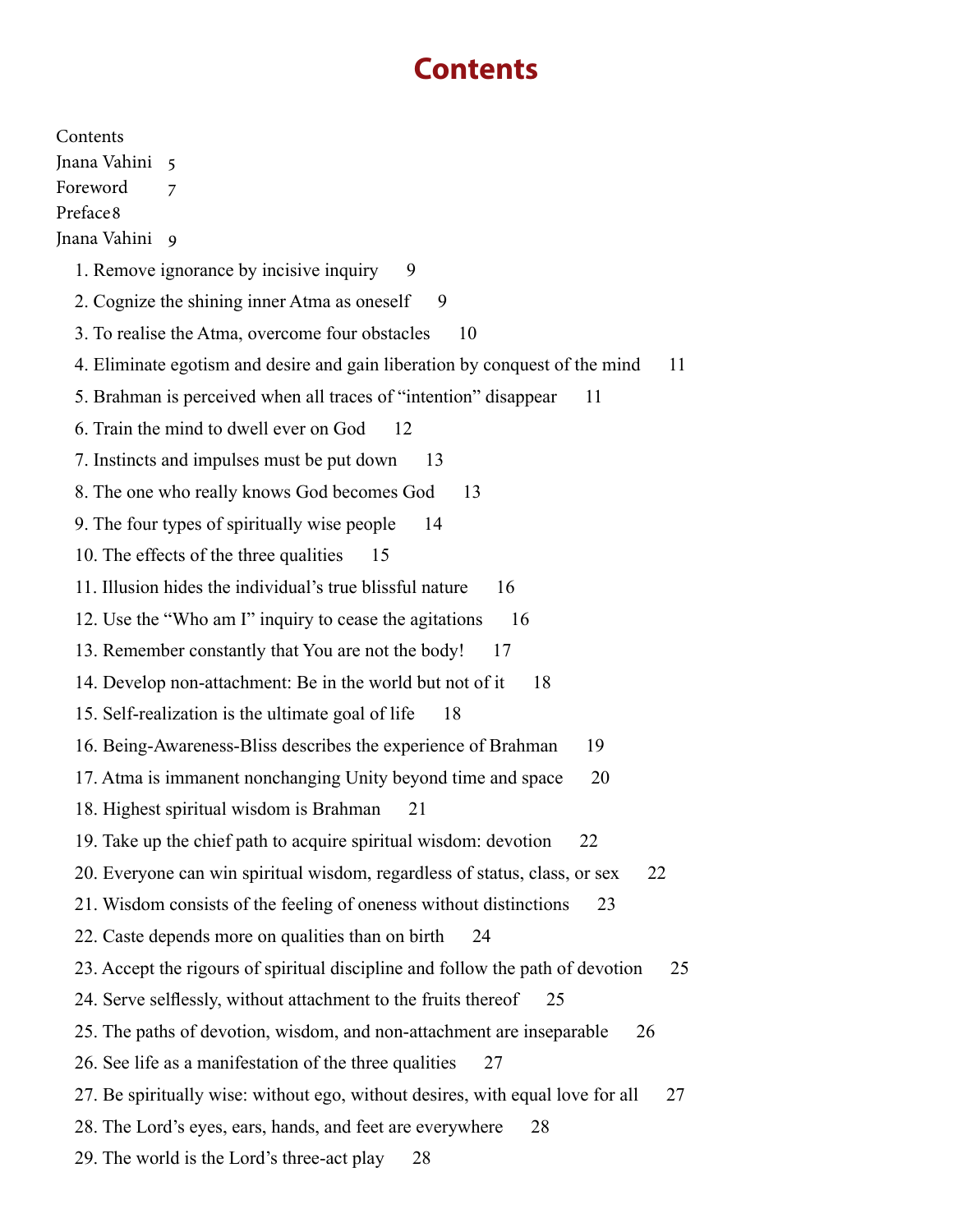- [30. Make God your constant focus 29](#page-28-0)
- [31. Calm the mind by steady, continuous discipline 29](#page-28-0)
- [32. Worship the great souls who have won wisdom 30](#page-29-0)
- [33. Illusion makes Brahman appear as soul, God, and world 31](#page-30-0)
- [34. Destroy illusion by inquiry into the nature of Atma 32](#page-31-0)
- [35. Attaining enlightenment destroys ignorance as well as enlightenment! 32](#page-31-0)
- [36. Direct experience is obtained by continous reflection on truth 33](#page-32-0)
- [37. Atma is the Universal Cause and Seer 34](#page-33-0)
- [38. Attachment and affection are the result of delusion 34](#page-33-0)
- [39. The nature of Atma is Being-Awareness-Bliss 35](#page-34-0)
- [40. The realisation of "I am Brahman" 35](#page-34-0)
- [41. The sacred revelations allow a restricted identity of soul and Brahman 37](#page-36-0)
- [42. Realise your true Self by destroying all limitations 37](#page-36-0)
- [43. Four qualifications for inquiry into the Atma 38](#page-37-0)
- [44. Mastery of the scriptures is not enough 38](#page-37-0)
- 45. See the Atma by unraveling the five sheaths of the body 39
- [46. Approach the preceptor for help in grasping the Atma 39](#page-38-0)
- 47. The grace of the Lord makes everything else superfluous 40

#### [Glossary](#page-40-0) 41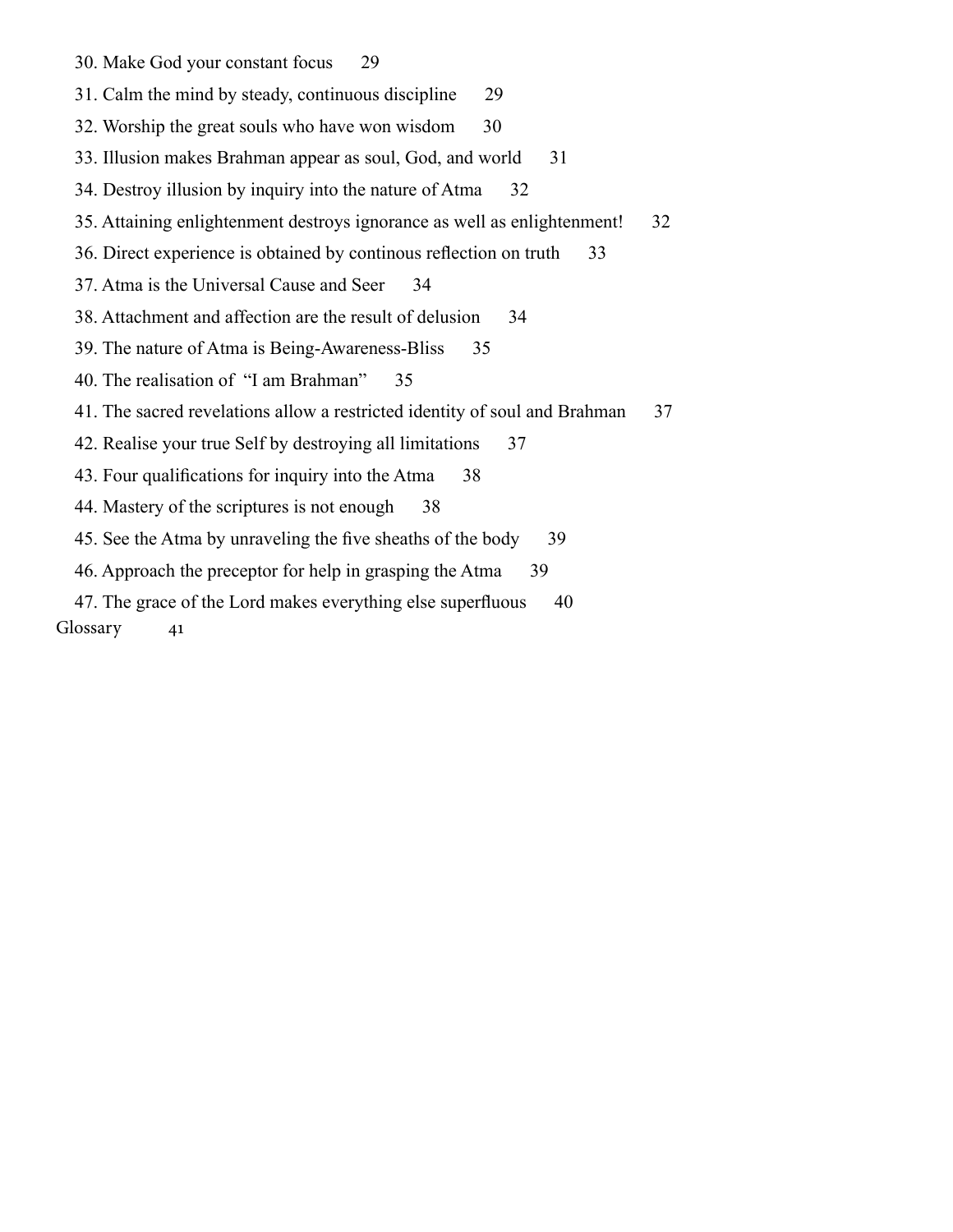## **Jnana Vahini**

### <span id="page-4-0"></span>**Stream of Spiritual Wisdom**



#### **SRI SATHYA SAI SADHANA TRUST Publications Division**

Prasanthi Nilayam - 515134 Anantapur District, Andhra Pradesh, India STD: 08555 : ISD : 91-8555 Phone: 287375, Fax: 287236 Email: enquiry@sssbpt.org URL www.sssbpt.org

© Sri Sathya Sai Sadhana Trust, Publications Division, Prasanthi Nilayam P.O. 515 134, Anantapur District, A.P. (India.)

All Rights Reserved.

The copyright and the rights of translation in any language are reserved by the Publishers. No part, passage, text or photograph or Artwork of this book should be reproduced, transmitted or utilised, in original language or by translation, in any form or by any means, electronic, mechanical, photo copying, recording or by any information, storage and retrieval system except with the express and prior permission, in writing from the Convener, Sri Sathya Sai Sadhana Trust, Publications Division, Prasanthi Nilayam (Andhra Pradesh) India - Pin Code 515 134, except for brief passages quoted in book review. This book can be exported from India only by the Publishers - Sri Sathya Sai Sadhana Trust, Publications Division, Prasanthi Nilayam, India.

International Standard Book Number for the paper edition: 81-7208-296-7. ISBN for this new ebook edition to come later.

Revised Edition: 2014

Published by: The Convener, Sri Sathya Sai Sadhana Trust, Publications Division Prasanthi Nilayam, Pincode 515 134, India STD: 08555 ISD: 91-8555 Phone: 287375 Fax: 287236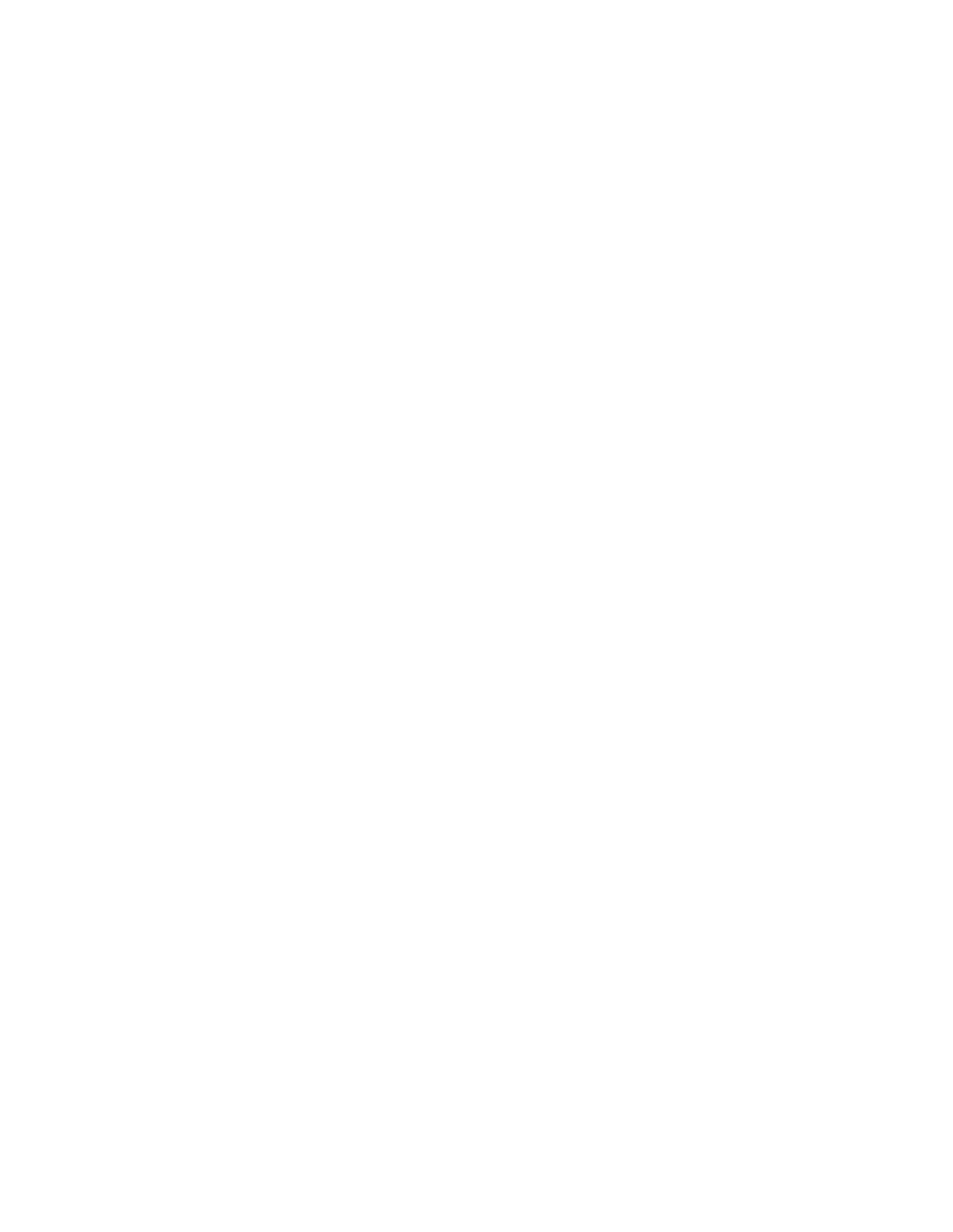## **Foreword**

<span id="page-6-0"></span>This edition of *Jnana Vahini* improves on previous editions. Some grammatical errors and typos have been corrected, and many sentences have been rewritten to clarify and smooth the presentation —without disturbing the original meaning. Some long paragraphs have been split in two where it made sense and provided easier reading.

The original version of *Jnana Vahini* had no chapter or section titles. We have inserted numbered subtitles in appropriate places.

Sanskrit words have been replaced by English equivalents, to make *Jnana Vahini* more accessible to non-Sanskrit readers. A few Sanskrit words have been retained (in parentheses, following their English replacements) to aid people in analyzing the meanings of the individual words and where Sathya Sai Baba made some play on Sanskrit words.

Several Sanskrit words that have made their way into the English language (e.g. *dharma*, *guru*, *yoga*, and *moksha*) are used without translation, but their meanings appear in the glossary at the end of the book. The glossary also contains people and places mentioned in this *Vahini*.

This edition of is done in .epub, .mobi, and interactive pdf formats so that it can be read easily on tablets such as the ipad, kindle, and nook. In these ebook versions, you generally get to choose the font and font size that best suit you. Clicking on most names of people and places and Sanskrit words will take you to the glossary for a definition or explanation. Your reader should then have a back button to take you back to where you were reading.

With these changes, we hope that the revised *Jnana Vahini* will be of great benefit to earnest seekers in the spiritual realm.

Convenor

Sri Sathya Sai Books and Publications Trust Prasanthi Nilayam Pin 515134, India

Devotion merges in spiritual wisdom and becomes identified with it. Devotion ripens into wisdom, so do not speak of them as different. At one stage it is called devotion; at a later stage we refer to it as wisdom. Once it is cane, later it is sugar.

**Sathya Sai Baba**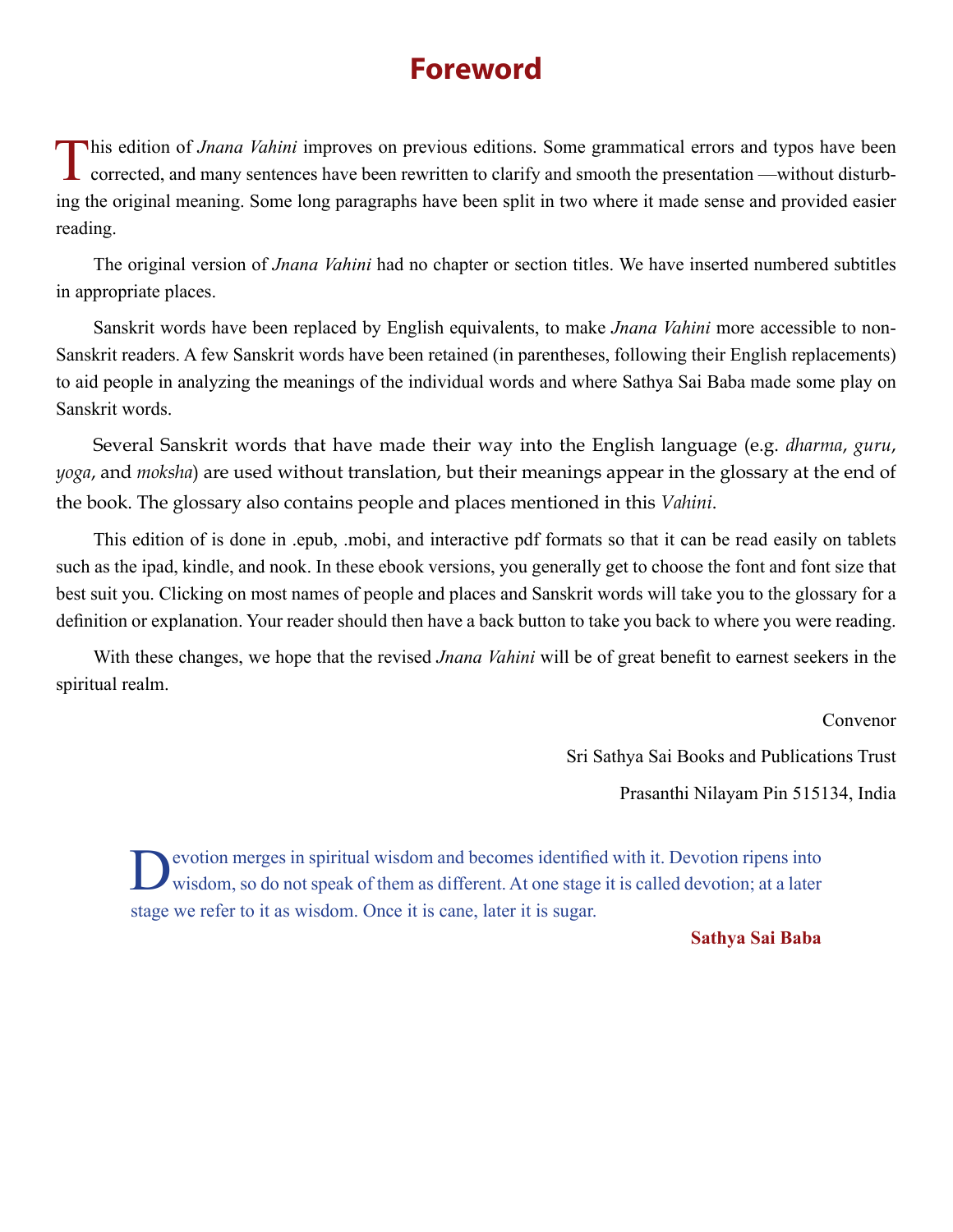## **Preface**

<span id="page-7-0"></span> $\bigcap$  efore you read this Book ...

Dear Reader, this is not just another book on the nature of soul and the technique by which it discovers its Reality. When you turn over the pages, you are actually sitting at the feet of Bhagavan Sri Sathya Sai Baba, the *Avatar* of the age, come in answer to prayers of all virtuous people and spiritual aspirant to guide them and grant them peace and perfection. "Place all your burdens on Me," He says. "Start on the spiritual pilgrimage this very day," He exhorts. "Why fear, when I am here?" He asks.

His grace is omnipresent; His miraculous powers proclaim His omnipotence; His wisdom, His analysis of the ills of humanity, and His prescription for their cure reveal His omniscience.

You have the unique chance of meeting Him, at the Abode of Peace (Prasanthi Nilayam), and receiving from Him His blessings for the success of your spiritual pilgrimage. He will know and appreciate your earnestness and faith, and you can continue with greater confidence and courage, because He is certain to assure victory. He is the Eternal Teacher of the *[Gita](#page-43-0)*, the Charioteer in your heart.

In the pages of the magazine, published with His Blessings, and named after Him as *Sanathana Sarathi*, He wrote, out of His overwhelming love toward humanity, caught in the meshes of cynicism and credal fanaticism, this series of articles, called *Stream of Spiritual Wisdom* (*Jnana Vahini*). Month after month, thousands of readers awaited these articles (in the original Telugu as well as in the English translation), and when they received their copy, they perused it diligently and with reverential eagerness. These articles are now put together in book form for your guidance and inspiration.

> —N. Kasturi Editor, Sanathana Sarathi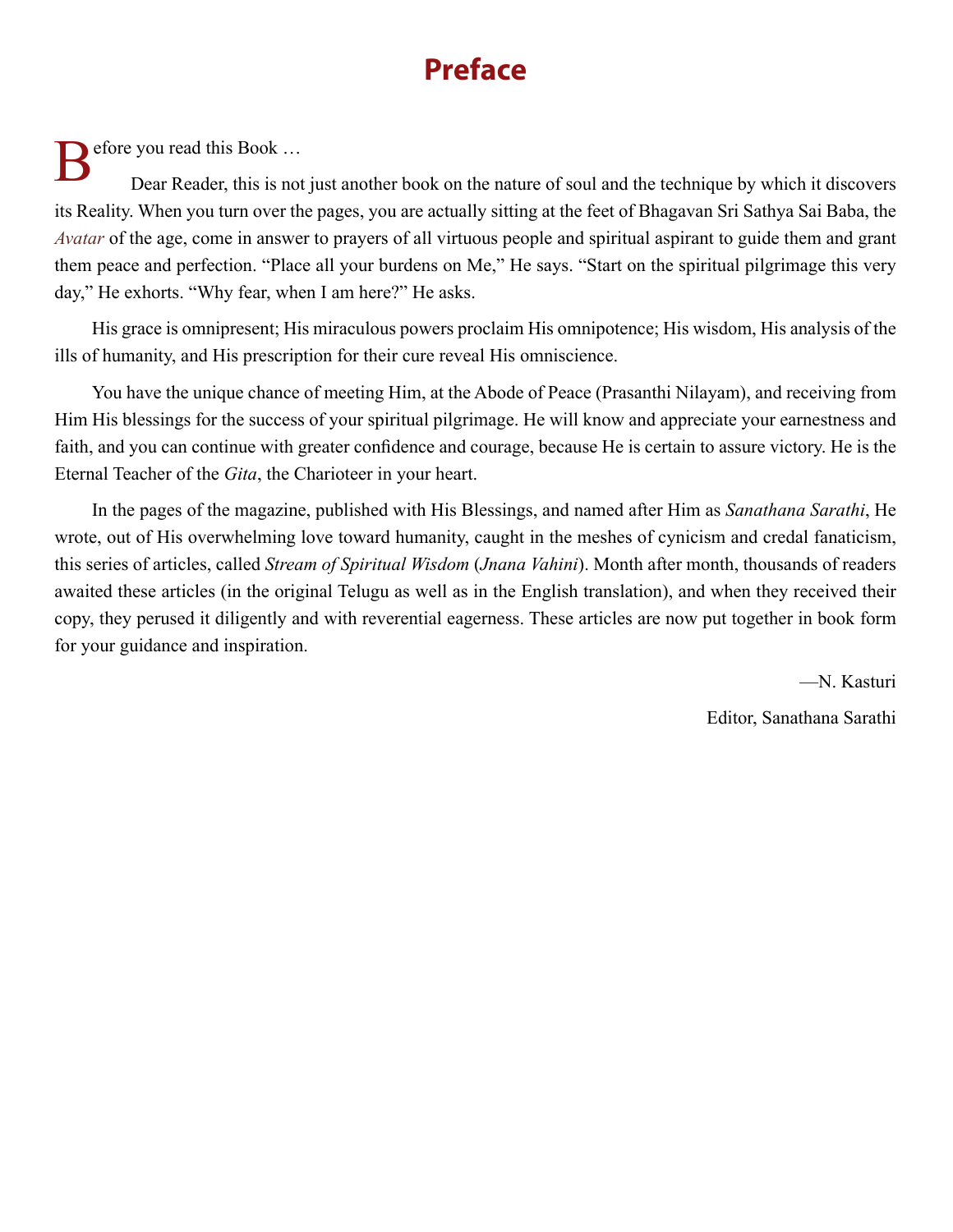## **Jnana Vahini**

#### **Stream of Spiritual Wisdom**

#### <span id="page-8-0"></span>**1. Remove ignorance by incisive inquiry**

*Just as thick fog is dispelled by the rays of the Sun, ignorance melts away before the powerful rays of knowledge (Sanskrit saying). Knowledge is acquired by uninterrupted inquiry. One should constantly be engaged* **Tust as thick fog is dispelled by the rays of the Sun, ignorance melts away before the powerful rays of knowl**in the inquiry of the nature of [Brahman](#page-42-0) —the reality of the I, the transformations that occur to the individual at birth and at death, and other such matters. Just as you remove the husk that covers up the rice, so too you have to remove the ignorance that adheres to the mind, by frequent application of incisive *[Atmic](#page-41-0)* inquiry. It is only when full knowledge is won that one can get liberated, or, in other words, attain *[moksha](#page-45-0)*. After attaining the abovementioned *[Atmic](#page-41-0)* knowledge, one has to follow the path of [Brahman](#page-42-0) and act according to the new wisdom.

All doubts that afflict the mind have to be solved by consulting those who know or the true teachers one has the chance to meet. Until one gets firmly fixed in the path that the spiritual teacher (*[guru](#page-43-1)*) or sacred text (*[sastra](#page-48-0)*) has shown, one has to steadfastly obey their rules and directions. One has to be in their company or be associated with them in one way or other. Because one can progress very fast if one keeps close to a wise person who has realised the truth, one must, with unrestricted renunciation and sincere earnestness, follow the instructions of the teacher and of the holy scriptures. This is the real penance (*[tapas](#page-49-0)*); this spiritual exercise leads on to the highest stage.

#### **2. Cognize the shining inner Atma as oneself**

**V** Then ignorance and its concomitant delusion disappear, the *[Atma](#page-41-1)* in everyone shines in Its own splendour. All that we see is as a mirage, the superimposition of something over the Real and the mistaking of that for this. Things have a beginning and an end; they evolve and involve; there is evolution as well as involution. When all is subsumed by involution (dissolution of the world, *[pralaya](#page-46-0)*), only the causal substance (*[mula-prakriti](#page-45-1)*) endures. Only the unmanifested cause survives the universal dissolution.

When gold is melted in the crucible, it shines with a strange yellow glory. Where did that light emanate from? From the gold or the fire? What happened was only the removal of the dross by the fire; the effulgence belonged to the gold itself; it is its very nature. The fire is only an instrument for the removal of the dross. Nothing has been added to the gold by the fire in the crucible!

If fire could give the splendour, then why doesn't a stick or blade or pebble placed in the fire become as shining as gold? One has to conclude that the splendour came not through fire but out of its own inner nature.

The inner presiding *[Atma](#page-41-1)* (*[Pratyagatma](#page-46-1)*) is separate from the five sheaths of the individual (the *[pancha](#page-46-2)[kosas](#page-46-2)*). It shines with its own splendour; it is the witness of the activities and consequences of the three qualities (*[gunas](#page-43-2)*); it is immovable; it is holy and pure; it is eternal; it is indivisible; it is self-manifested, it is peace; it has no end; it is wisdom itself. Such an *[Atma](#page-41-1)* has to be cognised as Oneself.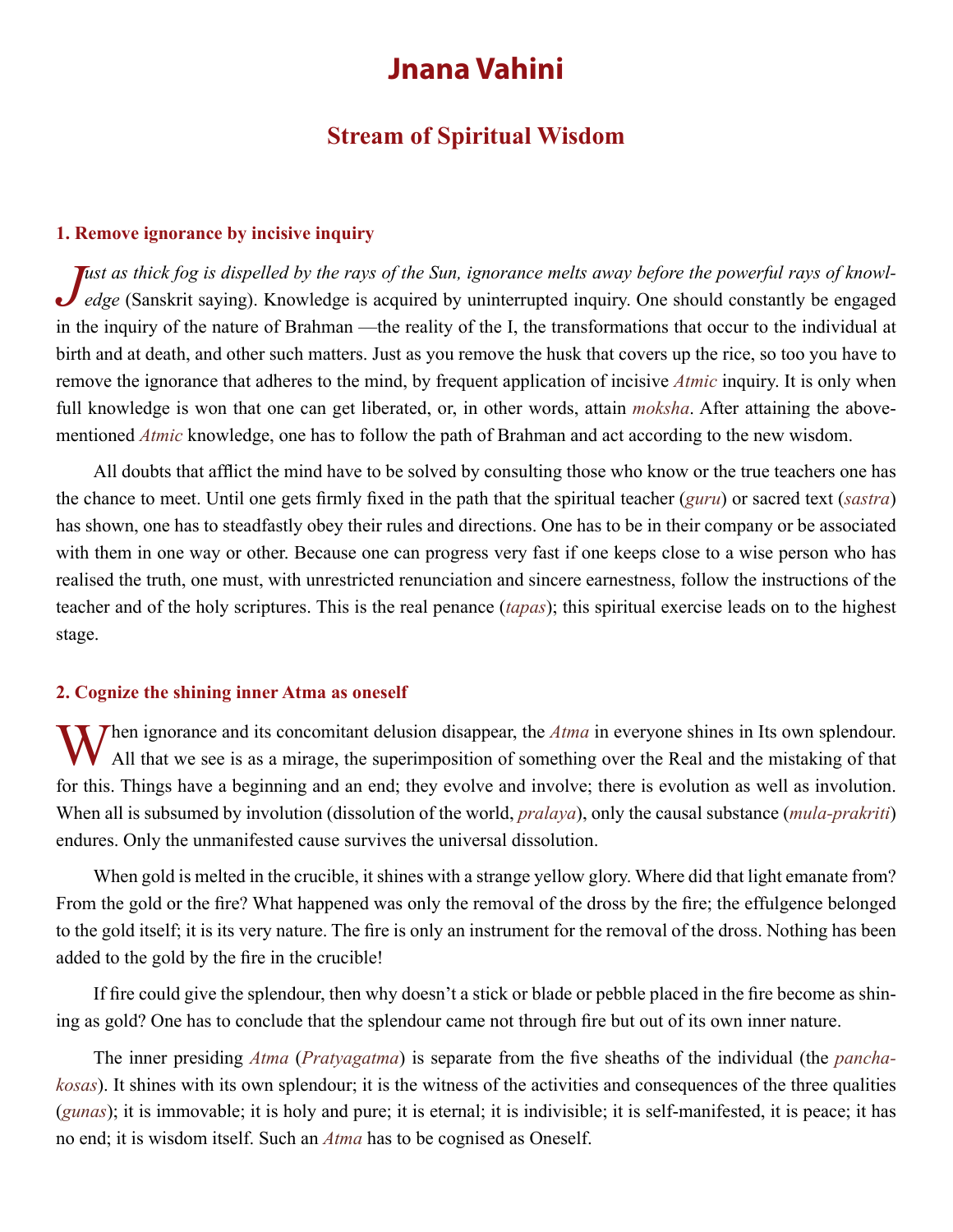#### <span id="page-9-0"></span>**3. To realise the Atma, overcome four obstacles**

To realise this *[Atma](#page-41-1)*, this embodiment of spiritual wisdom (*[jnana-](#page-44-0)swarupa*), four obstacles have to be overcome: sleep (*[laya](#page-44-1)*), waywardness (*[vikshepa](#page-50-0)*), inertia (*[kshaya](#page-44-2)*), and the enjoyment of bliss (*[rasa-aswadana](#page-47-0)*). Let's analyze them one by one.

**Sleep** (*[laya](#page-44-1)*). When the mind withdraws from the external world, it enters into deep sleep (*[sushupti](#page-49-1)*), because of the overpowering influence of the objective world (*[samsara](#page-47-1)*). The spiritual aspirant should arrest this tendency and attempt to fix the mind on the inquiry into the nature of the true Self (*[Atma-vichara](#page-41-2)*). The aspirant must keep watch over the mind in order to keep awake and must discover the circumstances that induce the drowsiness and remove them in time. The aspirant must start the process of meditation (*[dhyana](#page-43-3)*) again and again.

Of course, the usual producer of drowsiness and sleep during meditation is indigestion. Overfeeding, exhaustion through too much moving about, want of sufficient sleep at night —these also cause sleepiness and drowsiness. So on those days when you wake up after a sleepless night, it is advisable to sleep a little at noon, although generally all those who engage in meditation should avoid sleep during the daytime.

Don't eat until you feel proper hunger. Practise the art of moderate eating. When you feel three-fourths full, stop eating; that is to say, stop even when you feel you can take a little more. In this way, the stomach can be educated to behave properly.

Over-exercise is also not good. Even walking can be overdone. You can walk until you conquer drowsiness, but remember that you cannot plunge into meditation immediately after you have warded off sleep.

**Waywardness** (*[vikshepa](#page-50-0)*). The mind seeks to run after external objects, so constant effort is needed to turn it inward, away from the attractions of sensory impressions. This has to be done through the rigorous exercise of the intellect, of inquiry. Discriminate and get the conviction driven into you that these sensory impressions are evanescent, temporary, transformable, liable to decay, and, therefore, unreal (*[mithya](#page-45-2)*) and not truth (*[sathya](#page-48-1)*). Convince yourself that what is sought after as pleasurable and avoided as painful are only the fleeting products of sensory contacts. Train yourself in this way to avoid the distractions of the external world and dive deep into meditation.

A sparrow pursued by a hawk flies in despair for shelter into a house, but it is anxious to fly again into the outer world, right? So also, the mind is anxious to go again into the outer world, from the *[Atma](#page-41-1)*, where it takes refuge. Waywardness is this mental attitude, this urge to run back into the world from one's shelter. Only the removal of waywardness will help the concentration of the mind in meditation (*[dhyana](#page-43-3)*).

**Inertia** (*[kshaya](#page-44-2)*). The mind is drawn with immense force by all the unconscious and subconscious impulses and instincts of passion and attachment toward the external world and its multitudinous attractions. Therefore, it experiences untold misery and might even get lost in its depths. This stage is called "decline of faculties due to inertia".

The state of inertia into which one is driven by despair cannot be called perfect equanimity (*[samadhi](#page-47-2)*). One might even indulge in daydreaming in order to escape from present misery or start building castles in the air. All this is due to attachment, to the temptations of the outer world.

There is another type of attachment, the attachment to the inner world, the planning within oneself of various schemes to better oneself in the future as compared to the past. Both these form part of what is called decline (*[kshaya](#page-44-2)*). The basis for both is the attraction of the outer world. Attachment brings about desire, and desire leads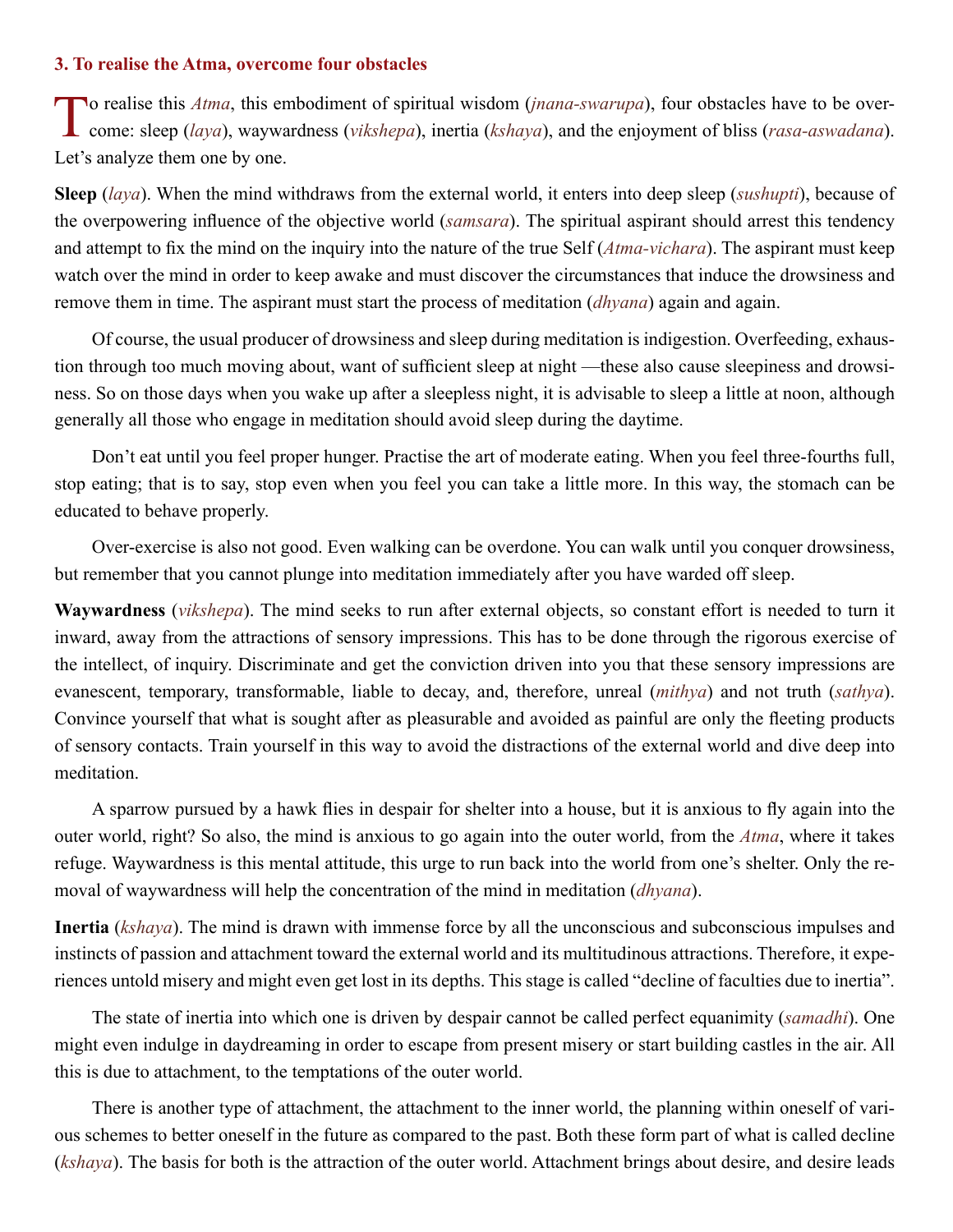<span id="page-10-0"></span>to planning.

**Enjoyment of bliss** (*[rasa-aswadana](#page-47-0)*). When inertia and waywardness are overcome, one attains the bliss of the highest subject-object contact (*[sa-vikalpa-ananda](#page-48-2)*). This stage is called the enjoyment of bliss.

Even this is not the Supreme Bliss, which one does not attain or acquire but simply becomes aware of, so to say. The sweetness (*[rasa](#page-47-3)*) of the differentiating superconscious state is a temptation that one has to avoid, for it is only second best. It is enough joy to act as a handicap. The joy is as great as that of people who just deposited a huge load they had carried for a long time, or that of greedy people who just killed a serpent guarding a vast treasure they wanted to grab. Is the mind content with merely killing the serpent guarding the treasure? No. This is only the preliminary step of overcoming waywardness. True bliss is not experienced until the treasure is actually possessed. Likewise, one must not stop with mere subject-object type of superconscious state (*[sa-vikalpa](#page-48-3)[samadhi](#page-48-3)*). From such a limited state, one must reach the highest superconscious state (*[nir-vikalpa-samadhi](#page-45-3)*), where there is no mind or any ideation.

#### **4. Eliminate egotism and desire and gain liberation by conquest of the mind**

Then the Sun rises, darkness, as well as the troubles arising from it, disappear. Similarly, for those who have realised the *Atma*, there is no more bondage and no more sorrow that arises from bondage. Delusion comes only to those who forget their bearings, and egotism is the greatest factor in making people forget their very basic truth. Once egotism enters people, they slip from the ideal and precipitate themselves from the top of the stairs, in quick falls from step to step, down to the very bottom floor.

Egotism breeds schisms, hatreds, and attachments. Through attachments and affection, and even envy and hatred, one plunges into activity and gets immersed in the world. This leads to embodiment in the physical frame and further egotism. In order to become free from the twin pulls of pleasure and pain, one must rid oneself of the body-consciousness and keep clear of self-centred actions. This again involves the absence of attachment and hatred. Desire is enemy number one of liberation (*[moksha](#page-45-0)*). Desire binds one to the wheel of birth and death; it brings about endless worry and tribulations.

Through inquiry on these lines, knowledge is rendered clearer and brighter and liberation is achieved. *[Mok](#page-45-0)[sha](#page-45-0)* is only another word for independence —for not depending on any outside thing or person.

If nicely controlled and trained, the mind can lead one on to *[moksha](#page-45-0)*. It must be saturated with the thought of God; that will help the inquiry into the nature of Reality. The consciousness of the ego itself will fade away when the mind is free from pulls and when it is rendered pure. Not to be affected in any way by the world —that is the path to self-realisation; self-realisation cannot be obtained in Heaven (*[Swarga](#page-49-2)*) or on Mount [Kailas](#page-44-3).

The flame of desire cannot be put out without the conquest of the mind. The mind cannot be overcome without stamping out the flames of desire. The mind is the seed; desire, the tree. Only knowledge of self-realisation (*[Atma-jnana](#page-41-3)*) can uproot that tree. So, these three are interdependent: mind, desire, and knowledge of *[Atma](#page-41-1)*.

#### **5. Brahman is perceived when all traces of "intention" disappear**

The one who is liberated while alive (the *[jivan-muktha](#page-43-4)*) is established firmly in the knowledge of the  $Atma$ .<br>That one achieved it by dwelling on the false-true nature (*[mithya](#page-45-2)*) of the world and contemplating its failing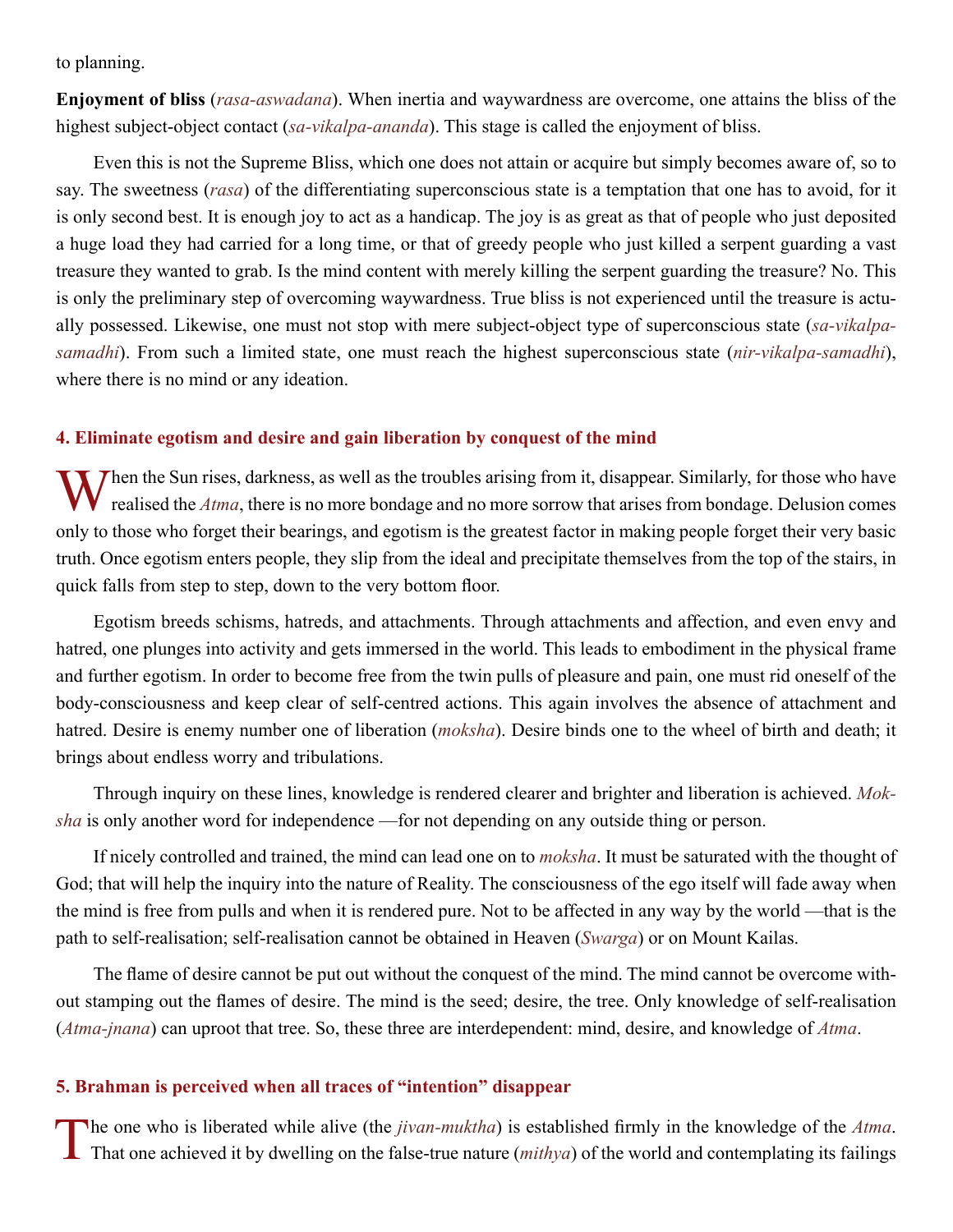<span id="page-11-0"></span>and faults. By this means, that one developed insight into the nature of pleasure and pain and an equanimity in both. That one knows that wealth, worldly joy, and pleasure are all worthless and even poisonous. That one takes praise, blame, and even blows with a calm assurance and is unaffected by both honour and dishonour.

Of course, those who are liberated while alive reached that stage only after long years of systematic discipline and unflagging zeal when distress and doubt assailed them. Defeat only made them more rigorous in selfexamination and more earnest about following the prescribed discipline. They have no trace of the "will to live"; they are ever ready to drop into the lap of death.

The direct perception of [Brahman](#page-42-0) (*[a-paroksha-brahma-jnana](#page-41-4)*) is the name given to the stage in which the aspirant is free from all doubt regarding improbability or impossibility and is certain that the two entities, the individual Self or spirit (*[jiva](#page-43-5)*) and [Brahman,](#page-42-0) were one, are one, and will ever be one. When this state is attained, aspirants will no longer suffer confusion. They won't mistake one thing for another or superimpose one thing on another. They won't mistake the rope for the snake; they will know that all along there was only one thing, the rope.

Also, they won't suffer from superimposing the boundaries of individuality on the Universal (*[abhasa-ava](#page-40-1)[rana](#page-40-1)*). That is, they won't declare —as they were wont to do previously— that the effulgence of [Brahman](#page-42-0) is not in them. In the heart and centre of every individual (*[jivi](#page-43-6)*) exists the Supreme *[Atma](#page-41-1)* (*[Paramatma](#page-46-3)*), minuter than the minutest molecule, huger than the hugest conceivable object, smaller than the smallest, greater than the greatest. Therefore, spiritually wise people (*[jnanis](#page-44-4)*) who have had a vision of the *[Atma](#page-41-1)* in them will never suffer sorrow. The *[Atma](#page-41-1)* is there, in all living things, in the ant as well as the elephant. The whole world is enveloped and sustained by this subtle *[Atma](#page-41-1)*.

Spiritual aspirants (*[sadhakas](#page-47-4)*) have to direct their attention away from the external world and become insighted; they have to turn their vision toward the *[Atma](#page-41-1)*. They must analyse the processes of the mind and discover for themselves the origin of all the modifications and agitations of the mind. By this means, every trace of "intention" and "will" has to disappear. Afterward, the only idea that will get fixed in the mind will be the idea of [Brah](#page-42-0)[man.](#page-42-0) The only feeling that will occupy the mind will be the feeling of bliss, which arises out of its establishment in the stage of being-awareness-bliss (*[satchidananda](#page-48-4)*).

Such spiritually wise people (*[jnanis](#page-44-4)*) will be unaffected by joy or grief, for they will be fully immersed in the ocean of *[Atmic](#page-41-0)* bliss (*[Atma-ananda](#page-41-5)*), above and beyond the reach of worldly things. The constant contemplation of the *[Atma](#page-41-1)* and its glory is what is connoted by the phrases "practice of [Brahman](#page-42-0) (*[Brahma-abhyasa](#page-42-1)*)" and "cultivation of spiritual wisdom (*[jnana-abhyasa](#page-44-5)*)".

#### **6. Train the mind to dwell ever on God**

The mind is influenced by the passion for objective pleasure and the delusion of ignorance with which it pur-<br>sues —with amazing quickness— the fleeting objects of the world. So, again and again it has to be led on toward higher ideals. Of course, this is difficult at first, but with persistent training, the mind can be tamed; then it will get fixed in the perpetual enjoyment of the *[Om](#page-45-4)* (*[pranava](#page-46-4)*). The mind can be trained by following the methods of quiet persuasion, promise of attractive inducements, practice of withdrawing the senses from the outer world, endurance of pain and travail, cultivation of sincerity and constancy, and acquisition of mental equipoise (*[sama](#page-47-5)*, *[dama](#page-42-2)*, *[uparathi](#page-49-3)*, *[thithiksha](#page-49-4)*, *[sraddha](#page-48-5)*, and *[sama-dhana](#page-47-6)*).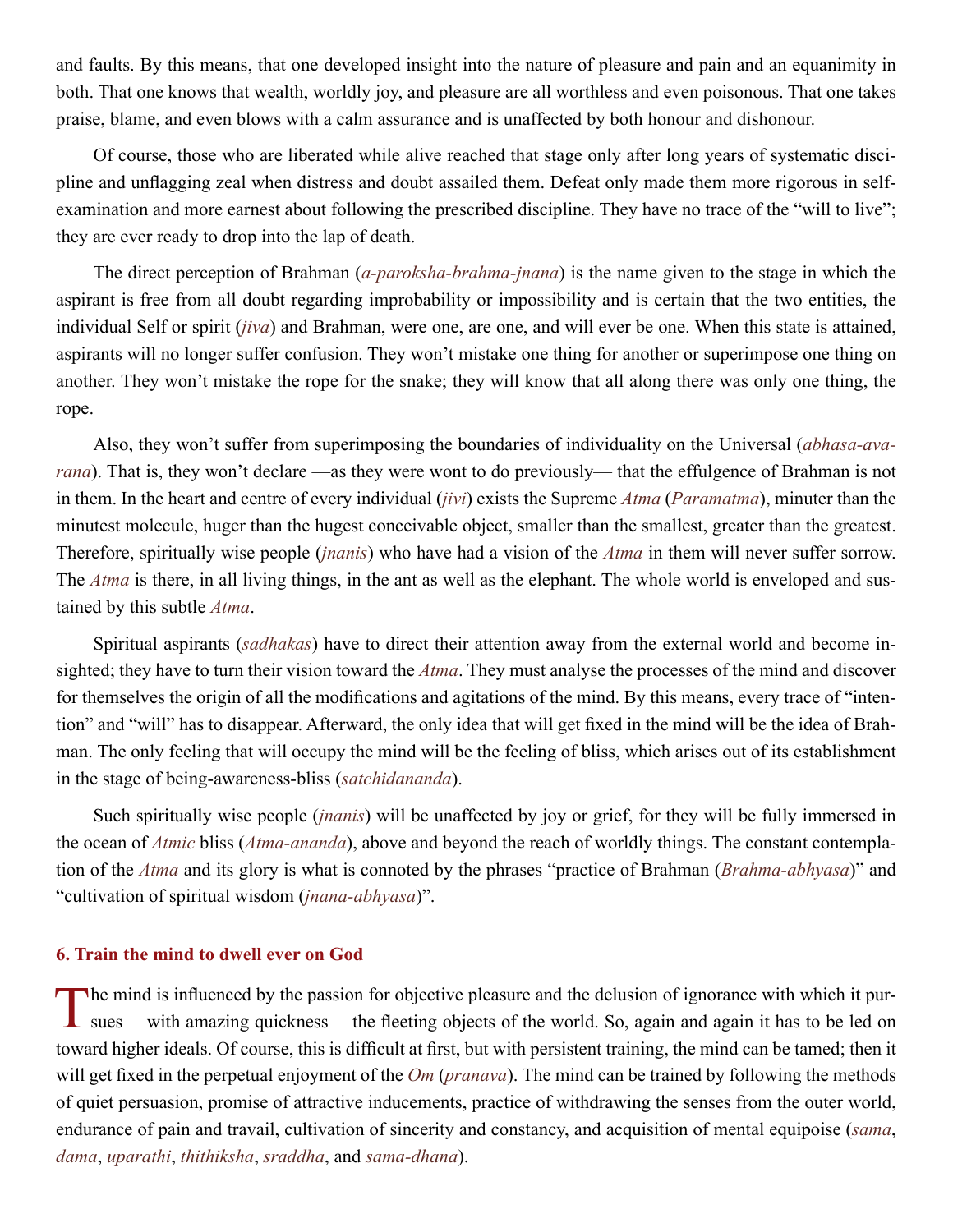<span id="page-12-0"></span>The mind can be turned toward [Brahman](#page-42-0) and the constant contemplation of [Brahman](#page-42-0) by the study of the *[Upanishads](#page-49-5)*, the adoption of regular prayer, sharing with others the ecstasy of devotional singing (*[bhajan](#page-41-6)*), and adherence to truth. Very often, with the progress of meditation (*[dhyana](#page-43-3)*), new desires and resolutions arise in the mind. But one need not despair. The mind can be broken provided one takes up the task in right earnest and follows a regular routine of training. The final result of this training is unlimited, unmodified bliss-consciousness (*[nir-vikalpa-samadhi](#page-45-3)*).

This bliss-consciousness gives full knowledge of [Brahman](#page-42-0), which in turn results in liberation from birth and death (*[moksha](#page-45-0)*). The mind must be attuned to the contemplation of [Brahman;](#page-42-0) one must strive to tread the path of [Brahman](#page-42-0) and live in [Brahman,](#page-42-0) with [Brahman.](#page-42-0)

#### **7. Instincts and impulses must be put down**

K nowledge of the [Atma](#page-41-1) ([Atma-jnana](#page-41-3)) can be won only by the triple path of (1) giving up impulses ([vasanas](#page-50-1)), (2) uprooting the mind, and (3) analysing experience in order to grasp the reality. Without these three, the knowledge of the *[Atma](#page-41-1)* will not dawn.

The instincts and impulses prod the mind on toward the sensory world and bind the individual to joy and misery. So, the impulses must be put down. This can be achieved by means of discrimination, meditation on the *[Atma](#page-41-1)*, inquiry, control of the senses, control of desires, renunciation (*[viveka](#page-51-0)*, *[Atma-chinthana](#page-41-7)*, *[vicharana](#page-50-2)*, *[sama](#page-47-5)*, *[dama](#page-42-2)*, *[vairagya](#page-49-6)*), and other such disciplines.

The mind is a bundle of impressions (*[vasanas](#page-50-1)*). Verily, the mind is creation (*[jagath](#page-43-7)*) itself; it is all the world for the individual. While in deep sleep, the mind doesn't function, so creation is practically non-existent for the individual. Creation is born (or "enters into the consciousness") and dies (or "disappears from the consciousness") according to the cognitive powers of the mind. Therefore, when the mind is destroyed, the world is also destroyed and one is free, one is liberated, one attains *[moksha](#page-45-0)*.

Whoever succeeds in controlling the consciousness (*[chittha](#page-42-3)*) can have a vision of the *[Atma](#page-41-1)*. Consciousness is the grown-up tree, while the seed is the "ego", the feeling of "I". When the seed "I" is cast aside, all the activities of the consciousness also vanish automatically.

The spiritual aspirant who is earnest for these results has to be ever vigilant. At any moment, the senses might regain their lost mastery and enslave the individual. The aspirant might lose much of the ground already gained. That is why spiritual aspirants are warned away from attachments to the world.

Be ever and always immersed in the search for truth. Don't waste time in the multiplication and satisfaction of wants and desires. One source of pleasure craves another source as a corollary. Thus, the mind seeks again and again to acquire the objects it has given up. So don't yield to the vagaries of the mind. Turn back, even forcibly, from sensory attachment. Why, even prayer can't be done according to the mind's vagaries. One has to stick to the same place and time! The *[Atma](#page-41-1)* itself will sustain such spiritual aspirants and give them strength and steadiness.

#### **8. The one who really knows God becomes God**

The one who has subdued the mind will be the same in good times and bad. Grief and joy are but aberrations of the mind. It is only when the mind is associated with the senses and the body that it is affected and agitated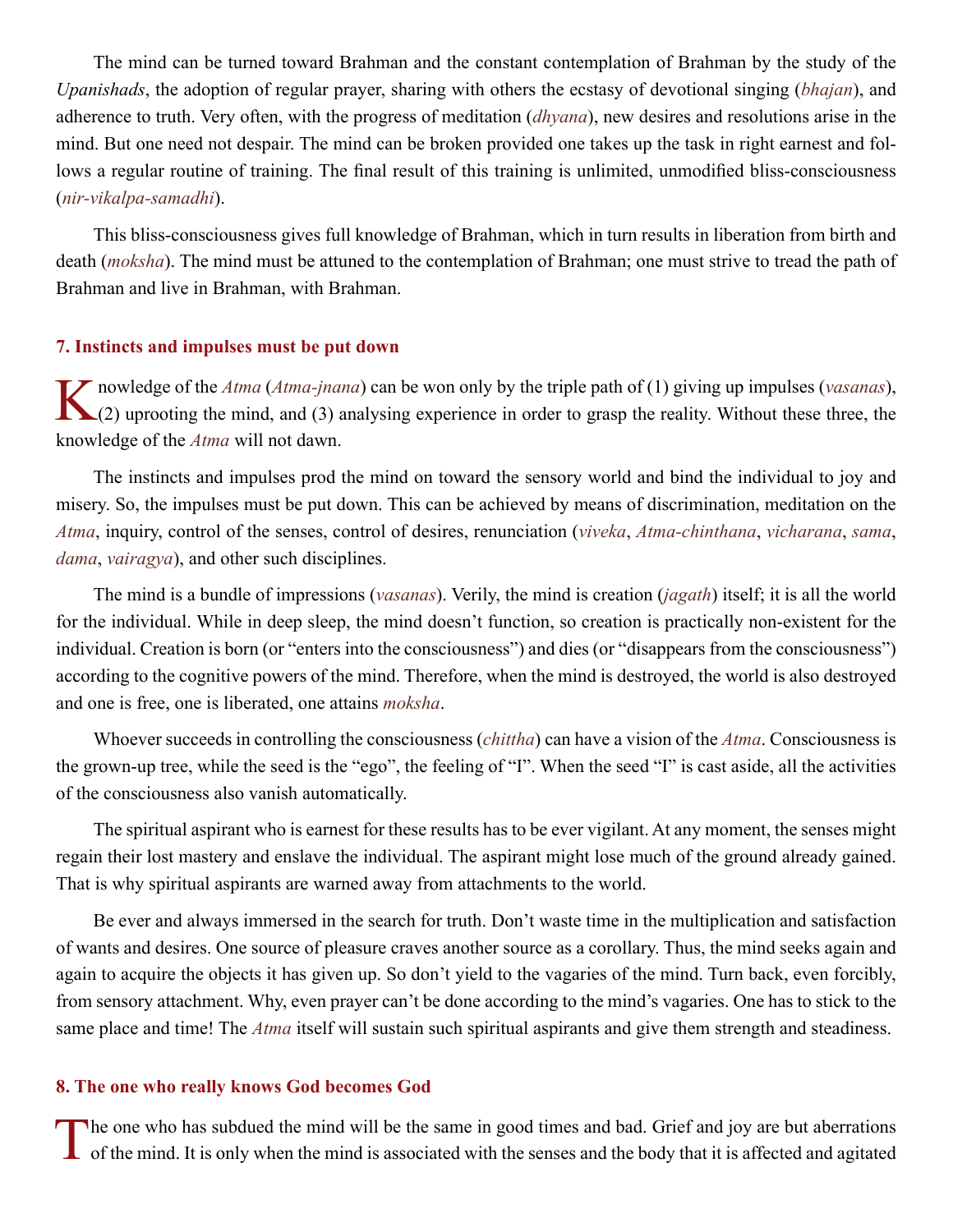<span id="page-13-0"></span>and modified. When one takes in an intoxicant, one isn't aware of pain, right? How does this happen? The mind is then detached from the body, so it isn't bothered by physical pain or discomfort. Similarly, spiritually wise people (*[jnanis](#page-44-4)*) have immersed their minds in the *[Atma](#page-41-1)*; they can establish mental peace and quiet by disciplining the mind.

Spiritually wise people get full bliss from their own *[Atma](#page-41-1)*; they don't seek it anywhere outside themselves. In fact, they will have no desire or plan to find joy in anything external. They are satisfied with the inner joy they get. The greatness of spiritually wise people is beyond description, even beyond your imagination! The sacred texts (*[sruthis](#page-48-6)*) proclaim,

The one who has known [Brahman](#page-42-0) becomes [Brahman](#page-42-0) Itself; the one who has attained the [Brahman](#page-42-0) Principle has become the Highest.

#### *Brahmavith Brahmaiva bhavathi, Brahmavith param aapnothi.*

All bubbles are but the same water; so also, all the multiplicity of name and form, all this created world, are but the same [Brahman](#page-42-0). This is the fixed conviction of the spiritually wise (*[jnani](#page-44-4)*), nay, their genuine experience. As all rivers flow into the sea and get lost, so also all desires get lost in the effulgent consciousness of the realised soul. That is what is termed direct vision of the *[Atma](#page-41-1)* (*[Atma-sakshathkara](#page-41-8)*).

The *[Atma](#page-41-1)* has no death, right? It isn't born, and it is unaffected by the six-fold process of change. It is birthless (*[a-ja](#page-40-2)*), without old age (*a-jara*), without death (*[a-mara](#page-40-3)*), and without decline and extinction (*[a-vinasa](#page-41-9)*). These processes are for the evanescent body; they are the six-fold processes of change. They mean being born, existing, growing, getting old, declining, and lastly dying. The *[Atma](#page-41-1)* has no such modification. It is stable, unshakeable, fixed, the witness of all change in space and time. It is unaffected by transformations, like the waterdrop on the lotus leaf.

Liberation from the tentacles of the mind can be obtained by the acquisition of the knowledge of the Absolute (*[Brahma-jnana](#page-42-4)*). This type of liberation is the genuine selfrule (*[swarajya](#page-49-7)*). This is genuine *[moksha](#page-45-0)*. Whoever grasps the reality behind all this passing show will be untroubled by instinct or impulse or any other urge; they will be the master of the real wisdom.

The robber who has robbed us of the precious gem of *[Atma](#page-41-1)* is no other than the mind, so the gem can be regained by catching, threatening, and punished the robber. The possessor of that gem is immediately honoured by being installed as [Brahman](#page-42-0).

#### **9. The four types of spiritually wise people**

The spiritual aspirant must seek people who have attained this spiritual knowledge and learn their experi-<br>ence from them, honour them for it, and share their joy with them. Indeed, spiritual aspirants who do so are blessed, for they are on the road to self-rule (*[swarajya](#page-49-7)*). This is the mystery of [Brahman](#page-42-0), the understanding that there is no other. This is knowledge of the Self (*[Atma-jnana](#page-41-3)*).

There are four types of spiritually wise people (*[jnanis](#page-44-4)*):

- (1) Knowers of [Brahman](#page-42-0) (*[Brahmavid](#page-42-5)*),
- (2) Master knowers of [Brahman](#page-42-0) (*[Brahmavidvara](#page-42-6)*),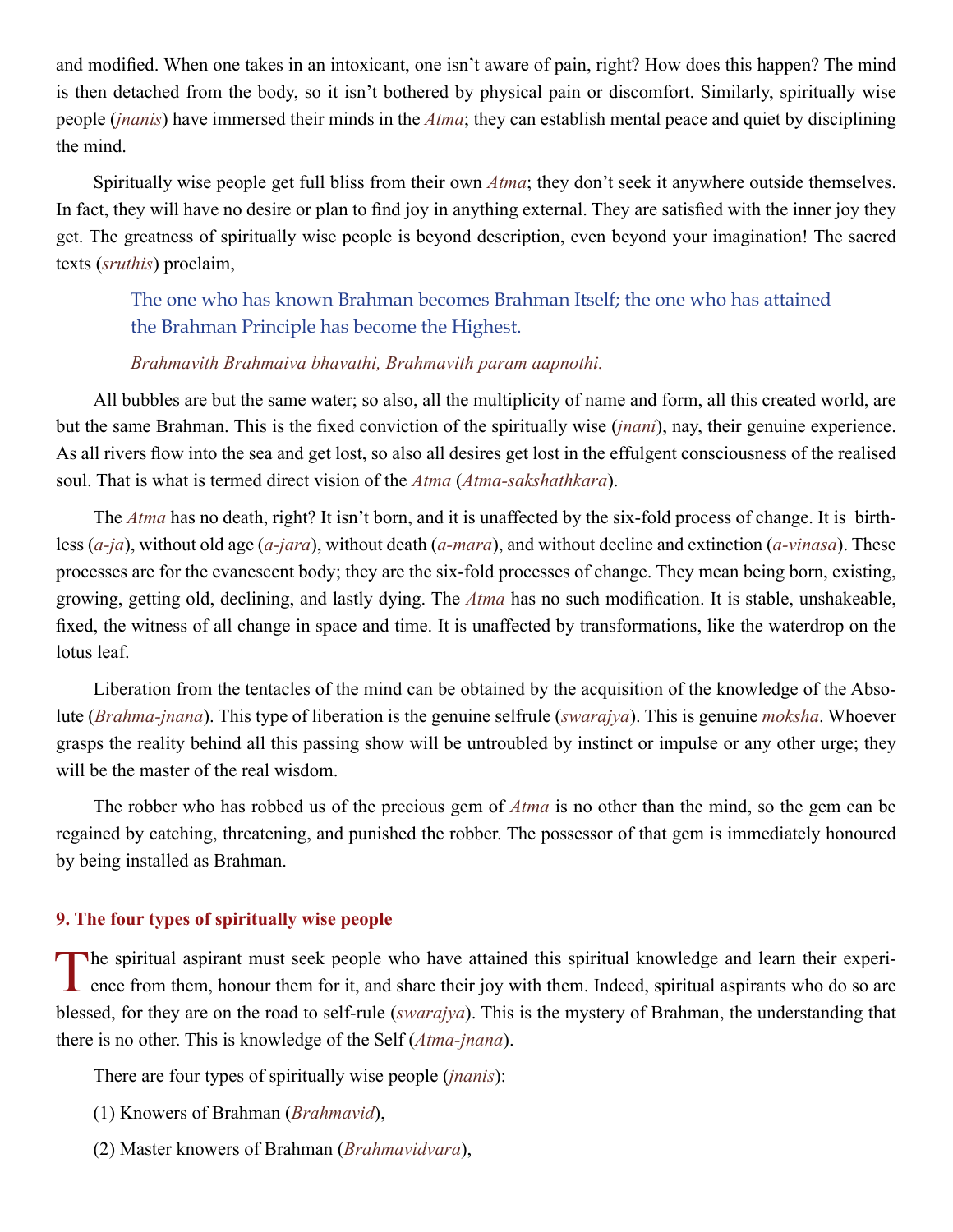<span id="page-14-0"></span>(3) Most excellent knowers of [Brahman](#page-42-0) (*[Brahma-vidvariya](#page-42-7)*), and

(4) Supreme knowers of [Brahman](#page-42-0) (*[Brahma-vidvarishta](#page-42-8)*).

These types are differentiated according to the development of the pure (*[sathwic](#page-48-7)*) quality in the spiritually wise person. The first has reached the fourth stage called master of the path (*[pathya-pathi](#page-46-5)*). The second has attained the fifth, the indifferent, detached (*[a-samsakthi](#page-41-10)*) stage. The third has gained the sixth stage, the lack of awareness of material objects (*[padartha-bhavana](#page-46-6)*). The fourth is in the seventh grade, the "beyond" stage (*[thuri](#page-49-8)[ya](#page-49-8)*), the stage of perpetual *[samadhi](#page-47-2)*.

Supreme knowers of [Brahman](#page-42-0) (*[Brahma-vidvarishta](#page-42-8)*) are "liberated", although they are in the body. They have to be forcibly persuaded to eat and drink. They won't engage in any work relating to the world. They will be unconscious of the body and its demands.

The other three will be aware of the body in varying intensities, and they will engage in worldly work to the extent appropriate to their spiritual status. Those three have to acquire destruction of the mind (*[manas](#page-45-5)*). This itself is of two grades: the destruction of the agitations, including their shapes and forms (*[swarupa-naasa](#page-49-9)*), and the destruction of only the agitations (*[arupa-naasa](#page-41-11)*).

While on this point, readers might be troubled by a doubt. They might ask, who are these who have conquered and wiped out the mind? The answer is: Those who have neither attachment nor hatred, pride nor jealousy nor greed. Those who are free from bondage of the senses. Those who have won the battle against the mind are really the heroes. That is the test. Such heroic people will be free from all agitations.

#### **10. The effects of the three qualities**

The who has achieved the destruction of agitations and their shapes and forms ([swarupa-naasa](#page-49-9)) would have<br>eliminated the two qualities (gunas) of sloth (thamas) and activity (rajas), and will shine with the splendour of pure serenity (*[sathwa](#page-48-8)*). Through the influence of that pure quality, such people will radiate love and beneficence and mercy wherever they move. (In the already liberated individual (*[Brahma-vidvarishta](#page-42-8)*), even this serene quality (*[sathwa-guna](#page-48-9)*) is absent.)

The serene quality will have as its unmistakable concomitant characteristics: splendour, wisdom, bliss, peace, brotherliness, sense of sameness, self-confidence, holiness, purity, and similar qualities. He who is saturated in only that can witness the image of the *[Atma](#page-41-1)* within. It is when the pure (*[sathwa](#page-48-8)*) quality is mixed with the slothful (*[thamasic](#page-49-11)*) and active (*[rajasic](#page-46-8)*) qualities that it is rendered impure and becomes the cause of ignorance and illusion. This is the reason for the bondage of humanity.

The active (*[rajasic](#page-46-8)*) quality produces the illusion of something nonexistent being existent! It broadens and deepens the contact of the senses with the external world. It creates affection and attachment, so, by means of the dual pulls of happiness and sorrow (the one to gain and the other to avoid), it plunges people deeper and deeper into activity. These activities breed the evil of passion, fury, greed, conceit, hatred, pride, meanness, and trickery.

And the slothful (*[thamasic](#page-49-11)*) quality? Well, it blinds the vision and lowers the intellect, multiplying sloth, sleep, and dullness and leading one on the wrong path, away from the goal. It will make even the seen the "unseen"! One will fail to benefit even from one's actual experience if immersed in sloth (*[thamas](#page-49-10)*). Sloth will mislead even big scholars, for scholarship does not necessarily confer moral stamina. Caught in the tentacles of sloth, the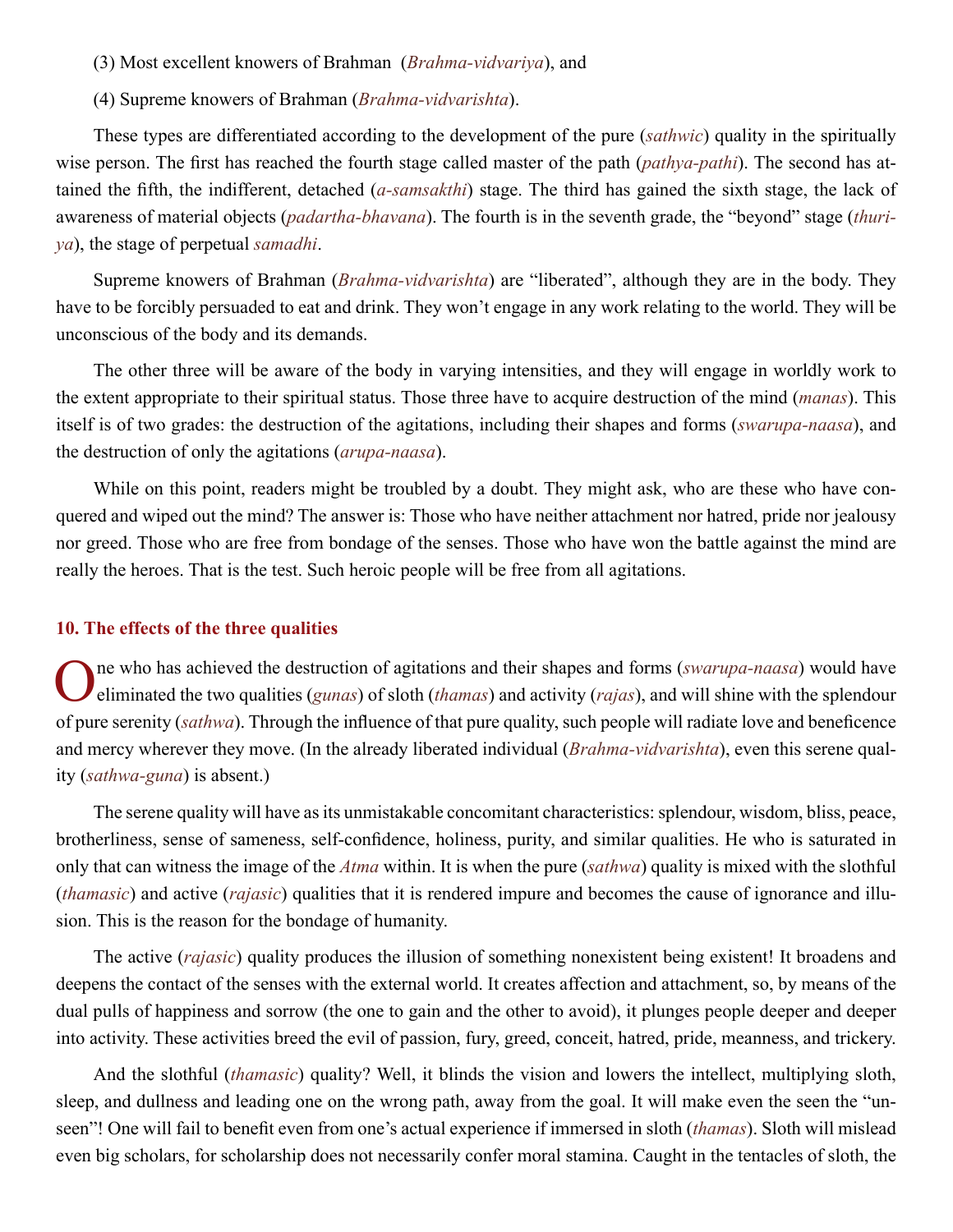<span id="page-15-0"></span>pundits cannot arrive at correct conclusions.

Even the wise, if they are bound down by sloth, will be affected by many doubts and misgivings and be drawn toward sensory pleasures, to the detriment of the wisdom they have gained. They will begin to identify themselves with their property, their wives and children, and such other worldly temporals. They will even confuse untruth with truth and truth with untruth! Note what a great trickster this slothful quality is!

#### **11. Illusion hides the individual's true blissful nature**

This power of super-imposition that illusion ( $maya$ ) has hides from individuals ( $jivis$ ) the Universal that they are, the being-awareness-bliss (satchidananda) that is their nature. All this creation ( $jagath$ ), with its manifoldness, is born out of the ascription of multiplicity where there is only One. When all this evolution is subsumed by the process of involution (*[pralaya](#page-46-0)*), the three qualities (*[gunas](#page-43-2)*) are in perfect equilibrium or balance. This is the stage called balance of the qualities (*[guna-saamya-avastha](#page-43-8)*).

Then, through the will of the Super-Will (*[Iswara](#page-43-9)*), the balance is disturbed and activity starts, leading to consequences that breed further activities. In other words, the world originates and develops and unfolds. This is the stage called unbalanced (*[vaishamya](#page-50-3)*). Thus, from the subtle inner unconscious and subconscious to the gross outer physical body, everything is due to illusion (*[maya](#page-45-6)*), or the power of superimposition of the particular over the Universal. That is why these are referred to as non-*[Atma](#page-41-1)*. They are like the mirage, which superimposes water over desert sand. They can be destroyed only by the vision of [Brahman](#page-42-0) or *[Atma](#page-41-1)*.

#### **12. Use the "Who am I" inquiry to cease the agitations**

The affection one gets toward one's relations, the satisfaction one gets when one secures the things craved for,  $\blacktriangle$  the happiness one gets when one utilises such things —all these are bondages that the consciousness imposes on itself. Even sleep and dreams are such "agitations" and have to be overcome before the *[Atma](#page-41-1)* can be well visualised and realised. In sleep, the element of ignorance persists. The "I" and "Mine" feelings produce an endless series of activities and agitations in the various levels of consciousness. But, just as a single soldier in a vantage position can successfully tackle hundreds of enemy personnel who come in single file through a narrow gap, one can tackle each agitation as and when it emerges in the consciousness and overwhelm it. The courage to do this can be obtained through training derived by practice.

All agitations will cease the moment one enters on the inquiry, "Who am I?" This was the spiritual discipline that [Ramana Maharshi](#page-47-7) achieved and taught to his disciples. This is also the easiest of all the disciplines.

First, there must be the yearning to procure one's own welfare (the *[subhecha](#page-48-10)*). This will lead to the study of books about [Brahman](#page-42-0) and its principles, the search for the company of the good, the withdrawal from sensory pleasures, and the thirst for liberation.

Even the divine maxim,

#### I am [Brahman](#page-42-0) (*[Aham Brahmasmi](#page-40-4)*)

has a trace of ignorance sticking to it, the *[aham](#page-40-5)* being considered as separate but identical.

This *[aham](#page-40-5)* is so persistent that it will disappear only through ceaseless meditation on the implications of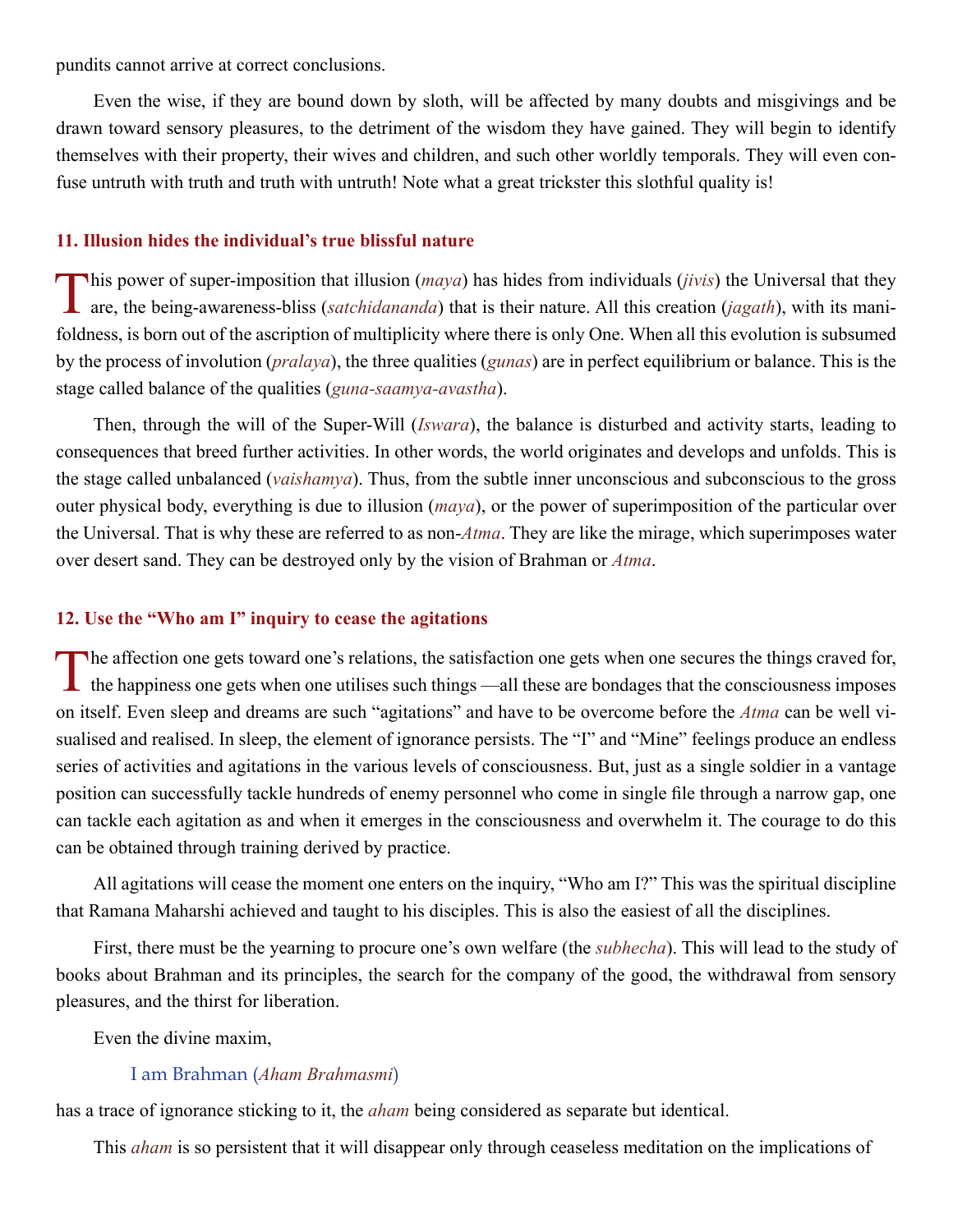#### You are That (*Thath twam asi*)

<span id="page-16-0"></span>and the all-inclusive *[Atma](#page-41-1)* or [Brahman.](#page-42-0) This is the enquiry (*[vicharana](#page-50-2)*) stage or basic step in *[yoga](#page-51-1)* (*[bhumika](#page-41-12)*); the stage subsequent to the desire to procure one's own welfare (*[subhecha](#page-48-10)*) stage. By these means, the mind can be fixed very soon on the contemplation of [Brahman](#page-42-0). Each stage is a step in the ladder for the progressive rise of the mind from the concrete to the subtle and the subtle to the non-existent. This is the last stage, the "state of diminished body consciousness (*[thanumanasi](#page-49-12)*)" stage.

The three stages referred to above and the disciplines they involve will destroy all desires and cravings and illumine knowledge of the reality. The mind is rendered fully holy and saturated with truth. This is called the stage of no-attachment or no-contact (*[a-samsakthi](#page-41-10)*). That is to say, all contact with the exterior world or even with one's own past is wiped out. No attention is paid to the internal and the external; the spiritual aspirant reaches the state of non-cognition of objects (*[abhava-pratheethi](#page-40-6)*), as it is called. Such a person has no awareness of objects (*[padartha-bhavana](#page-46-6)*) of their own; that is to say, no object can create any sensation in this consciousness. The perfect realised soul (*[jnani](#page-44-4)*) is ever immersed in the bliss of the *[Atma](#page-41-1)*, with no awareness of the seer, the seen, and the sight, the triple thread. This is the fourth stage, the "beyond" stage (*[thuriya](#page-49-8)*).

Some are wakeful-dreamy (*[jaagrath swapna](#page-43-10)*); they build castles in the air, planning with the known and unknown, the seen and unseen. Others are extra-wakeful; through many births, their "I" and "mine" have become too deep-rooted. All these are only agitations of the mind (*[vrittis](#page-51-2)*). Wisdom can dawn only when these are destroyed. Until then, however, no matter how much one may know of names and forms, one can't grasp the reality. The ceasing of all consciousness or agitation is the sign of the person who really knows the reality.

#### **13. Remember constantly that You are not the body!**

ook at the clouds that wander across the sky; note that they have no intimate lasting relationship with the sky, which they hide but for a few minutes.

Such is the relationship between your body and You, that is to say, You who are of the nature of Supreme Self (*[Paramatma](#page-46-3)*). The body is only a temporary, passing phase, hiding and clouding the truth.

How can the body's behaviour —wakefulness, dream, and sleep— affect the Eternal Supreme Self (*[Para](#page-46-3)[matma](#page-46-3)*) in any way?

What of your shadow? Isn't it something separate from you? Does its length or clarity or career affect you in any way? Understand that the relationship between the body and your Self is the same. If you take this bundle of flesh and bone as yourself, consider what happens to it and how long you can call it "mine". Pondering over this problem is the beginning of spiritual wisdom (*[jnana](#page-44-0)*).

This physical frame, built out of earth, fire, water, wind, and ether, breaks up into its components, as all builtup things do! Only ignorance will take it as real; only the uneducated will attach value to it as permanent and eternal. Did this body exist before birth? Does it persist after death? No. It appears and disappears, with an interval of existence! Therefore, it has no absolute value; it is to be treated only as the cloud or the shadow.

As a matter of fact, this physical world is like the mango tree raised by the magician's wand; it is the product of the trickster known as mind. The clay takes the form of pot and pan and plate, and after an interval, it becomes clay once again, shapeless clay. Similarly, all this is the formless existence-knowledge-bliss (*[satchidananda](#page-48-4)*); the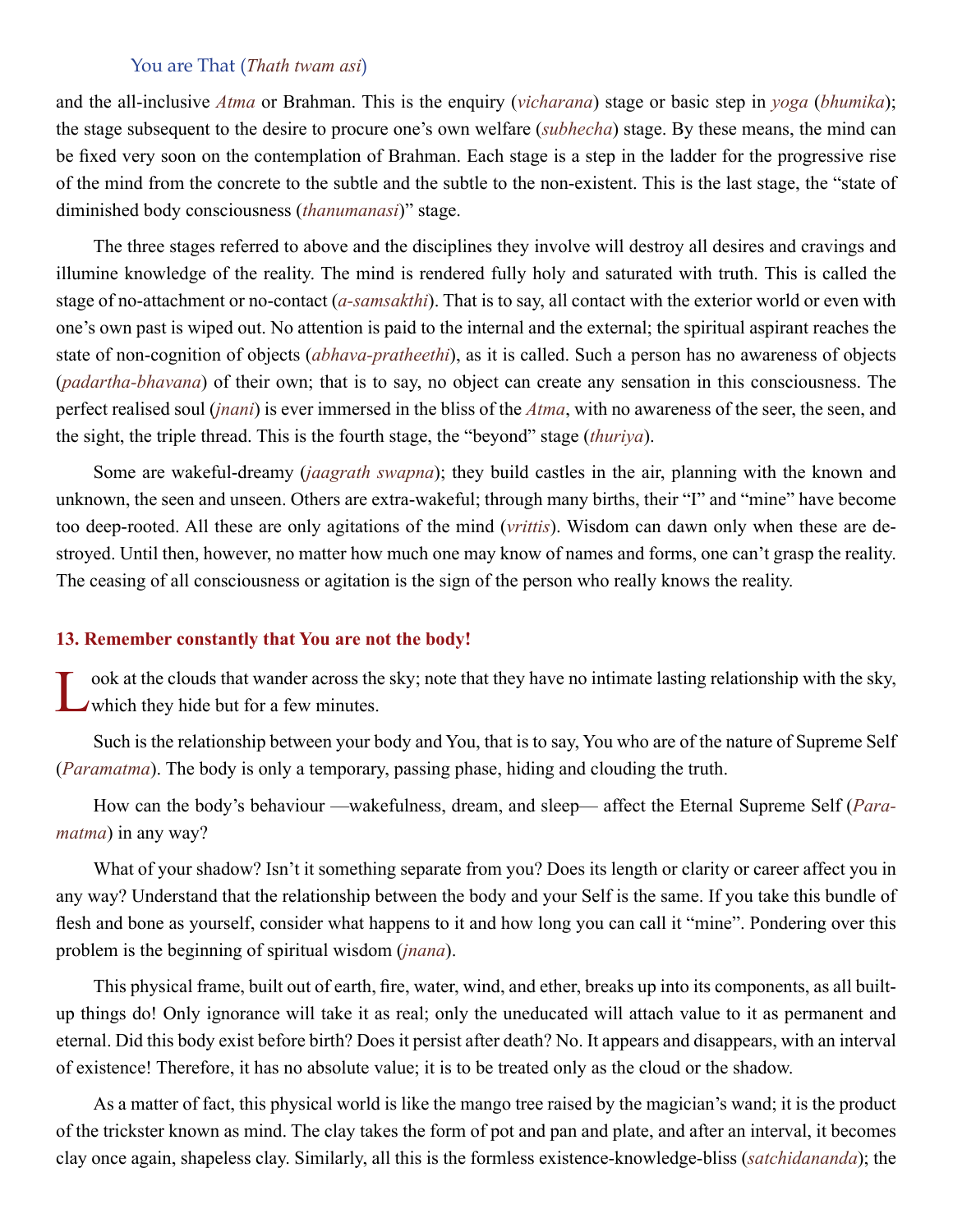<span id="page-17-0"></span>formless (*[nir-aakaara](#page-45-7)*) appearing with form (*[aakaara](#page-40-7)*) for some time, on account of the delusion and ignorance of the mind. Some things are useful, some are not, all because of this name and form.

All forms are He; all are He. You too are He, above and beyond the past, present, and future. You are not this body, which is tied up with time and which is caught in the toils of was, is, and will. Be ever fixed in this attitude. Dwell constantly in the thought that you are of the nature of the Universal Absolute [Brahman](#page-42-0) (*[Parabrahman](#page-46-9)*); then, you will grow into a realised soul (*[jnani](#page-44-4)*).

#### **14. Develop non-attachment: Be in the world but not of it**

The mind that is in bondage craves for objects, for the company of men, and it prefers this location or that.<br>Attachment is bondage; non-attachment is liberation (moksha, mukthi). To crave is to be imprisoned, to die. To withdraw the mind from all attachment is to be free, to live forever.

For people, it is the mind that either causes bondage or grants liberation. *Mana eva manushyaanaam kaaranam bandha mokshayoh*.

The mind runs after an object and gets attached; the senses are alerted; an action results; the mind is rendered happy or unhappy; feeling ensues; fear enters; anger grows; affection develops. Thus, the bonds are tightened.

Fear, anger, and affection are the closest comrades of attachment, the comrades dearest to its heart! All four are inseparable companions, moving always together. That is why even [Patanjali](#page-46-10) was forced to assert, "Attachment runs after happiness." And what grants happiness? The fulfilment of desire, right? Desire leads to hatred of those who thwart it, fondness for those who feed it, and the inevitable wheel of opposites of likes and dislikes. There is no escape from this for the ignorant.

Impure gold is melted in the crucible and emerges shining and bright. The mind rendered impure by passion (*[rajas](#page-46-7)*) and ignorance (*[thamas](#page-49-10)*), by anger and conceit, by the impressions of a thousand attachments and desires —this mind can be made bright and resplendent by putting it into the crucible of inquiry and heating it on the coals of discrimination. That brightness is the light of realisation, of the knowledge that You are the *[Atma](#page-41-1)*.

Like the dust storm that covers everything with dust, desires, attachments, thirsts, and cravings all blacken the mind. They have to be kept away so that the splendour of the Self might merge in the splendour of the Supreme Omniself (the *[Paramatma](#page-46-3)*).

Whatever the crisis, however deep the misery, don't allow your grip over the mind to get loose. Tighten it further, fixing your eyes on the higher values. Don't allow the mind to stray away from the holy tabernacle of the heart. Make it bow before the *[Atma](#page-41-1)* within.

Thus, one can proceed from merging with the differentiated (*[sa-vikalpa-samadhi](#page-48-3)*) to merging with the undifferentiated (*[nir-vikalpa-samadhi](#page-45-3)*). Delusion must disappear without even a trace; then only can one merge with the Undifferentiated. There is no duality there; it is [Brahman](#page-42-0) and Brahman alone. All bonds of ignorance (*[a-vidya](#page-41-13)*), desire (*[kama](#page-44-6)*), etc., fall away, and one is genuinely, fully free.

#### **15. Self-realization is the ultimate goal of life**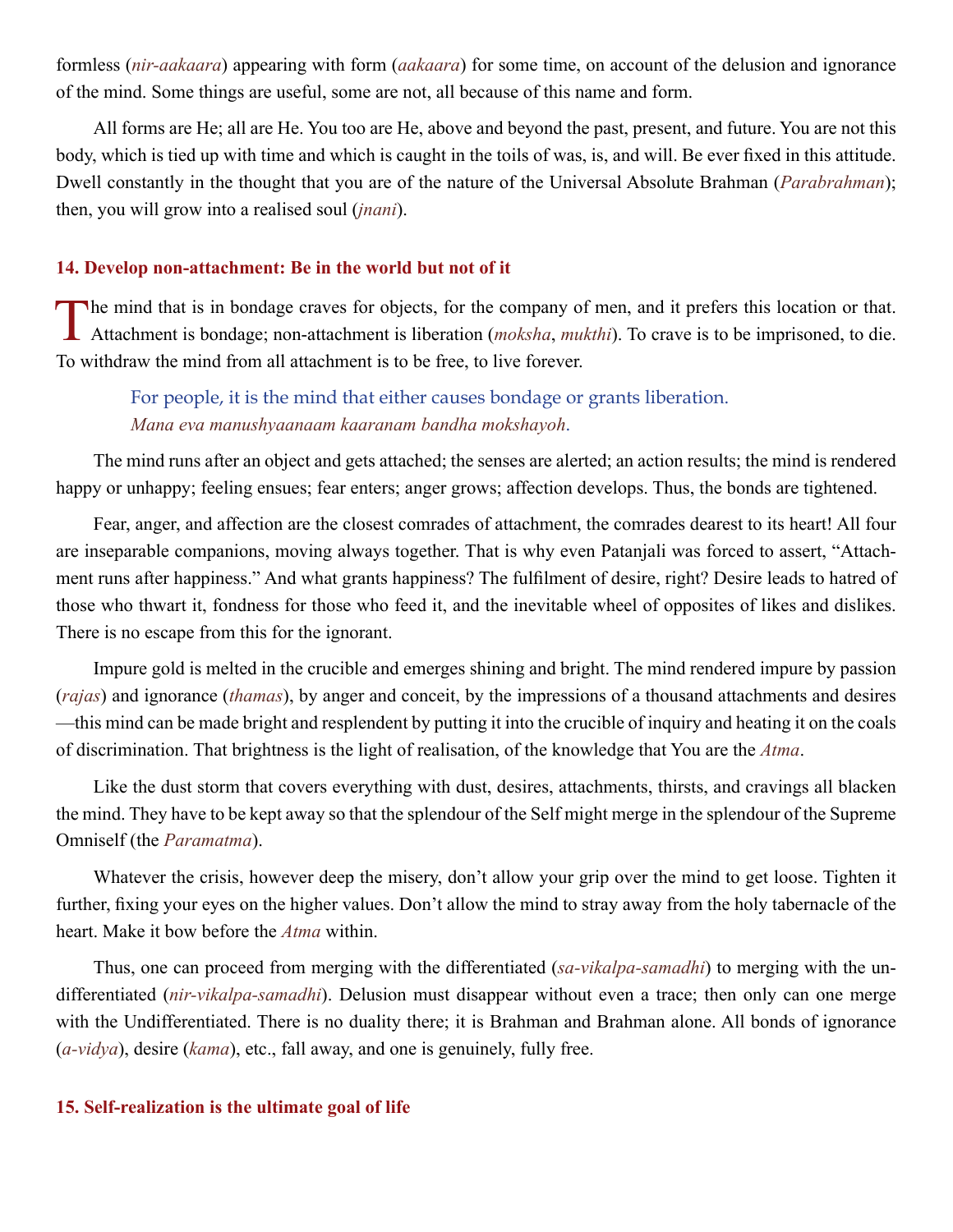<span id="page-18-0"></span>The snake shoves off its coil and has nothing more to do with it. Develop that attitude of non-attachment. Escape from the body delusion. The weak can never grasp this fact. By constant meditation on the Atma and its glory, one can come out of the tangles of the world and worldly affairs. The earnest spiritual aspirant (*[sadhaka](#page-47-4)*) must divert all their attention and effort from the sensory world and fix them on the eternal [Brahman](#page-42-0).

Humanity did not arise merely to wallow in casual joy and fleeting happiness. It is insane to believe so. Identifying oneself with the "I" and getting attached to "mine" —that is the root cause of sorrow and ignorance. Where there is no egotism, there will be no cognisance of the external world. When the external world is not cognised, the ego can't exist. Therefore, wise ones will dis-identify themselves from the world and behave ever as the agent of the Lord, being in it but not of it.

Once, in the midst of conversation, [Vasishta](#page-50-4) spoke to [Rama;](#page-47-8) "Listen, [Rama](#page-47-8), the valiant! The individual with ego (*[jiva](#page-43-5)*) is a bull reclining in the shade (delusion, *[moha](#page-45-9)*) of a vastly spreading tree in the forest (the objective world (*[samsara](#page-47-1)*). It is bound by the rope of desire, so it is infected by the fleas and insects of unrest and worry and disease. It rolls in the mire of wrong, while struggling in the dark night of ignorance to slake the thirst of the senses. Then, some good people who are wise untie it and take it out of the dark recesses of the forest. Through discrimination (*[viveka](#page-51-0)*) and inquiry (*[vichara](#page-50-5)*), they achieve the highest intellect (*[vijnana](#page-50-6)*), and through this intellect they are able to grasp the truth, to realise the *[Atma](#page-41-1)*, to know the *[Atma](#page-41-1)*. That is the ultimate goal of all life, the stage that is beyond the past, present, and future."

But one point has to be clearly noted and always remembered: merely giving up external activities connected with the satisfaction of sensory desires is not enough; the internal cravings have to be uprooted. The word *[thrishna](#page-49-13)* covers both of these: the internal promptings and the external proceedings. When all promptings cease, it is called free of desire (*[muktha-thrishna](#page-45-10)*). Knowledge of the *[Atma](#page-41-1)* and faith in the *[Atma](#page-41-1)* —only these can destroy the irrelevant thirsts.

The spiritually wise person (*[jnani](#page-44-4)*) who declares, "I am [Brahman"](#page-42-0), utters this truth from the sincerity of the experience. When the gross and subtle are transcended, when the mind (*[manas](#page-45-5)*), the intellect (*[buddhi](#page-42-9)*), and the life force (*[prana](#page-46-11)*) are sublimated, that is to say, when the Self is no longer bound by feelings, thoughts, impulses, and instincts, only existence (*[Sat](#page-48-11)*) remains, pure and unalloyed Absolute [Brahman](#page-42-0) (*[Parabrahman](#page-46-9)*).

Hence, the spiritually wise person feels one with the Omnipresent, the Omnipotent. But the uneducated, the uninitiated, the people who have not taught themselves the first steps of spiritual discipline —they feel that they are one with their physical frame.

#### **16. Being-Awareness-Bliss describes the experience of Brahman**

The expression being-awareness-bliss ([satchidananda](#page-48-4)) indicates the Eternal, without form ([nir-aakaara](#page-45-7)).<br>What form can we posit of the All-pervasive, the All-inclusive? "Para", or "Param", means super, beyond, above, more glorious than all. *[Parabrahman](#page-46-9)* indicates the One beyond and behind everything, grander than anything in the three worlds. It is non-dual, unique, eternal, and infinite. "Two" means difference, dissension, inevitable discord. Since [Brahman](#page-42-0) is all-pervasive, It is one and only one. It is indivisible and indestructible.

Realising this fact is the highest wisdom (*[jnana](#page-44-0)*).

The word [Brahman](#page-42-0) is derived from the root *Brih*, meaning to expand, to increase, to enlarge, etc. *Brihath*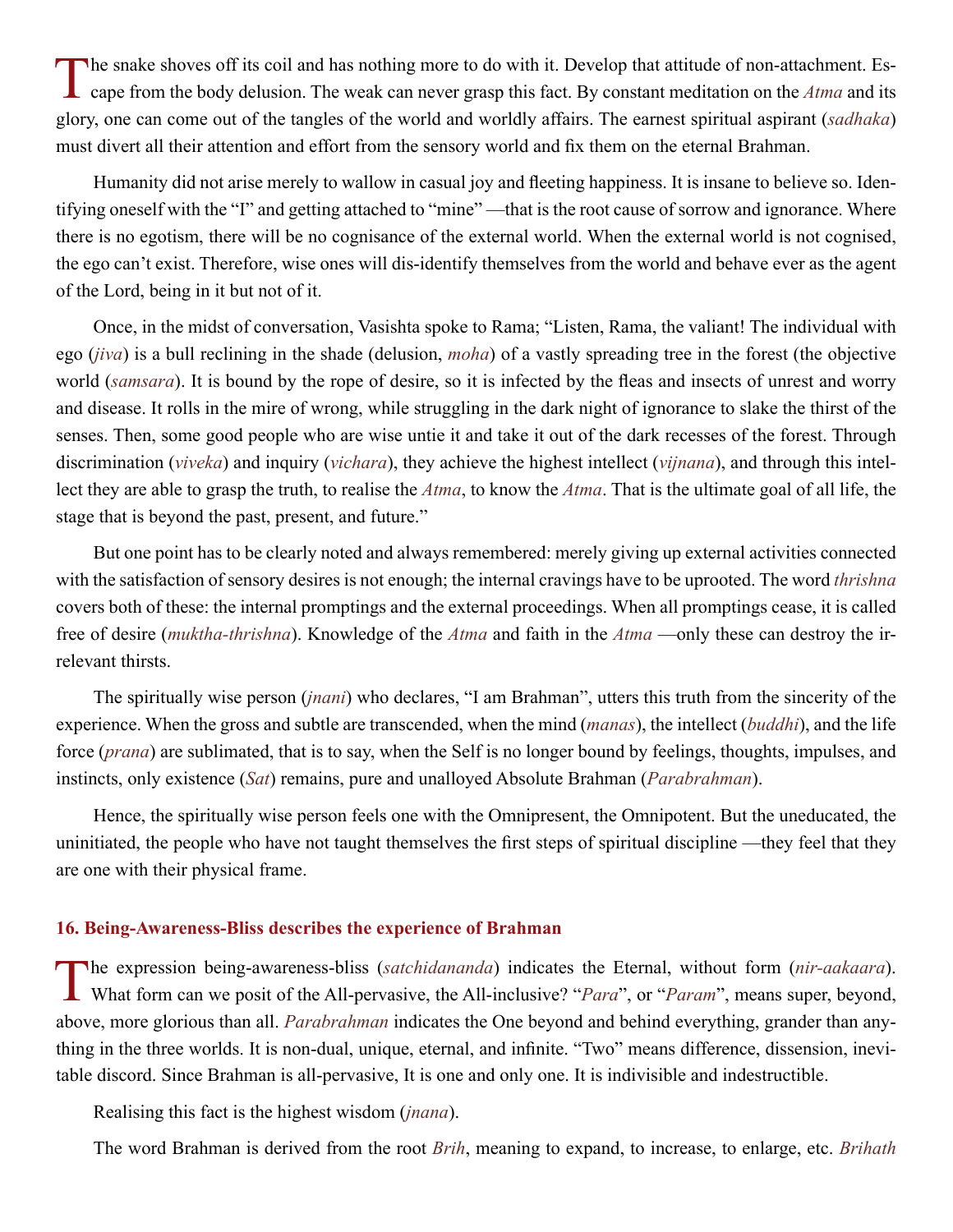<span id="page-19-0"></span>means big, enlarged, gross, high, etc. *[Purusha](#page-46-12)* has its root *pri*, meaning to fill, to complete. *Pur* means a town "full" of inhabitants, that is to say, the body, in a figurative manner of speaking. He who completes or is immanent in or who fills it is the *[Purusha](#page-46-12)*.

The word *[Atma](#page-41-1)* has *Aap* as its root, meaning to acquire, to earn, to conquer, to overcome etc. He who knows the *[Atma](#page-41-1)* can earn all knowledge, has acquired everything, has earned the knowledge of everything because the *[Atma](#page-41-1)* is omnipresent. He is then fixed in Being-awareness-bliss (*[satchidananda](#page-48-4)*), i.e. in the embodiment of [Brah](#page-42-0)[man.](#page-42-0) Being is the essence of peace (*[santhi](#page-48-12)*), and awareness is the essence of spiritual wisdom (*[jnana](#page-44-0)*); together with bliss, they form the embodiment (*[swarupa](#page-49-14)*) of [Brahman](#page-42-0).

The *[Taithiriya Upanishad](#page-49-15)* has declared,

Through bliss (*[ananda](#page-40-8)*), all this is born; Through bliss, all this is living; In bliss alone, all this is merged; In bliss, all this rests.

The category "*[Atma](#page-41-1)* within (*[antar-atma](#page-40-9)*)" has the same attributes as the category [Brahman:](#page-42-0) It is bliss-born, bliss-full, and bliss-merged. The more the knowledge (*[jnana](#page-44-0)*), the more the awareness of bliss (*[ananda](#page-40-8)*). The spiritually wise person (*[jnani](#page-44-4)*) has joy as the right hand, helpful in all emergencies and always willing and able to come to their rescue.

Bhuma means "limitless". The *[Chandogya Upanishad](#page-42-10)* declares that bliss (*[ananda](#page-40-8)*) inheres only in the limitless, the Eternal, the [Brahman.](#page-42-0) Another word used by the spiritually wise to describe their experience of [Brahman](#page-42-0)  is "the One whose nature is splendour, glory, or effulgence, who is Illumination itself (*[jyothi-swarupa](#page-44-7)*)". Ten million suns cannot equal the splendour of the Supreme Self (*[Paramatma](#page-46-3)*). The word *[santhi-swarupa](#page-48-13)* indicates that It is peace (*[santhi](#page-48-12)*) Itself. In sacred texts (*[sruthi](#page-48-6)*) like *Ayam Atma Santho*, it is proclaimed that the Supreme Self is Supreme Peace (*[Prasanthi](#page-46-13)*) Itself.

This is why the Supreme Self (*[Paramatma](#page-46-3)*) is characterised as eternally pure, eternally intelligent, eternally liberated, eternally illumined, eternally content, eternally conscious, etc. It is wisdom Itself, so it is the embodiment of all teaching. It is not attached to anything, so it is ever free. At the very moment that the [Brahman](#page-42-0) is tasted, all hunger ceases and all desires come to an end, so It grants content.

The highest intellect (*[vijnana](#page-50-6)*) is the name given to the actual experience of the [Brahman](#page-42-0); it is a special type of wisdom (*[jnana](#page-44-0)*), unlike the common fund of information obtained from the study of books. The net result of the study of any branch of learning, the fruit of all that study, is also sometimes referred to as highest intellect. The unique wisdom of the [Brahman](#page-42-0) is known by a variety of names, like experiential wisdom (*[jnana](#page-44-0)*), insightful wisdom (*[vijnana](#page-50-6)*), intuitive wisdom (*[prajnana](#page-46-14)*), consciousness (*[chit](#page-42-11)*), and pure consciousness (*[chaithanya](#page-42-12)*).

The opposite of pure consciousness is the unconscious or inert (*[jada](#page-43-11)*). The knowledge of Self-realisation (*[Atma-jnana](#page-41-3)*) makes everything conscious, active. [Brahman](#page-42-0) is eternally conscious (*[nithya](#page-45-11) [chaithanya](#page-42-12)*).

#### **17. Atma is immanent nonchanging Unity beyond time and space**

Realised souls ([jnanis](#page-44-4)) will feel that the [Atma](#page-41-1) immanent in everyone is their own Atma. They will be happy<br>that they are themselves all this; they will see no distinction between one person and the next, for they can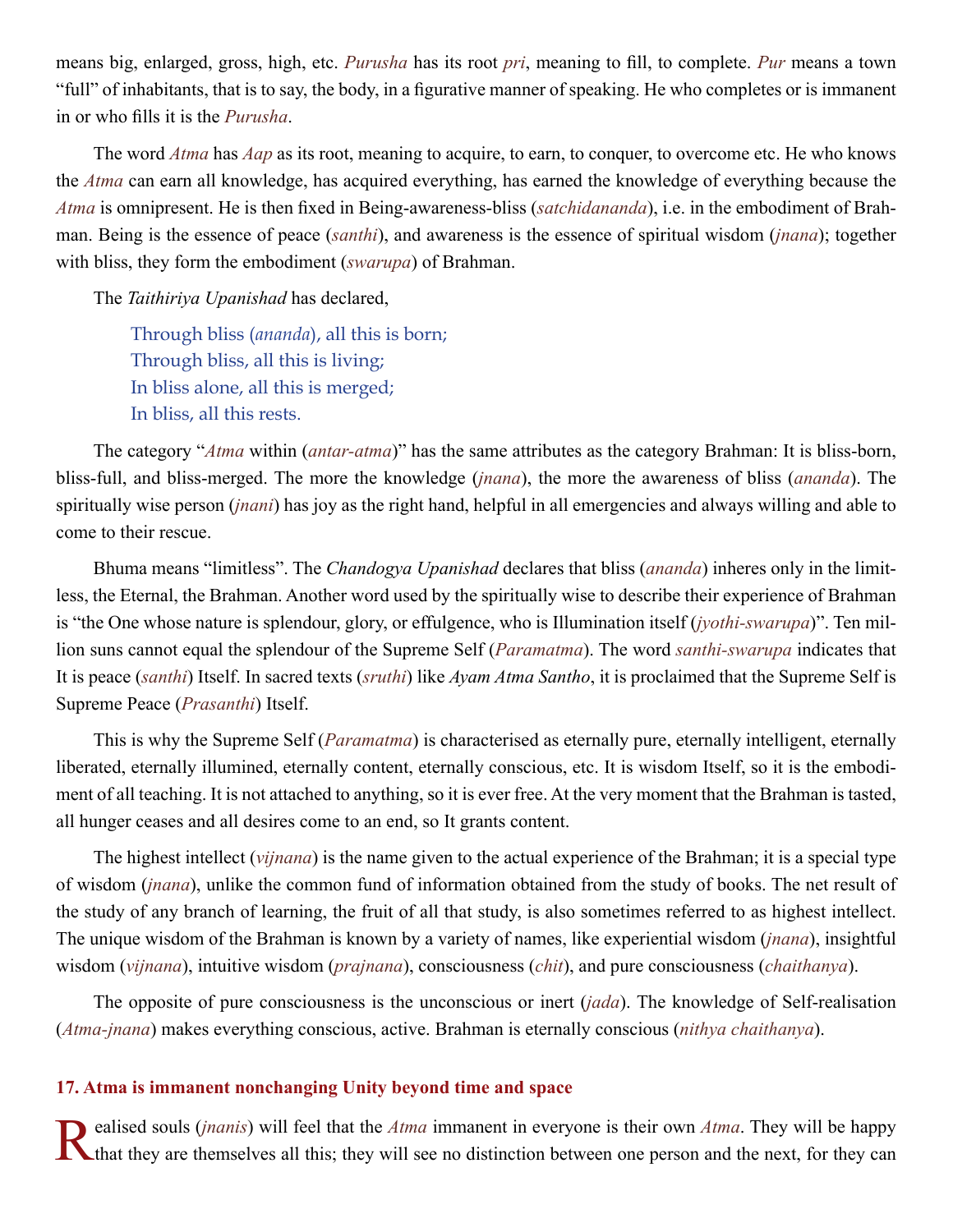<span id="page-20-0"></span>experience only unity, not diversity. The physical differences of colour, caste, and creed, which adhere only to the body, are marks of only the external body.

The *[Atma](#page-41-1)* has no parts (is *[nish-kala](#page-45-12)*); It is without blemish (*[nir-mala](#page-45-13)*), unaffected by desire, anger, greed, affection, pride, and envy; It is without activity (*[nish-kriya](#page-45-14)*); It is creation (*[prakriti](#page-46-15)*), which undergoes all these modifications, or at least gives the impression that it is so modified. The Supreme Spirit (*[Purusha](#page-46-12)*) is but the eternal Witness, the Ever Modification-less.

Of what can you say, "This is truth?" Only of that which persists in the past, present, and future, which has neither beginning nor end, which neither changes nor moves, which has uniform form, a unified experiencegiving property. Well, consider the body, the senses, the mind, the life-force, and all such. They move and change; they begin and end; they are inert (*[jada](#page-43-11)*). They have three qualities (*[gunas](#page-43-2)*): sloth (*[thamas](#page-49-10)*), activity (*[rajas](#page-46-7)*), and purity (*[sathwa](#page-48-8)*). They are without basic reality. They cause the delusion of reality. They have only relative value; they have no absolute value. They shine only out of borrowed light.

Absolute truth is beyond the reach of time and space; it is indivisible (*[a-parichchinna](#page-41-14)*). It does not begin; it is always and ever existent. It is the basis, the fundamental, the self-revealing. Knowing It, experiencing It, is experiential wisdom (*[jnana](#page-44-0)*). It cannot be marked out as such and such and explained by some characteristics (it is *[a-nir-desya](#page-40-10)*). How can something that is above and beyond the intellect and the mind be described through mere words?

It is also termed "invisible to the eye (*[a-drisya](#page-40-11)*)", the eye being the optical apparatus that undergoes change and that is very limited in its capacity. [Brahman](#page-42-0) can never be grasped by anything elemental or physical. Through [Brahman,](#page-42-0) the eye is able to see, so how can the eye perceive [Brahman](#page-42-0) itself? The mind is bound by the limitations of time, space, and causation. How can the Supreme Self (*[Paramatma](#page-46-3)*), who is superior to these and unaffected by them, be limited by them?

The terms *[a-mala](#page-40-12)*, *[nir-mala](#page-45-13)*, and *[vi-mala](#page-50-7)* applied to the Supreme Self connote the same meaning: *[a-mala](#page-40-12)* implies absence of impurity; *[nir-mala](#page-45-13)*, without impurity; and *[vi-mala](#page-50-7)*, having all impurity destroyed. So too, the terms *[a-chinthya](#page-40-13)* (incapable of being conceived) and *[a-vyavaahaarya](#page-41-15)* (without any activity) applied to [Brahman](#page-42-0) for activity or work imply the existence of another or others, whereas It is unique and unaware of any move toward or away from another.

Know that creation (*[jagath](#page-43-7)*) is the form (*[swarupa](#page-49-14)*) of the secondary one (*[Virat-purusha](#page-50-8)*), who arose from Brahma, the form imposed by illusion (*[maya](#page-45-6)*) on the super-soul. [Brahman](#page-42-0) is that which has become or appears to have become all this, the Inner Motive Force (*[Antar-yamin](#page-40-14)*). In the without-quality (*[nir-guna](#page-45-15)*) aspect, it is the primal cause, the cosmic womb (*[Hiranyagarbha](#page-43-12)*), of which creation is the manifestation. Grasping this secret of the universe and its origin and existence —that is experiential spiritual wisdom (*[jnana](#page-44-0)*).

#### **18. Highest spiritual wisdom is Brahman**

Many people argue that spiritual wisdom ([jnana](#page-44-0)) is one of the attributes of [Brahman](#page-42-0), that it is of the nature<br>of Brahman, a characteristic of Brahman, etc. But such opinions arise only in the absence of actual experience, of actual attainment of spiritual wisdom. Arguments and discussions multiply when there is no first-hand experience, for the realisation of reality is individual, based on revelation to oneself.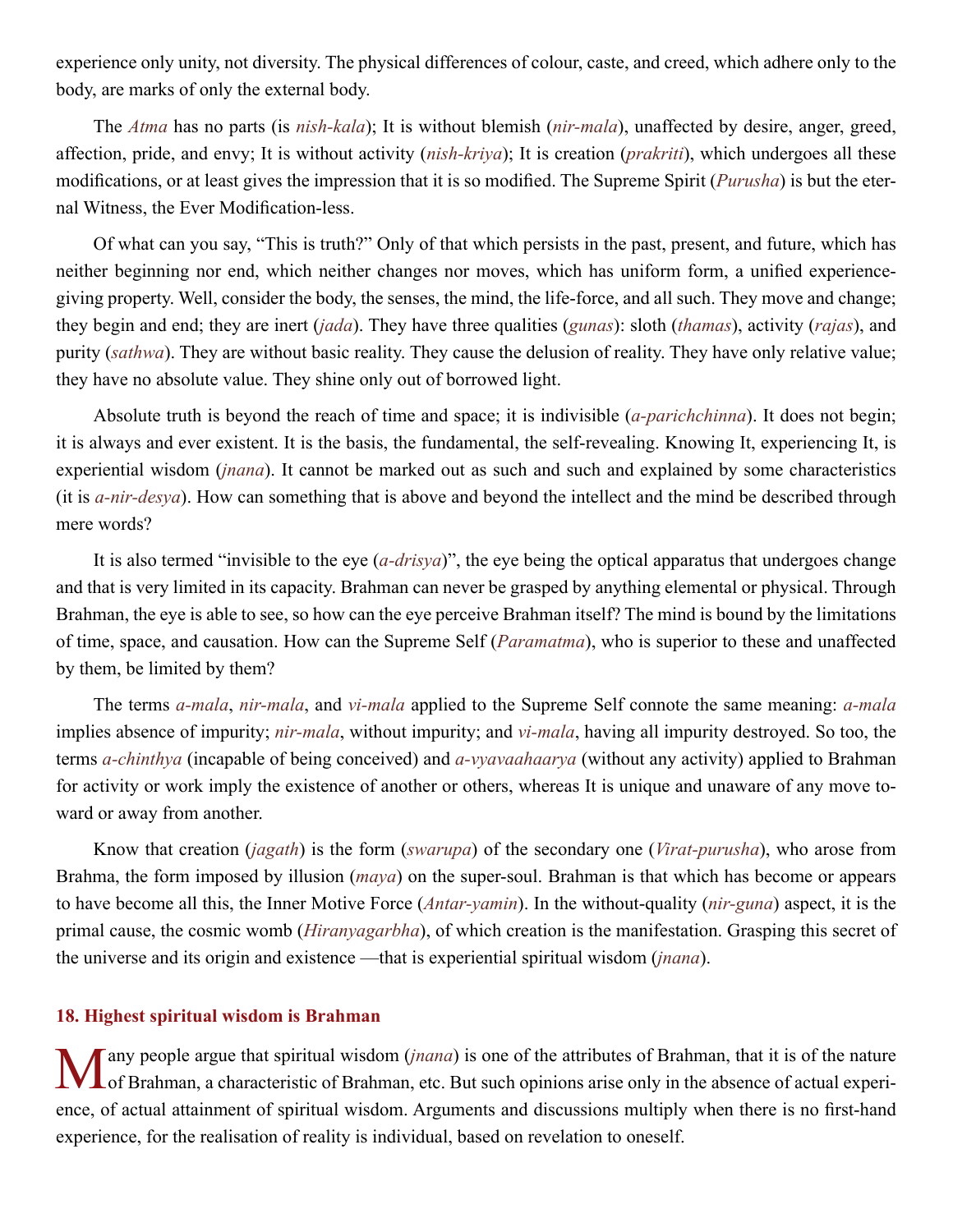<span id="page-21-0"></span>I declare that experiential knowledge (*[jnana](#page-44-0)*) is [Brahman,](#page-42-0) not a mere characteristic or attribute or quality of [Brahman](#page-42-0). The *[Vedas](#page-50-9)* and spiritual texts (*[sastras](#page-48-0)*) announce that [Brahman](#page-42-0) is Truth (*[sathyam](#page-48-1)*), Knowledge (*[Jnanam](#page-44-0)*), and Bliss (*[Anandam](#page-40-8)*), not that [Brahman](#page-42-0) has these and other attributes. When [Brahman](#page-42-0) is known, the knower, the known, and the knowledge all become one.

Indeed, [Brahman](#page-42-0) cannot be described as such and such; that is why it is referred to as just "It is", or "Being (*[Sat](#page-48-11)*)". Spiritual wisdom is also just Being, no more no less. The sacred revelations (*[sruthis](#page-48-6)*) use the word *[Vijnana](#page-50-10)[ghana](#page-50-10)* to indicate [Brahman](#page-42-0), right? That word means: the sum and substance of the highest Knowledge (*[vijnana](#page-50-6)*), knowledge with a capital K. Only those who are unaware of the sacred revelations will assert that spiritual wisdom and [Brahman](#page-42-0) are distinct. Spiritual wisdom is [Brahman;](#page-42-0) distinction is impossible. It is a sign of ignorance to posit a difference.

All knowledge that is limited by the three qualities (*[gunas](#page-43-2)*) is ignorance (*[a-jnana](#page-40-15)*), not the spiritual wisdom of the transcendental, which is above and beyond the ignorant (*[thamasic](#page-49-11)*), passionate (*[rajasic](#page-46-8)*), and even the serene (*[sathwic](#page-48-7)*) motives, impulses, and qualities. How can such limited knowledge be spiritual wisdom? Knowledge of the transcendental has to be transcendental too, in an equal measure and to the same degree.

It might be said that [Brahman](#page-42-0) has form, while spiritual wisdom (*[jnana](#page-44-0)*) is formless, but both are formless in the real sense of the word. The apparent form of [Brahman](#page-42-0) is the result of ignorance (*[a-vidya](#page-41-13)*); form is attributed to [Brahman](#page-42-0) only to serve the needs of the embodied soul during the period of the embodiment. The Absolute is reduced to the level of the conditioned, because the soul is also conditioned in the body. Not to know that this human interlude is but the conditioned state of the *[Atma](#page-41-1)* is to be reduced to the dullness of the beast.

#### **19. Take up the chief path to acquire spiritual wisdom: devotion**

**C** Spiritual wisdom (*[jnana](#page-44-0)*) is the panacea for all ills, troubles, and travails." This is how the *[Vedas](#page-50-9)* describe it.<br>There are many paths to acquire this wisdom, and the chief among them is the path of devotion (*bhak* There are many paths to acquire this wisdom, and the chief among them is the path of devotion (*[bhakthi](#page-41-16)*), which was adopted by [Vasishta,](#page-50-4) [Narada,](#page-45-16) [Vyasa](#page-51-3), [Jayadeva,](#page-43-13) [Gauranga,](#page-43-14) and other great people. As the oil is to the

flame in the lamp, so is devotion to the flame of spiritual wisdom. The heavenly tree of joy of wisdom thrives on the refreshing waters of devotion. Understand this well.

It is for this reason that [Krishna,](#page-44-8) who is the personification of divine love (*[prema](#page-46-16)*) and who is saturated with the quality of mercy, declared in the *[Gita](#page-43-0)*,

I am known by means of devotion. *Bhakthyaa-maam abhijaanaathi*.

Why was this declaration made? Because there are no hurdles in the path of devotion. Young and old, high and low, man and woman —all are entitled to tread it. Who among people are in urgent need of medical treatment? Those who are badly ill, right? So too, those who are groping in ignorance (*[a-jnana](#page-40-15)*) are first entitled to the teaching and the training leading to the acquisition of spiritual wisdom. Why feed those who have no hunger? Why drug those who are not sick? [Brahman](#page-42-0) or spiritual wisdom is the drug for the de-realisation of the falsely realised, the removal of the fog of misunderstanding (*[a-jnana](#page-40-15)*). It will sweep away the dirt that hides the truth.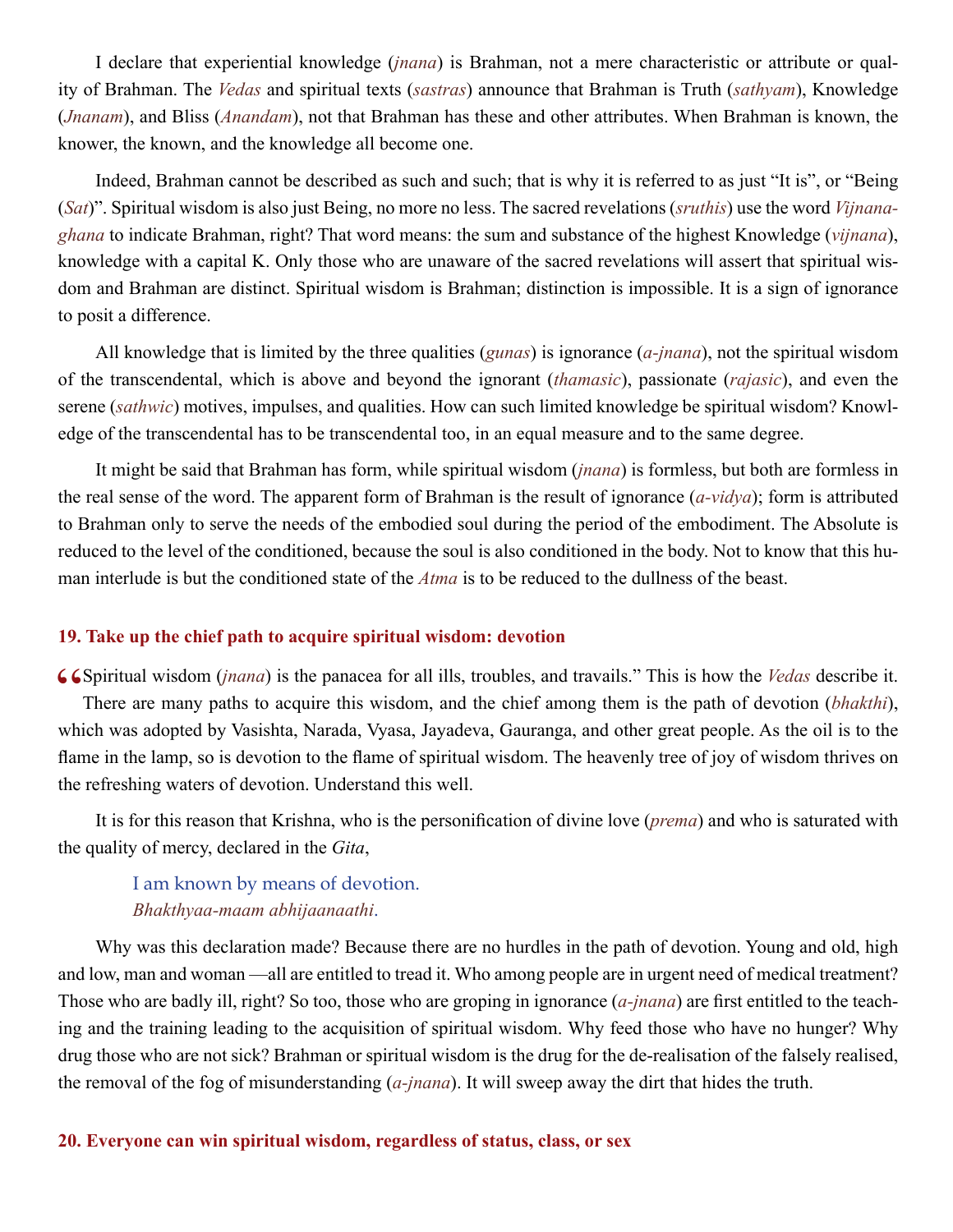<span id="page-22-0"></span>T veryone, whatever the status, class, or sex, can win spiritual wisdom. If women aren't entitled to it, why is it<br>mentioned that Siva taught Vedanta to Parvathi? How did the great yogi Kapilamaharshi teach the sankhya system to his mother, [Devahuthi](#page-42-13)? How did [Yajnavalkya](#page-51-5), the great sage (*[rishi](#page-47-10)*), impart the essential principles of *[Vedantic](#page-50-12)* philosophy to his wife, [Maitreyi](#page-44-10), as mentioned in the *[Brihadaranyaka Upanishad](#page-42-14)*? The *[Upanishad](#page-49-5)* cannot be false. The scriptures that mention these facts speak only the truth.

There is no doubt that sage [Mathanga](#page-45-17) is a great ascetic. Doesn't the *[Ramayana](#page-47-11)* declare that he taught the woman [Sabari](#page-47-12) the secret of the sacred doctrine of [Brahman?](#page-42-0) Is that statement false? Coming to this age itself, who does not know that the scholarly wife of [Sureswaracharya](#page-49-16) contended with [Sankaracharya](#page-47-13) himself in philosophic discussion of [Brahman?](#page-42-0)

So the chief qualification for the path leading to spiritual wisdom (*[jnana](#page-44-0)*) is only spiritual discipline, the spiritual exercises (*[tapas](#page-49-0)*) in which one is engaged, not the irrelevant consideration of caste, creed, or sex. Leaving all other matters aside, one should concentrate on spiritual discipline.

The Lord is accessible and available to all. He is all mercy. No one except the Lord has the authority to declare anyone unfit for the discipline of spiritual wisdom. If you reflect a little deeper, you will realise that the Lord would not deny anyone the chance to reach Him. How can the flame deny refuge to sparks of the same fire? How can the sea deny refuge to drops of that sea? The Lord also will not refuse or reject.

A father with four sons cannot state that one of them has no right to a share in his property. It wouldn't be just or proper. Then what should be said of the Lord, who is devoid of the slightest tinge of partiality or prejudice and who is full of mercy? To attribute favouritism to Him is to commit sacrilege.

Referring to this question of who is or isn't entitled to knowledge of [Brahman](#page-42-0) (*[Brahma-vidya](#page-42-15)*), [Krishna](#page-44-8) said in the *[Gita](#page-43-0)*,

I have no favourite. Nor do I dislike anyone. Whatever might be the caste, whether the person be man or woman, whoever worships Me with faith and devotion will reach Me. Nothing can stand in their way. I too will manifest in the hearts of such.

Is the *[Gita](#page-43-0)* mistaken? No, it speaks profound truth.

#### **21. Wisdom consists of the feeling of oneness without distinctions**

There is another wrong belief current today. It is said that in order to be entitled to the practice of spiritual exercise for the realisation of Brahman —like prayerful repetition of the name  $(japa)$  and meditation  $(dhyana)$  one must adhere strictly to certain modes of daily conduct laid down in tradition and thus attain purity. I do not agree. As an analogy, should a bedridden person have to take a course on medicine before being allowed to take medicines? To require a person to be pure and good and to follow certain codes of conduct before treading the path of God is to say that someone must be free from disease in order to deserve medical treatment! How absurd.

Purity, goodness, etc., are all consequences of the journey toward God; they can't be insisted upon as essential for starting upon the path. The taking in of the drug will gradually induce health and cheer; health and cheer should not be insisted upon before the drug is even prescribed or supplied! This obvious fact is ignored by many; that is a serious malady indeed!

All those suffering from the malady of ignorance (*[a-jnana](#page-40-15)*) must read and ponder over the books dealing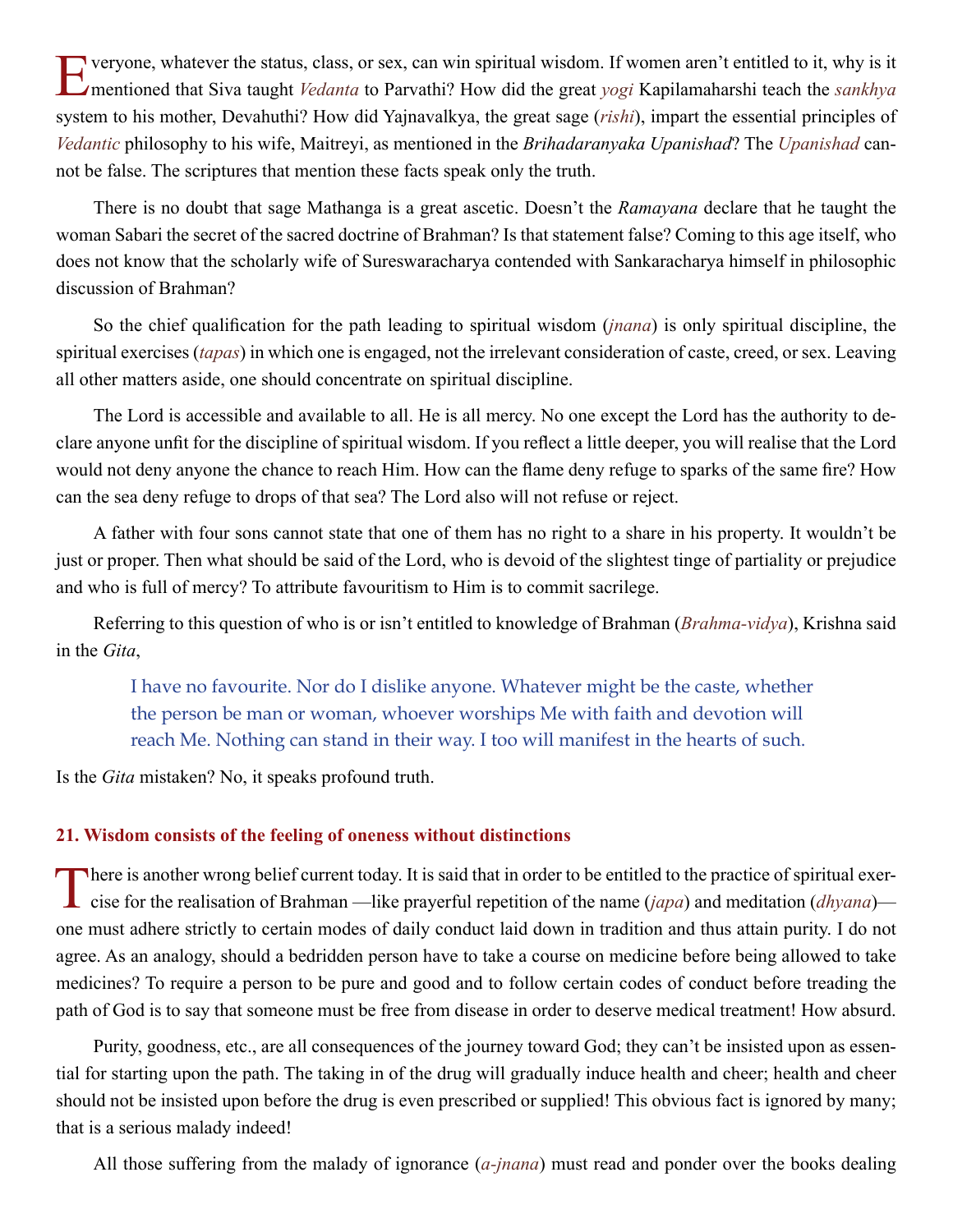<span id="page-23-0"></span>with the treatment of that disease, namely, the experiences of the great elders in the field of spiritual endeavour. Only then can they understand the real state of things.

One other secret of success has to be kept in mind. Every course of medical treatment involves some regulation and restriction of diet, movements, habits, and conduct. These should not be neglected or taken lightly. In fact, if the doctor's advice on these matters is not strictly followed, even the costliest or latest or most efficacious medicine will be ineffective.

Consider the people who underwent the treatment —drugs, restrictions, limitations and all— and successfully emerged from the sickroom hale and happy! They are of all castes and ages and of both sexes. [Vasishta](#page-50-4) was born of a public woman; [Narada'](#page-45-16)s mother was a washerwoman; [Valmiki](#page-50-13) belonged to the hunter caste; [Viswamitra](#page-51-6) was a warrior (*[kshatriya](#page-44-11)*); [Mathanga](#page-45-17) was a member of the depressed classes. The inference is that what is important enough is constant meditation on the Lord, not the labels of caste or creed. Wisdom (*[jnana](#page-44-0)*) is the attainment of the feeling of Oneness, the realisation that there is nothing high or low. That is the true divine Principle, the [Brahman.](#page-42-0)

A sugar doll has head, neck, arms, and limbs, but each part is as sweet as the other. From head to foot, it is one uniform sweetness; there cannot be two types of sweetness. That is why it is said to be not dual (*[dwaitha](#page-43-16)*) but non-dual (*[a-dwaitha](#page-40-16)*). Those who emanate from the Lord's face and those who emanate from His feet are both His children. The realisation of this truth is the sign of wisdom (*[jnana](#page-44-0)*).

Some trees, like the jack tree, bear fruit from the root up to the topmost branch! Does the fruit near the ground differ from the fruit on the tallest branch? No, they are all the same? Or do they taste differently, like distinct fruits? Of course, among the fruits some may be tender, some unripe, some a little ripe, and some fully ripe, and they may differ in taste, too, as is only natural. But never can you find bitterness in the bottom and sweetness in the top or sourness in the middle. Tender, green, and ripe are three stages, or three characteristics.

#### **22. Caste depends more on qualities than on birth**

So too, the four castes are four characteristics (*[gunas](#page-43-2)*). According to their nature and their activities, the four Castes have been ordained. Like the fruits on the same tree, some tender, some green, and some ripe, men are classified into four groups according to their stage of development, which is judged from their actions and character.

Those in whose thoughts and behaviour the pure quality (*[sathwa-guna](#page-48-9)*) predominates are grouped as *[brah](#page-42-16)[mins](#page-42-16)*, who are progressing along the path toward [Brahman](#page-42-0). Those in whom the active quality (*[rajoguna](#page-46-18)*) is dominant are referred to as protectors or warriers (*[kshatriyas](#page-44-11)*). Thus, the scriptures (*[sastras](#page-48-0)*) have spoken of ingrained qualities as the basis of caste, not otherwise. Why? The *[Gita](#page-43-0)* itself proclaims that the four castes have been established by the Lord, taking into consideration (1) the dominance of any of the three qualities (*[gunas](#page-43-2)*) and (2) the practice of actions (*[karmas](#page-44-12)*) like repetition of the name (*[japa](#page-43-15)*), meditation (*[dhyana](#page-43-3)*), and other disciplinary duties!

Alhough born as a labourer (*[sudra](#page-48-15)*), a person does attain *[brahmin](#page-42-16)*-hood through the struggle toward [Brah](#page-42-0)[man](#page-42-0) and spiritual exercise. Although born as a *[brahmin](#page-42-16)*, if that ideal and the effort to attain it is not found, one becomes a labourer.

Good conduct (*[anushtana](#page-40-17)*) and strict discipline (*[nishta](#page-45-18)*) are the criteria, the deciding factors.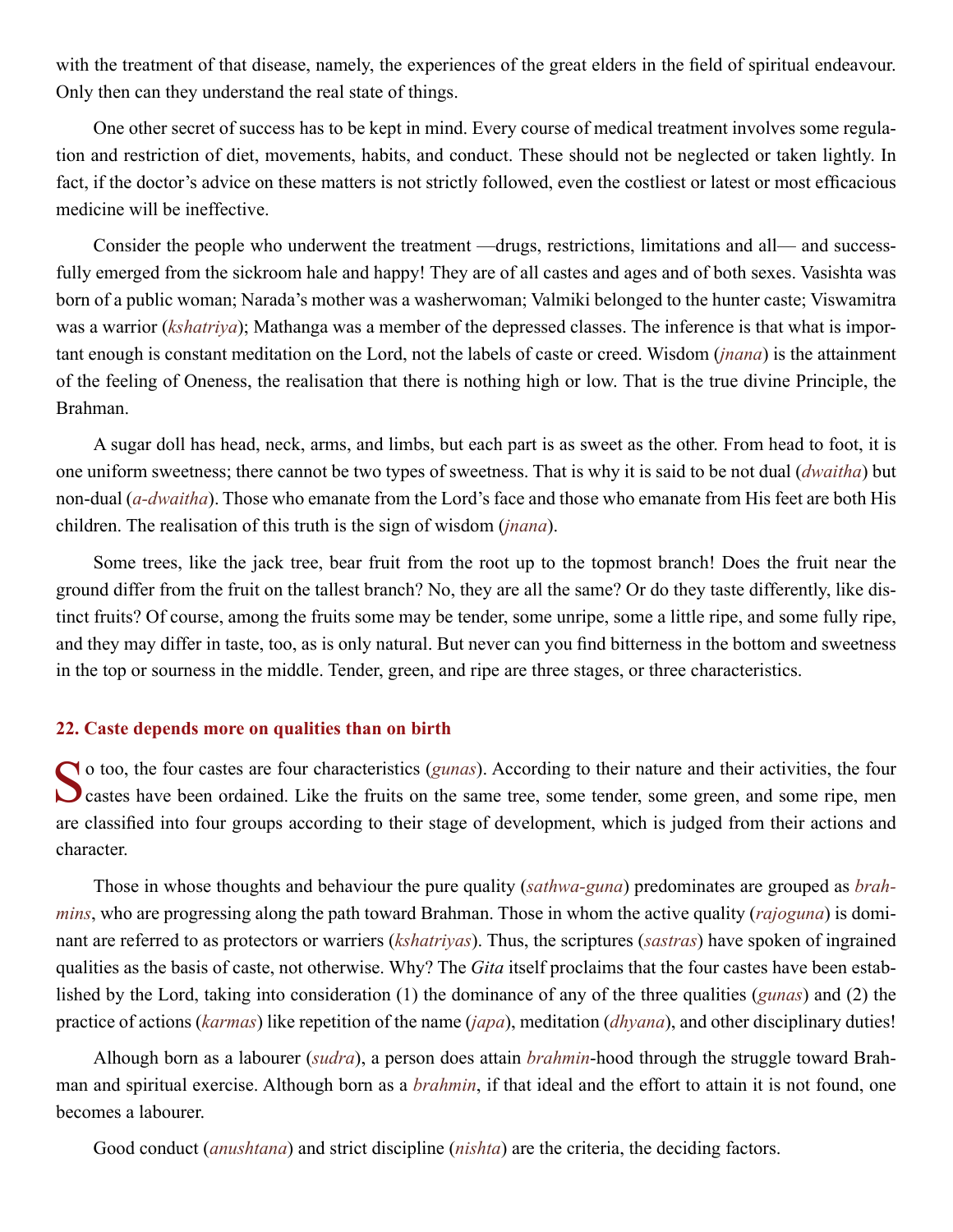<span id="page-24-0"></span>The inner *[Atmic](#page-41-0)* principle is the same in all. It knows no caste or class or conflict.

#### **23. Accept the rigours of spiritual discipline and follow the path of devotion**

To realise that the Self is beyond all these lesser categories, devotion ([bhakthi](#page-41-16)) is the first requisite. Devotion merges in wisdom (jnana) and becomes identified with it. Devotion ripens into wisdom, so don't speak of them as different. At one stage it is called devotion, at a later stage, wisdom. Once it is cane, later it is sugar.

Through devotion, the individual soul (*[jiva](#page-43-5)*) is transformed into [Siva](#page-48-14) —or rather, it knows it is [Siva](#page-48-14) and the soul-idea disappears. To posit oneself as a soul is ignorance (*[a-jnana](#page-40-15)*); to know oneself as [Siva](#page-48-14) is spiritual wisdom.

A white cloth that has become dirty is dipped in water, soaked in soap, warmed, and beaten on a slab in order to restore its colour and condition. So too, to remove the dirt of ignorance that has attached itself to the pure being-awareness-bliss (*[satchidananda](#page-48-4)*) *[Atma](#page-41-1)*, the water of unblemished conduct and behaviour, the soap of [Brah](#page-42-0)[man,](#page-42-0) reflection on the warming of repetition of the name and meditation, and the slab of renunciation —all three necessary. Only then can the fundamental [Brahman-](#page-42-0)hood of the *[Atma](#page-41-1)* shine forth.

It doesn't help if the soap is good but the water is dirty. All that soap and all that bother of heating and beating are sheer waste, for the cloth continues as dirty as ever. This explains why many aspirants fail. Though they have meditated on [Brahman](#page-42-0) for many years and studied about it for long, their modes of behaviour and conduct are all wrong. The fault lies in the water, not in the soap! The daily habits, acts, and activities are mean and low, and the meditation (*[dhyana](#page-43-3)*) on [Brahman](#page-42-0) is all a waste.

In their ignorance, people hesitate to accept the rigors of spiritual discipline, considering them as so many fetters to free living. They decry the divine command and denounce divine grace. That command is not understood and appreciated; it is disobeyed and even fought against. But the wise one who plants wheat will be blessed by a harvest of wheat; the fool who plants tare weeps because wheat does not grow. For everyone in the world, whether we believe it or not, two plus two make four; the result does not depend on your likes and dislikes. The fact that in every being there is the Supreme is a similar inescapable reality. God will not give up if denied or enter if invited. God is there, as the being's very Being. This is the truth, and if you want to know it and experience it, develop the vision of the spiritually wise (*[jnani](#page-44-4)*); without that vision, you can never see it. Just as the telescope alone enables you to see things that are far away, so the "wisdomscope (*[jnana-drishti](#page-44-13)*)" is essential to see [Brah](#page-42-0)[man](#page-42-0) immanent in every being.

Just as the child refuses to believe in things beyond its circle of vision, the weakling, who is afraid of the travail of winning that intelligence (*[drishti](#page-43-17)*) refuses to believe in the all-pervasive, all-inclusive [Brahman!](#page-42-0)

#### **24. Serve selflessly, without attachment to the fruits thereof**

set of people with curious ideas have cropped up recently, and they strut about with great pride, for they have no yearning for God, even no use for God; they engage in service (*seva*), and they are satisfied with service! But the essence of service is selflessness and abnegation of the fruit thereof, and these service people have no right to look down upon the godly and the spiritual aspirants as inferior. For that is but reaching for the fruit while neglecting the tree! Selfless service is the final fruit of the Godward discipline. That is the attitude of renunciation of the fruit of action (*who reall*). How can the fruit be gained without the long and laborious nurture of the tree? The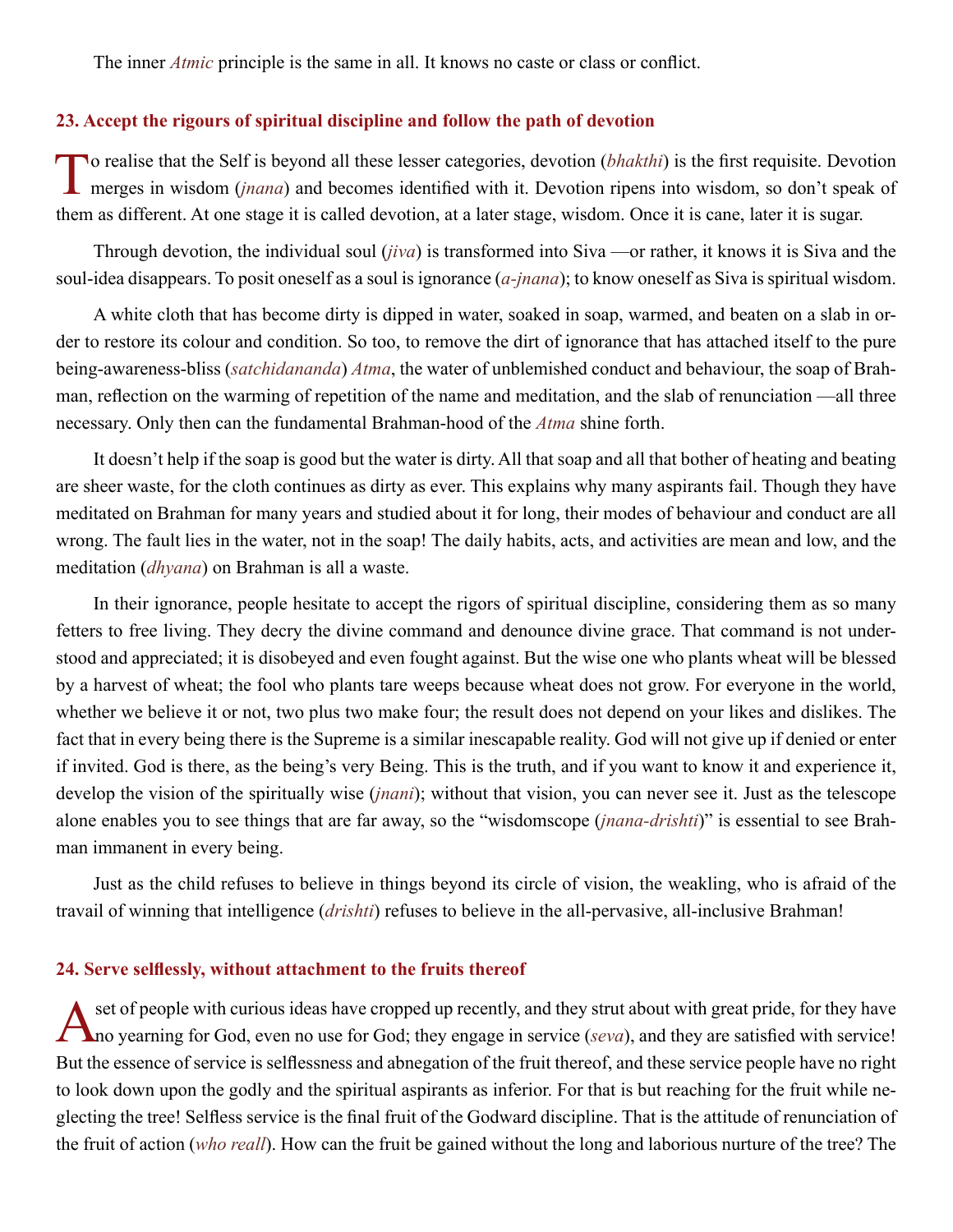<span id="page-25-0"></span>very foundation of renunciation of the fruit is love (*[prema](#page-46-16)*) toward all beings, love that seeks no reward. Without spiritual experience of this higher love, selfless service is impossible.

At present, the world is full of people who clamour for good profit for themselves but are unwilling to give good value for the things they receive. They want God, but they are engaged in the cultivation of some other crop! They don't seek God and strive for God day and night; on the other hand, they have installed the god of wealth in their hearts and spend all their time and energy worshipping it and praying for its favour.

How pure is the heart full of devotion (*[bhakthi](#page-41-16)*) to God and love (*[prema](#page-46-16)*) toward all things! Selfless service is possible only by such; the rest only prattle about it and pretend to be impelled by it. Only those who are well established in the faith that all are children of God, that He is the inner motive force of every being, can include themselves in that class of social servants.

Those who say they have no use for God or devotion have egotism as the core of personality and exhibition as its outer rind. However much is written and read, that egotism will not wither away. Ego consciousness leads to self-aggrandizement, and when self holds sway over the heart, no deed worthy to be styled service can emanate from them. It is sheer selfish greed that makes one label the deed as service.

Ignorance will not vanish until this discrimination dawns:

This world is only God and nothing else. Everything, every being, is but His manifestation, Bearing withal a new name and a new form.

Love this truth, and believe in it. Then you have the right to speak of service (*[seva](#page-48-16)*), devotion (*[bhakthi](#page-41-16)*), and righteousness (*[dharma](#page-43-18)*) as well as the authority to preach these three paths. Knowledge of the reality will show you that service, devotion, and righteousness are all one and indivisible. Without that knowledge, selfless service, etc., become mere exercises in hypocrisy.

Every act done with the consciousness of the body is bound to be egotistic; selfless service can never be accomplished while immersed in the body-consciousness. But consciousness of God (*[Deva](#page-42-17)*) instead of body (*[deha](#page-42-18)*) will bring forth the splendour of love (*[prema](#page-46-16)*). With that as inspiration and guide, one can achieve much good without even knowing or proclaiming selfless in outlook. For such a person, it is all God's will, His play (*[leela](#page-44-14)*), His work.

#### **25. The paths of devotion, wisdom, and non-attachment are inseparable**

I ight is wisdom. Without light, all is darkness. If you haven't secured the lamp of wisdom ([jnana](#page-44-0)) to illumine<br>your path, you stumble along in the gloom, with fear as your companion. There is no falsehood greater than fear, no ignorance mightier than that. Decide therefore to travel in the daylight of spiritual wisdom and be worthy of this human birth. Through your success, you can even make the lives of others worthwhile.

Non-attachment (*[vairagya](#page-49-6)*) depends upon spiritual wisdom (*[jnana](#page-44-0)*) as well as devotion (*[bhakthi](#page-41-16)*). Deprive non-attachment of that basis, and you will find it crumbling fast. Why, this is the prime cause for the want of spiritual progress at present. All these three have to be emphasised in spiritual discipline; they are not to be separated and striven for individually.

Devotion includes spiritual wisdom. Non-attachment isolated from devotion and wisdom, wisdom isolated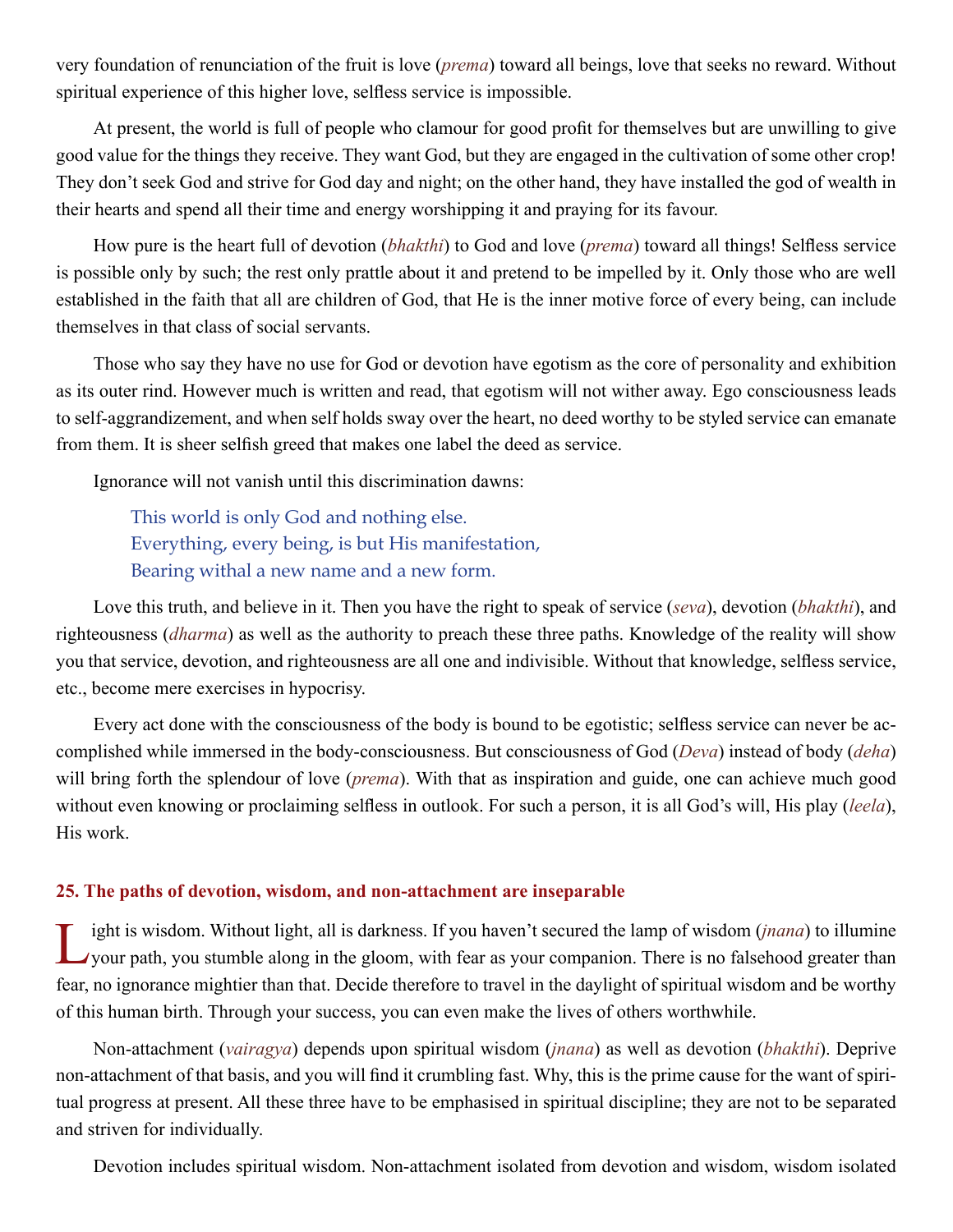<span id="page-26-0"></span>from devotion and non-attachment, and devotion isolated from non-attachment and wisdom —each is ineffective. The best that each isolated path is capable of is to give some training in purity. Therefore, never develop conceit and declare that you are a devotee or spiritually wise or non-attached. Spiritual aspirants (*[sadhakas](#page-47-4)*) must dip in the triumvirate (*[triveni](#page-49-17)*) of devotion-wisdom-nonattachment. There is no other way to salvation.

#### **26. See life as a manifestation of the three qualities**

Before everything, be pure and holy. There are plenty of spiritual aspirants, but few of them are pure in heart.<br>For example, observe this fact: Many people religiously read the *Gita* over and over again, many expatiate on its meaning for hours and hours, but people who practise the essence of the *[Gita](#page-43-0)* are rare. Instead, people are now like gramophone records, reproducing someone else's song, incapable of singing themselves, ignorant of the joy of song. They are not spiritual aspirants at all. Their spiritual discipline doesn't deserve the name.

Life must be seen as only the manifestation of the three qualities (*[gunas](#page-43-2)*), as a play of temperaments pulling the strings of the dolls. This awareness must saturate every thought, word, and deed. That is the wisdom (*[jnana](#page-44-0)*) you need. All else is ignorance (*[a-jnana](#page-40-15)*).

#### **27. Be spiritually wise: without ego, without desires, with equal love for all**

The spiritually wise (*[jnanis](#page-44-4)*) will have no trace of hatred in them. They will love all beings; they won't be contaminated by the ego; they will act as they speak. The ignorant (*[a-jnanis](#page-40-18)*) will identify themselves with the gross body, senses, and mind, things that are but tools and instruments. The eternal pure *[Atma](#page-41-1)* is behind the mind, so this mistake of the ignorant plunges them into trouble, loss, and misery.

All the names and forms that fill up this universe and constitute its nature are but creations of mind. Therefore, in order to perceive the truth, the mind has to be controlled and its wayward fancies calmed. The ever-flickering waves of the lake have to be stilled so that you can see the floor clearly, right? So too, the waves of ignorance that ruffle the mind have to be stilled.

Keep the mind away from low desires that run after fleeting pleasures. Turn your thoughts away from them and direct the thoughts toward permanent bliss, which is derivable from the knowledge of the immanent divinity. Keep before the mind's eye the faults and failures of sensory pleasures and worldly happiness. Thus, you will be helped to grow in discrimination and non-attachment and to make spiritual progress.

Just as gold melted in a crucible gets rid of dross and shines in its pristine glory, so too, one has to be melted in the crucible of *[yoga](#page-51-1)* by the fire of detachment (*[vairagya](#page-49-6)*). Being possessed of this spiritual wisdom (*[jnana](#page-44-0)*) is the sign of *[samadhi](#page-47-2)*, as explained by some.

For those capable of self-control along these lines, the native power will gradually assert itself, and the Reality that is now misunderstood will be rid of that fog. Patiently cultivate the habit of meditating on your *[Atma](#page-41-1)*-hood and see the particular as the universal. Through *[samadhi](#page-47-2)*, progress is guaranteed and liberation is won.

The springs of egotism, etc., arise from ignorance of the basic truth. When knowledge of the *[Atma](#page-41-1)* arises, ignorance, with its brood of worry and misery, will vanish. The mark of the spiritually wise (*[jnani](#page-44-4)*) is the absence of egotism, the extinction of desire, the feeling of equal love for all, without any distinction. These are the fundamentals of knowledge of Self-realisation (*[Atma-jnana](#page-41-3)*).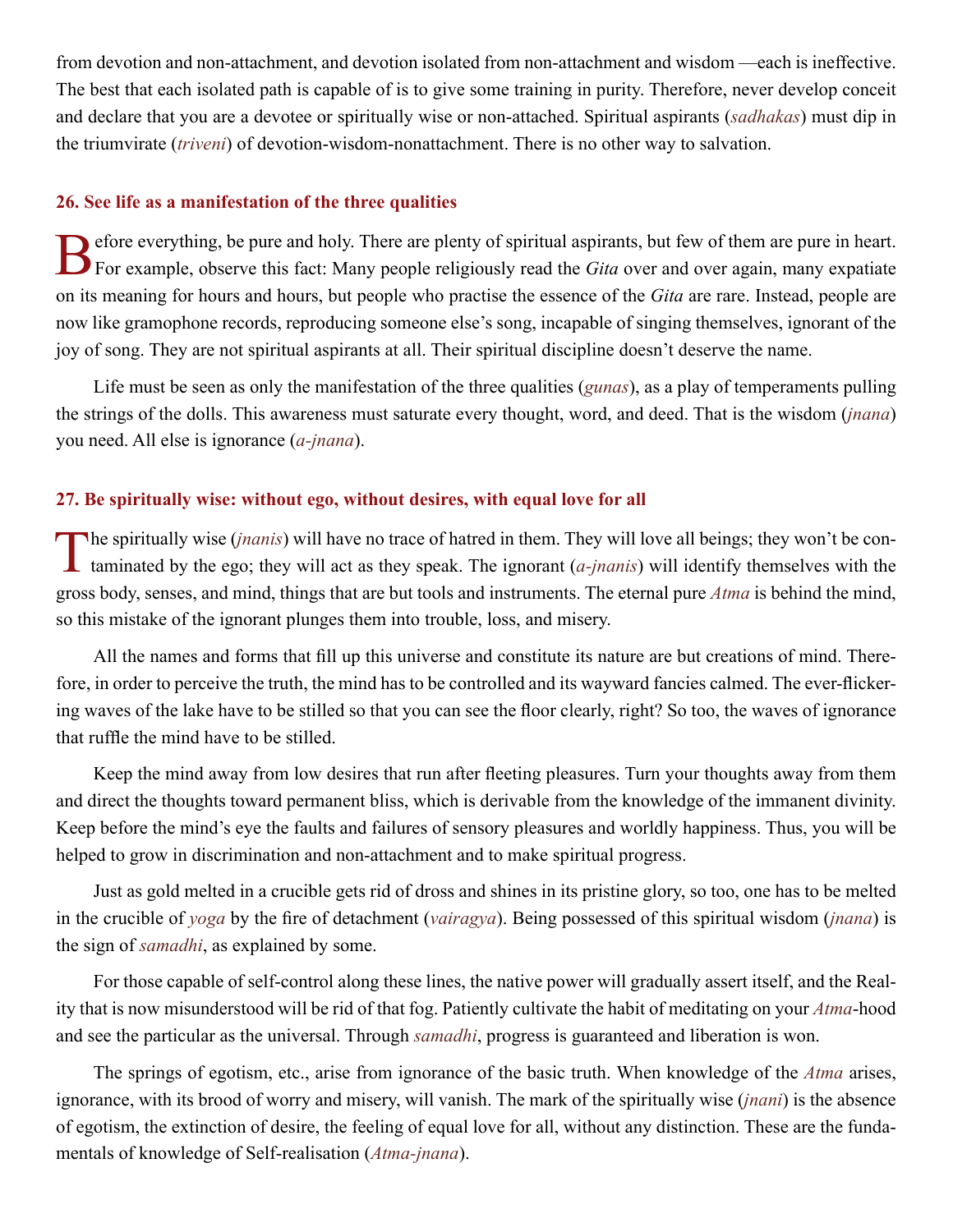#### <span id="page-27-0"></span>**28. The Lord's eyes, ears, hands, and feet are everywhere**

You can see without eyes, hear without ears, speak without the tongue, smell without the nose, touch without the body, and walk without legs. Yes, and experience without even the mind. For you are the pure essence itself; you are the Supreme Self.

You have no understanding of this truth, so you are drowned in ignorance. You feel that you are only the senses, so you experience misery. The five senses are bound up with the mind; the mind separately activates the senses and is affected by their reactions. People read through the mind-associated eye, so they fail. But the spiritually wise (*[jnanis](#page-44-4)*) have the divine eye (*[divya-chakshu](#page-43-19)*), for they have divine vision. And they can see and hear without the aid of the senses.

As said in the *[Gita](#page-43-0)*, the Lord's feet are everywhere, the Lord's hands are everywhere. His eyes, His ears are everywhere. So He sees all, He does all. Devoid of senses, He makes all senses function. To grasp this mystery, the path of spiritual wisdom (*[jnana](#page-44-0)*) has to be trodden. This path is very helpful. When people develop into full wise persons (*[jnanis](#page-44-4)*), they themselves becomes It, It merges in them, and both become indistinguishable. Then, they realise that they are the inscrutable, the indefinable [Brahman](#page-42-0), not limited by the illusory superimposition of name and form.

When fire burns, its light can be discerned from a distance, but those who are far can't hope to feel its warmth. So too, it is easy to describe the splendour of knowledge (*[jnana](#page-44-0)*) for people who are far from acquiring it, but only those who have actually neared it and felt it and are immersed in it can experience the warmth, the joy, the melting away of the illusion.

For this, continuous concentrated spiritual exercises (*[tapas](#page-49-0)*) and continuous meditation on God are needed. The pure Essence can be known by the spiritual discipline of devotion (*[bhakthi](#page-41-16)*), and in fact the goal of devotion is indeed spiritual wisdom.

#### **29. The world is the Lord's three-act play**

When an author writes a play, the entire play will already be in their mind before setting pen to paper. Act after act, scene after scene, with no picture of the entire drama in their mind, the author will never entertain the idea of writing it at all, right? But take the case of the audience. They grasp the story only after the drama is fully over; it unfolds itself scene by scene. Once they have understood the theme, they too can confidently describe to others the purport of the play.

Similarly, for the Lord, this drama of time in three acts —the past, present, and future— is clear as crystal. In the twinkling of an eye, He grasps all three. For He is omniscient, and it is His plan that is being worked out, His drama that is being enacted on the stage of creation. Both the actors and the spectators are lost in confusion, unable to surmise its meaning and its development. For how can one scene or one act reveal its meaning? The entire play has to be gone through for the story to reveal itself.

Without a clear understanding of the play in which people are acting their roles, they hug the mistake that they are souls (*[jivis](#page-43-6)*) or spiritual aspirants (*[sadhakas](#page-47-4)*) and waste away their lives, beaten by waves of joy and sorrow.

When the mystery is cleared and the play is discovered as mere play, the conviction dawns that you are He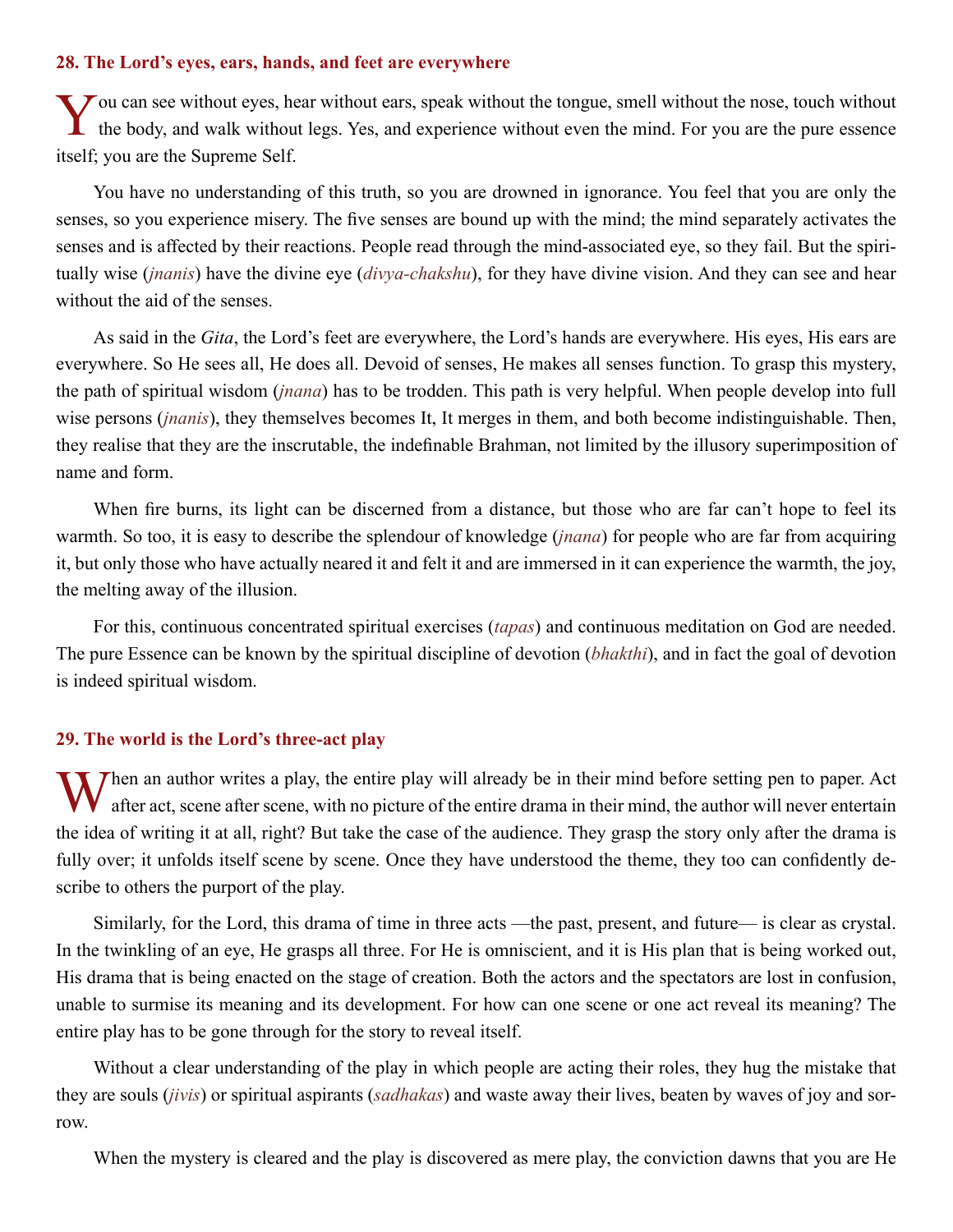<span id="page-28-0"></span>and He is you. Therefore, try to know the truth behind life, search for the fundamental, and bravely pursue the underlying reality. Seekers of wisdom (*[jnana](#page-44-0)*) must always be conscious of this.

The Lord is in every heart, in the subtle as well as the gross forms. So the spiritually wise (*[jnani](#page-44-4)*), who has had a vision of the *[Atma](#page-41-1)* presiding over the inner stage, will never be affected by sorrow; it can never hold sway over the spiritually wise. The *[Atma](#page-41-1)* is in the ant and the elephant, in the atom and the atmosphere. Everything is saturated with [Brahman.](#page-42-0)

#### **30. Make God your constant focus**

 $\bigcap$  eekers must divert their attention inward from the exterior world; they must discover the origins of the agita- $\bigcup$  tions of the mind. This process will diminish and destroy the activities of the mind, which make them doubt, discuss, and decide. From that stage onward, the exhilaration of being [Brahman](#page-42-0) oneself will be constant. This will stabilise the being-awareness-bliss (*[satchidananda](#page-48-4)*) that arises from the experience.

The spiritually wise (*[jnanis](#page-44-4)*) can never be affected by joy or sorrow, however big; they will be immersed in the ocean of *[Atmic](#page-41-0)* bliss (*[Atma-ananda](#page-41-5)*), blissfully unaware of the world around, far above and beyond its coils.

This is the discipline called the practice of [Brahman](#page-42-0) (*[Brahma-abhyasa](#page-42-1)*), that is to say, the ever-present exercise of remembering the basic [Brahman](#page-42-0) of the universe, praying to the formful aspect of that [Brahman](#page-42-0), speaking of His glory, being in His company, and living always in His presence. That is why the *[Panchadasi](#page-46-19)* says,

Thoughts dedicated to Him alone, speech devoted to Him alone, conversation centred on Him alone —this one-pointed existence is referred to by the wise as the discipline of spiritual wisdom.

*Thath chinthanam, thath kathanam, anyonyam thath prabodhanam, ethath eka param thwam cha, jnana- bhyaasam vidur budhaah.*

This is the lesson taught in the *[Gita](#page-43-0)* by [Krishna](#page-44-8):

They fix the mind on Me, they survive only because they breathe me, they inform each other about Me, they talk only of Me —they are happy and content with these only.

*Math chintthaa madhgatha pranaa bodhayanthah parasparam, kathayanthascha maam nithyam thushyanthi cha ramanthi cha.*

This ceaseless thought of the Lord is also referred to as reflection on [Brahman](#page-42-0) (*[Brahma-chinthana](#page-42-19)*) or cultivation of spiritual wisdom (*[jnana-abhyasa](#page-44-5)*) or the *[Atma](#page-41-1)* (*[Atma-abhyasa](#page-41-17)*).

#### **31. Calm the mind by steady, continuous discipline**

The mind pursues only exterior objects either because of the pull of the senses or because of the delusion **L** caused by superimposing the characteristics of permanence, etc., on the external world. So the mind has to be brought back to travel to the correct goal again and again.

At first the job is hard. Still, by proper training, all the agitations can be calmed by the prayerful repetition of *[Om](#page-45-4)*. The training consists of controlling the mind by good counsel, superior attractions, withdrawal from sensory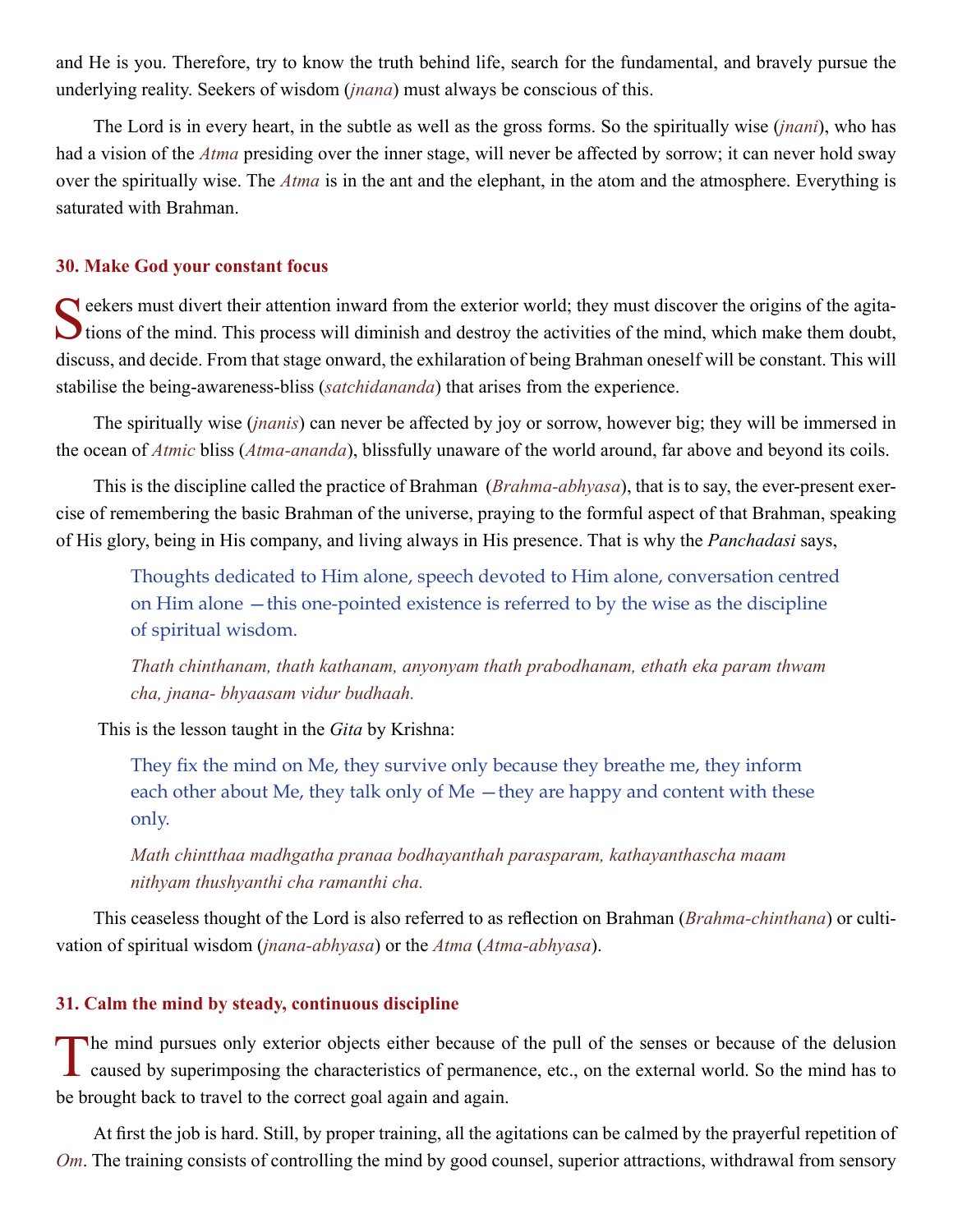<span id="page-29-0"></span>objects, ability to bear the ups and downs of fortune, steadfastness or faith, and poise or equanimity (*[sama](#page-47-5)*, *[dama](#page-42-2)*, *[uparathi](#page-49-3)*, *[thithiksha](#page-49-4)*, *[sraddha](#page-48-5)*, and *[sama-dhana](#page-47-6)*).

If, at first, the recalcitrant mind is shown the sweetness of devotional singing (*[bhajan](#page-41-6)*), the efficacy of prayer, and the calming effects of meditation, then it can be slowly turned toward meditation of [Brahman.](#page-42-0) It must also be led on by the cultivation of good habits, good company, and good deeds. Meditation will, as it proceeds further and further, give rise to greater and greater keenness. Thus, the mind has to be caged in the cave of the heart. The final result of this discipline is no less than undisturbed, undifferentiated equanimity (*[nir-vikalpa-samadhi](#page-45-3)*).

This *[samadhi](#page-47-2)* is, really speaking, knowledge of [Brahman](#page-42-0) itself, the wisdom (*[jnana](#page-44-0)*) that grants release, or *[moksha](#page-45-0)*. The discipline for this consists of three exercises: the giving up of craving, the elimination of mind, and the understanding of the Reality. These three have to be cultivated uniformly and with equal ardour. Otherwise, success cannot be ensured; no one of them is enough. The instincts and impulses (*[vasanas](#page-50-1)*) are too strong to yield easily; they make the senses active and greedy and bind the person tighter and tighter. So that the mind won't achieve mastery, attention has to be paid to the sublimation and subjugation of the senses and the promptings behind them, to the development of self-abnegation, and the relentless pursuit of reason and discrimination. When the mind is won, the dawn of wisdom (*[jnana](#page-44-0)*) is heralded.

The aspirant (*[sadhaka](#page-47-4)*) has to be ever-vigilant, for the senses might recoil any moment, especially when the *[yogi](#page-51-4)* mixes with the world and worldly. The basic truth must be kept constantly before the mind's eye. Wants shouldn't be multiplied. Time shouldn't be frittered away, no, not even a minute. The craving for one pleasant thing will give rise to another craving for a still more pleasant thing. Cut at the very root of desire itself and become master of yourself. The renouncing of desire will take you fast to the pinnacle of spiritual wisdom.

Liberated people (*[jnanis](#page-44-4)*) will be unaffected by joy or sorrow, for how can events produce reactions in them who have wiped out their minds? It is the mind that makes one "feel"; when one has taken a drug that deadens the consciousness, one feels no pain or even joy, for the body is then separated from the mind. So too, when it dawns, spiritual wisdom separates the mind and keeps it aloof from all contact.

By special discipline, the turbulence of the mind can be calmed. As a result of this, it becomes possible to taste the bliss of the *[Atma](#page-41-1)*, free from its pulls. The mind attracts people outward and offers only external objective joy, but wise ones know these joys to be fleeting. The *[Atma](#page-41-1)* is enough for them to fulfil all their desires for happiness, complete and permanent. So, they will have no need for the external world.

#### **32. Worship the great souls who have won wisdom**

iberated people *([jnanis](#page-44-4))* will also acquire some special powers through their beneficent resolutions, their beneficent promptings and purposes. Through these, they can attain whatever they wish. The greatness of the status of liberated people is indeed indescribable, beyond your imagination. It is of the same nature as the splendour and magnificence of the Lord Himself. Why, they become the [Brahman](#page-42-0) that they have always been. That is why it is declared,

The one who has known [Brahman](#page-42-0) becomes [Brahman](#page-42-0); hat one attains [Brahman](#page-42-0)-hood.

*Brahmavid Brahmaiva Bhavathi,*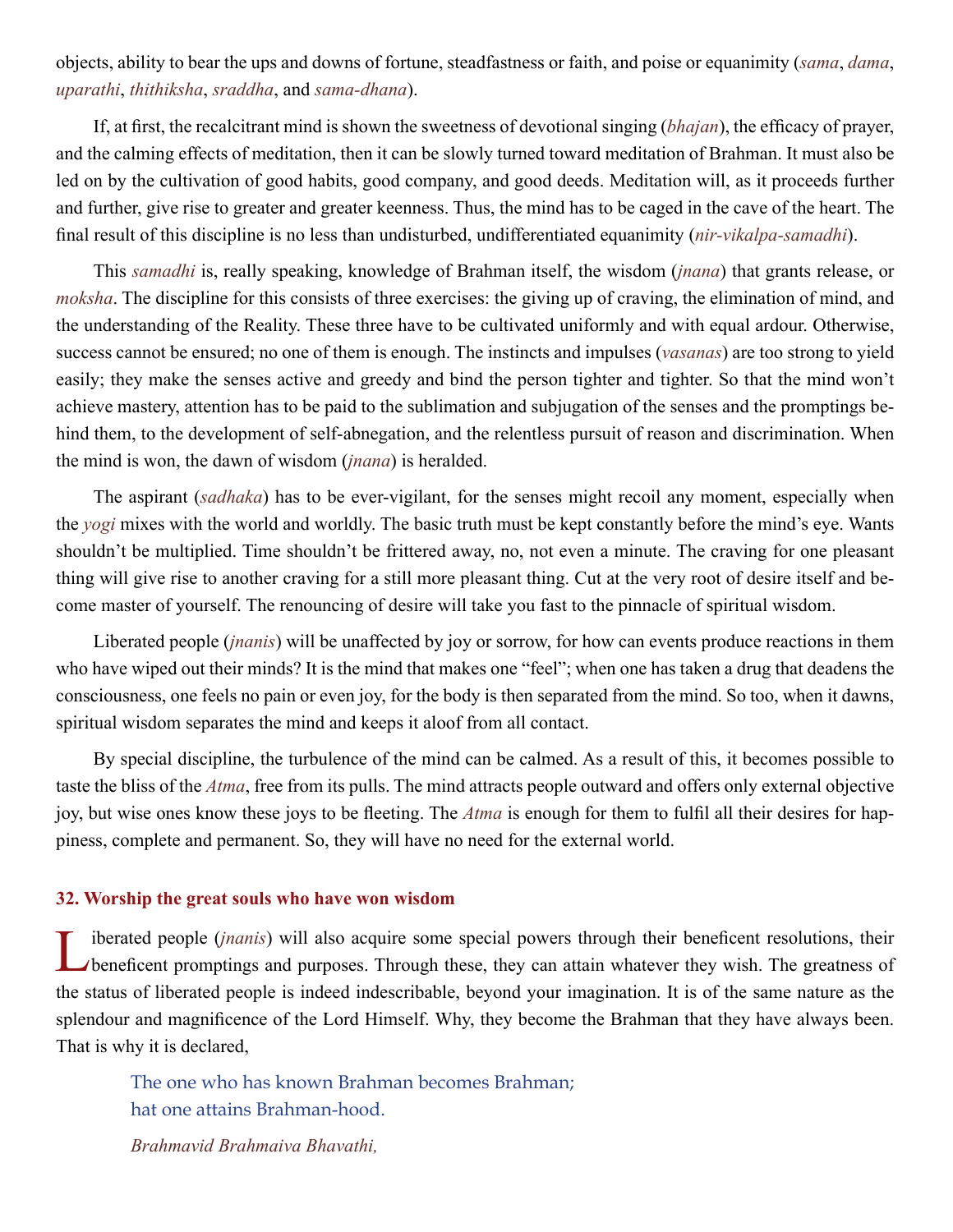#### *Brahmavid aapnothi param*.

<span id="page-30-0"></span>The fact that this world is unreal and that [Brahman](#page-42-0) alone is real must become patent; then, all impulses are destroyed and ignorance is demolished. The gem of spiritual wisdom (*[jnana](#page-44-0)*) has been stolen by the mind, so regain the gem by catching the mind. The gem entitles you to the status and dignity of [Brahman](#page-42-0), which you assume immediately.

The great souls who have won this knowledge of self-realisation (*[Atma-jnana](#page-41-3)*) deserve worship. They are holy, for they have attained [Brahman](#page-42-0) —which is the right of everyone in the world, however great or whatever the spiritual discipline (*[tapas](#page-49-0)*). That is the kingdom they seek, the honour for which they aspire. This is the great mystery, the mystery elucidated in the *[Vedas](#page-50-9)*, *[Upanishads](#page-49-5)*, and spiritual texts (*[sastras](#page-48-0)*). The solving of this mystery makes life worthwhile; it is the key to liberation.

Truth and untruth must be cut apart by means of the sharp sword of spiritual wisdom (*[jnana](#page-44-0)*). It keeps the world afar and brings the residence of the Lord within reach. That residence is eternal bliss (*[nithya-ananda](#page-45-19)*), the highest bliss (*[param-ananda](#page-46-20)*), the bliss of [Brahman](#page-42-0) Itself (*[Brahma-ananda](#page-42-20)*).

#### **33. Illusion makes Brahman appear as soul, God, and world**

 $\sum$  *J* orldly illusion (*[maya](#page-45-6)*), by means of its power of (1) hiding the real nature and (2) imposing the unreal over the real, makes the one-and-only [Brahman](#page-42-0) appear as the soul (*[jiva](#page-43-5)*), God (*[Iswara](#page-43-9)*), and the world (*[jagath](#page-43-7)*) —three entities where there is only one! The faculty of illusion is latent, but when it becomes patent, it takes the form of the mind. It is then that the seedling of the huge tree (that is, this world) starts sprouting, putting forth the leaves of mental impulses (*[vasanas](#page-50-1)*) and mental conclusions (*[sankalpas](#page-47-14)*). So, all this objective world is but the play of the mind.

The individual soul and the Supreme Being are caught up in this proliferation, and they are inseparably intertwined in the world, so they are also creations of mental processes, like the things appearing in the dream-world.

Imagine the individual soul, the Supreme Being, and the world as having been painted; the pictorial world has both the soul and the Supreme Being incorporated in it, and all three appear as different entities, although they are created by the same paint. So also, the same mental process creates the appearance of the soul and the Supreme Being as pervading and immanent, in the background of the world.

It is illusion (*[maya](#page-45-6)*) that produces the illusion of soul, Supreme Being, and world; this is declared by the oral texts (*[sruthis](#page-48-6)*). Didn't the *[Vasishta-smrithi](#page-50-14)* make clear that mental processes are responsible for the magic dance of He and I, this and That, and mine and His? The expression "I am God–This (*[Soham](#page-48-17)[-idam](#page-43-20)*)" found in that text indicates the soul (*[jiva](#page-43-5)*), the Supreme Being (*[Iswara](#page-43-9)*), and the world (*[jagath](#page-43-7)*). "*Sah*" means He, the Unmanifested, the Super-soul, the Power beyond and above, the Supreme Being (*[Iswara](#page-43-9)*). "*[Aham](#page-40-5)*" means "I", the entity enveloped by the consciousness of doer, etc. "*[Idam](#page-43-20)*" means this objective world, the perceivable sense-world. So, it is clear that these three are only the products of mental processes and have no absolute value; their value is only relative.

In the waking stage and during dreaming, these three appear as real, but during deep sleep or while unconscious (as during a fainting fit), the mind is not working, so the three don't exist! This fact is within the experience of all. Therefore, it is easy now for you to realise that all three will disappear for good when, through spiritual wisdom (*[jnana](#page-44-0)*), the mental processes are destroyed. Then one gets release from bondage to all these three, and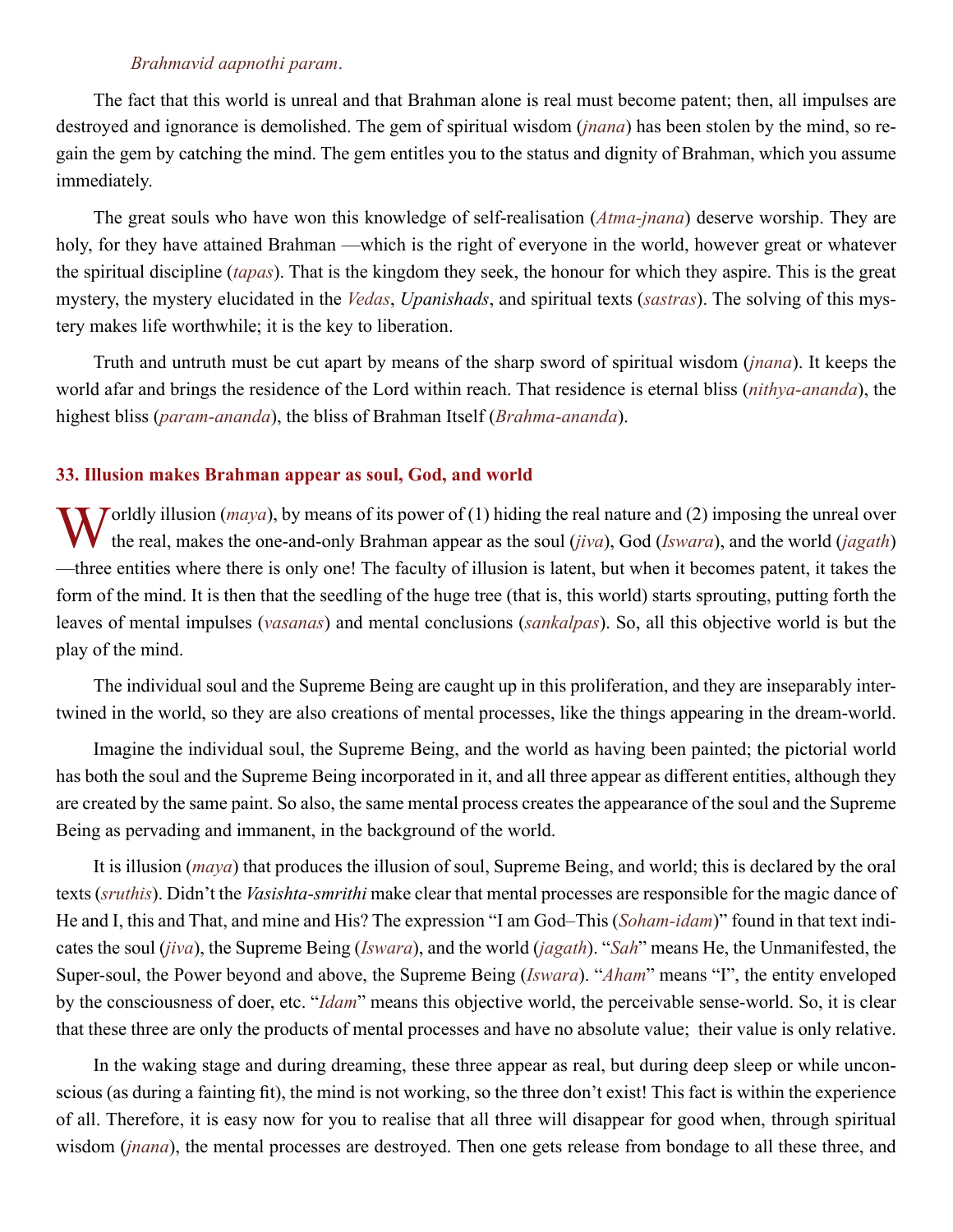<span id="page-31-0"></span>one knows the one and only entity. In fact, one gets established in knowledge of nondualism (*[a-dwaitha](#page-40-16) [jnana](#page-44-0)*).

Only spiritual knowledge won by the analysis of the mental processes can end illusion. Illusion flourishes on ignorance and absence of discrimination. So, spiritual education (*[vidya](#page-50-15)*) spells the doom of illusion.

#### **34. Destroy illusion by inquiry into the nature of Atma**

**P** evers originate because of your actions; they flourish on wrong methods of life and diet; they grow with the growth of such wrong conduct. The idea of the snake, which is an illusion  $(maya)$  $(maya)$  $(maya)$ , flourishes on the ignorance of the real nature of the rope; it grows and becomes deeper the more one forgets the rope, which is the base. The ignorance that prevents and postpones inquiry into the nature of the *[Atma](#page-41-1)* makes illusion flourish; illusion fostered by this attitude becomes as thick as darkness. When the flame of spiritual wisdom (*[jnana](#page-44-0)*) illumines, the darkness is dispelled, along with the illusion of the individual soul (*[jiva](#page-43-5)*), the Supreme Being (*[Iswara](#page-43-9)*), and the world (*[jagath](#page-43-7)*).

Inquiry (*[vichara](#page-50-5)*) makes the snake disappear; thereafter, only the rope remains. So too, illusion and the blossoming of that illusion through the mind as the soul, world, etc., will all disappear as soon as inquiry is done about the reality of appearance. One knows that there is nothing other than [Brahman.](#page-42-0) [Brahman](#page-42-0) alone subsists.

To the question, "how can one thing appear as two", the reply may be given that, prior to inquiry, [Brahman](#page-42-0) appears as the world (*[jagath](#page-43-7)*), although its real nature hasn't undergone any change at all, just as the pot was understood as pot before inquiry revealed that it is basically only clay. Crown, earring, and necklace all appear as different until inquiry reveals that they are all basically, fundamentally, gold. So also, the one [Brahman](#page-42-0) is apparent in many forms and under various names and thus gives the impression of multiplicity. [Brahman](#page-42-0) alone is, was, and will be. The conviction that this world is but a superimposition is the real spiritual knowledge (*[vidya](#page-50-15)*), which is the end of all ignorance.

 The hare's horn is non-existent; it is a description of something superimposed. Only knowledge of the reality will destroy the idea forever; then, the false idea will melt away. Only the ignorant will stick to illusion (*[maya](#page-45-6)*) as truth; the wise will at best designate it as "indescribable" or "beyond explanation", for it is difficult to explain how illusion originated. We know only that it is there, to delude. The wise refer to it as "the hare's horn". Thus, it is spoken of in three different ways, according to the point of view of each.

When unthinking children are frightened by calling out, "Watch out! a ghost is lurking there!", they believe it to be true and get terribly frightened. So too, unthinking, ignorant people get convinced of the reality of the objects around them through the influence of the illusion (*[maya](#page-45-6)*). However, those endowed with discrimination (*[viveka](#page-51-0)*) distinguish between the true [Brahman](#page-42-0) and the false world (*[jagath](#page-43-7)*); others, unable to do so or to find out the real nature of illusion, simply dismiss it as "beyond description (*[a-nir-vachaneeya](#page-40-19)*)".

#### **35. Attaining enlightenment destroys ignorance as well as enlightenment!**

The wise ([jnanis](#page-44-4)), who have clearly grasped the truth, characterise it as the mother, whose corpse is cremated<br>by the son! It is the experience of illusion ([maya](#page-45-6)) that gives rise to "the revealing wisdom ([jnana](#page-44-0))". The chil spiritual knowledge (*[vidya](#page-50-15)*) kills the mother as soon as it is born. The child was delivered for the very purpose of matricide, and its first task is naturally the cremation of the dead mother.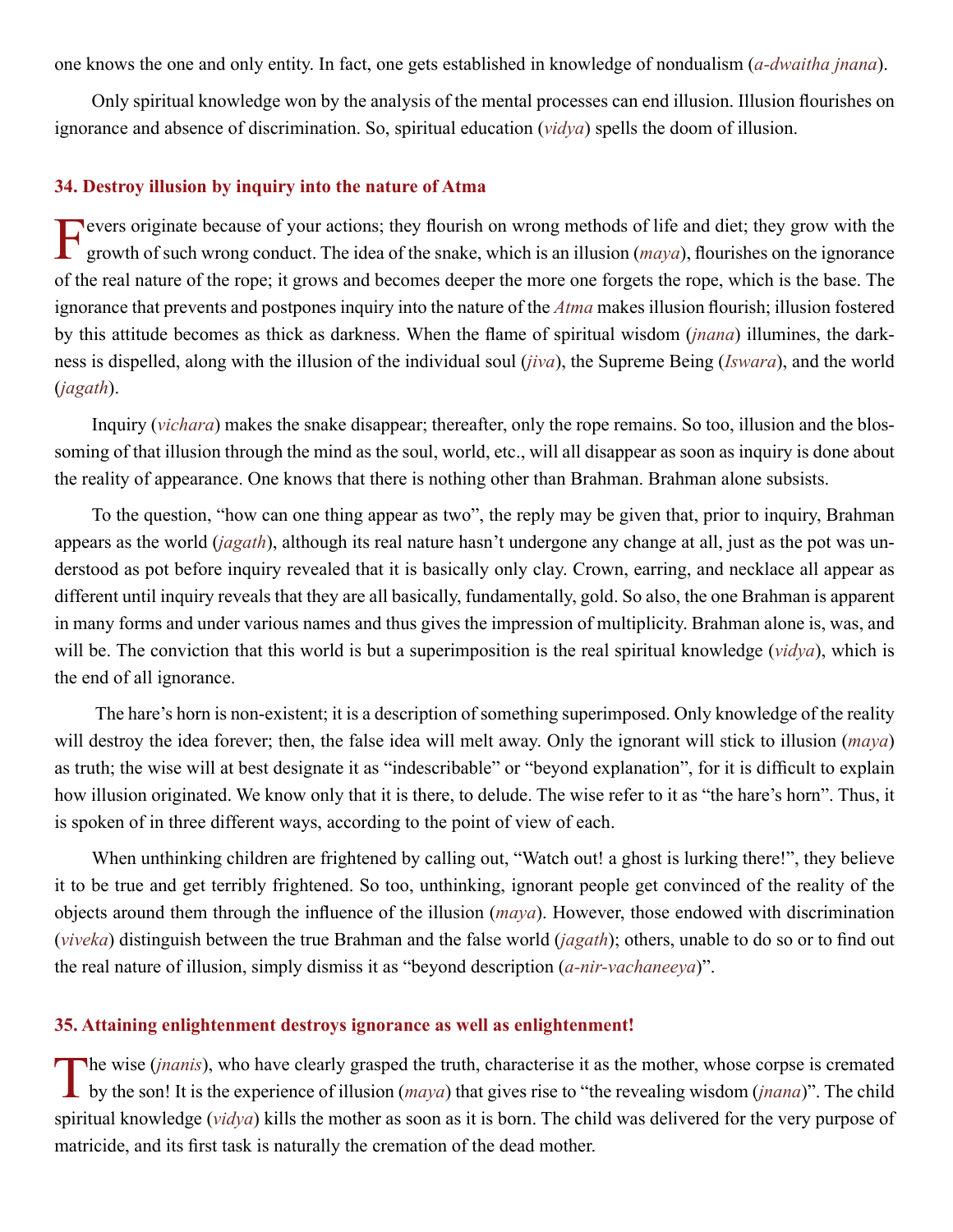<span id="page-32-0"></span>When tree rubs against tree in the forest, fire starts and the fire burns both. So too, the knowledge (*[vidya](#page-50-15)*) that arose from illusion (*[maya](#page-45-6)*) destroys the very source of that knowledge. Ignorance (*[a-vidya](#page-41-13)*) is reduced to ashes by knowledge.

Like the expression "hare's horn", which is but a name for a non-existent thing, illusion (*[maya](#page-45-6)*) is nonexistent, and one has only to know that to dismiss it from the consciousness. So say the spiritually wise (*[jnanis](#page-44-4)*).

Nor is this all. You label anything nonexistent as ignorance (*[a-vidya](#page-41-13)*) or illusion. Whatever becomes meaningless, valueless, untrue, baseless, and existenceless when knowledge grows, that you can take to be illusion's manifestation.

Another interesting point is this: It may be argued that since illusion produces spiritual enlightenment (*[vidya](#page-50-15)*), illusion is right and proper and deserving of respect, but the enlightenment that arises out of it is also not permanent. As soon as ignorance is destroyed through enlightenment, the enlightenment also ends. The trees and the fire are both destroyed when the fire finishes its work.

The nut of the kataka tree that is placed in water to remove the dirt in it is itself wasted away in the process. So, spiritual wisdom (*[jnana](#page-44-0)*) is the gaining of this end, the attainment of complete vacuity, equilibrium, peace.

#### **36. Direct experience is obtained by continous reflection on truth**

The knowledge derived from the mere hearing of *[Vedanta](#page-50-11)* cannot be termed direct knowledge. Since the error of taking one thing as another is not removed by actual experience in such a learning process, how can it be treated as direct or authentic? No, it cannot be; it is indirect only.

Of course, by hearing about the essential nature (*[swarupa](#page-49-14)*) of the [Brahman,](#page-42-0) which is only Being-awarenessbliss (*[satchidananda](#page-48-4)*), one may be able to picture it or imagine it. However, one has to actually "see" the [Brah](#page-42-0)[man,](#page-42-0) who is the witness of the five sheaths of the individual —the food sheath (*[anna-maya](#page-40-20)*), the sheath of vital airs (*[prana-maya](#page-46-21)*), the mental sheath (*[manomaya](#page-45-20)*), the sheath of the intellect (*[vijnana-maya](#page-50-16)*), and the sheath of supreme bliss (*[ananda-maya](#page-40-21)*).

You may know from the scriptures (*[sastras](#page-48-0)*) that Vishnu has four arms, with the conch (*[sankha](#page-47-15)*), disk (*[chakra](#page-42-21)*), mace (*[gada](#page-43-21)*), and lotus (*[padma](#page-46-22)*) in each of them. You may even picture Him as such in meditation. Yet, unless you have actually "seen" Him by your own vision, the knowledge gained by the study of iconography can never be honoured by the adjective *direct* (*[pratyaksha](#page-46-23)*).

Since [Vishnu](#page-50-17)'s form is considered different and outside when understood through the study of the scriptures (*[sastras](#page-48-0)*), what you get is really indirect inference, not direct experience. Though a person is ignorant of the fact that the [Brahman](#page-42-0) is His own self (not different or outside), why can't he realise Himself as [Brahman](#page-42-0) as soon as he hears the exposition of a maxim like "You are That (*Thath twam asi*)", which reveals that basic Truth? But he doesn't.

You may doubt whether the knowledge obtained from scriptures (*[sastras](#page-48-0)*) about things different from you, like Heaven, etc., has any value, but you shouldn't declare so! For the same scriptures have said, by means of divine pronouncements, that you are the [Brahman](#page-42-0) Itself, that You are fundamentally [Brahman](#page-42-0) and nothing else. They also warn you that direct experience is not obtained by merely hearing these divine pronouncements!

The progress of aspirants is of this nature: They reason out with faith and care what they have heard until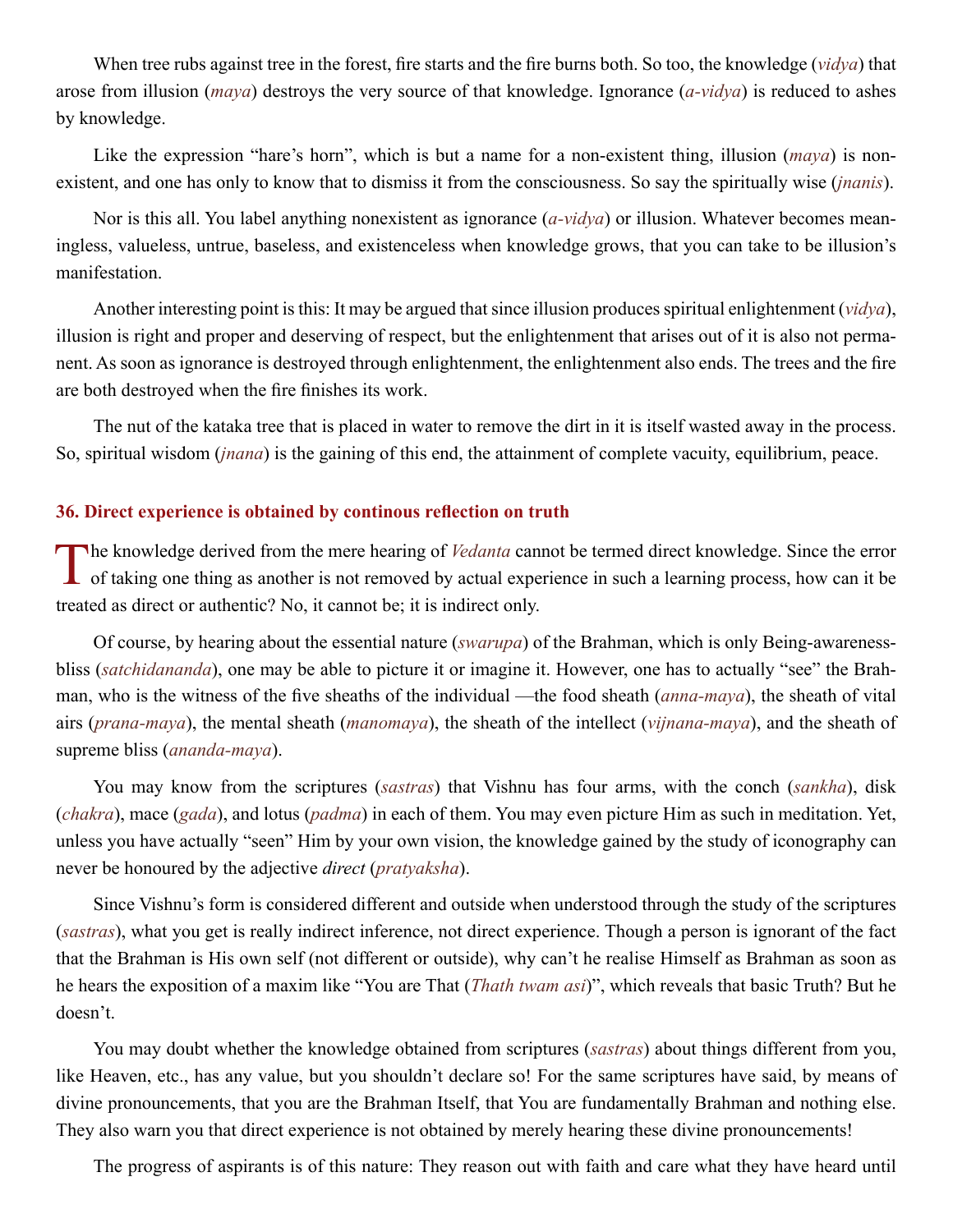<span id="page-33-0"></span>they understand the characteristics of the *[Atma](#page-41-1)* in an indirect way. Then, to bring that knowledge into the field of actual experience, they take up the process of reflection (*[manana](#page-45-21)*), i.e. revolving it in the mind (*[manas](#page-45-5)*).

#### **37. Atma is the Universal Cause and Seer**

The [Atma](#page-41-1) is present everywhere and is in everything. It is unaffected. It is omnipresent, like ether ([akasa](#page-40-22)). It is even beyond the ether —It is the ether in the universal consciousness (*[chit](#page-42-11)*), so It is referred to as " (*[param](#page-46-24)*)". It is described in the oral texts (*[sruthis](#page-48-6)*) as "This Supreme Lord is unattached (*asangohyayam purushah*)".

The *[Atma](#page-41-1)* is unaffected and untouched by anything; it is beyond everything and devoid of agitation or activity. Don't doubt whether it is unlimited or not. It is beyond the three limitations of space, time, and causation. You can't state that the *[Atma](#page-41-1)* is in only one place and not in another. It is not limited by space. You can't state that it exists at one time and not at another. It is not limited by time. *[Atma](#page-41-1)* is everything; there is nothing that is not *[Atma](#page-41-1)*. *[Atma](#page-41-1)* is All, so it has no limitation of name or form like material objects (vasthus) have. *[Atma](#page-41-1)* is full and free. Knowing this is the highest truth, the fullest knowledge (*[jnana](#page-44-0)*).

A doubt may be raised here: If the *[Atma](#page-41-1)* is immanent in everything, like the ether, isn't it a transformation (*[vikara](#page-50-18)*), a change? No. Existing, emanating, growing, changing, declining, dying —these are the six transformations. But the *[Atma](#page-41-1)* is the universal, eternal witness, cognising ether and the other elements, so it has no modifications at all. It is changeless (*[nir-vikara](#page-45-22)*).

Saying that the *[Atma](#page-41-1)* is changeless means that some other things have modification (*[vikara](#page-50-18)*). So, the question may be asked how the word nondualism (*[a-dwaitha](#page-40-16)*) can be used. Now, some things have modification and some don't. But when there is nothing besides *[Atma](#page-41-1)*, it is wrong to speak of a two-fold entity —it is not two, it is one! There is no doubt possible of this; it cannot arise. How can it be said that there is nothing outside the *[Atma](#page-41-1)*? For this reason: the *[Atma](#page-41-1)* is the cause of all this, and there can be no distinction between cause and effect. The cause cannot be without the effect, and the effect cannot be without the cause.

Some might be suffering under the doubt: How can the *[Atma](#page-41-1)* be the Universal Cause? The *[Atma](#page-41-1)* is the Universal Cause because it is the Universal See-er. The see-er is the cause of all the delusion of this world. The see-er creates silver in the mother of pearl, as well as the varied scenes of the dream world. So too, for the multiplicity of things experienced during the waking stage, the *[Atma](#page-41-1)*, who is the see-er, is the instrument, right?

#### **38. Attachment and affection are the result of delusion**

The world is a play of illusion (*[maya](#page-45-6)*). Because of this play, the world seems to be subject to evolution of names and forms and involution of the same until the whole is melted in dissolution of the world (*[pralaya](#page-46-0)*). The illusion disappears with the illumination of spiritual knowledge (*[jnana](#page-44-0)*), just as light dispels the delusion of the snake with which the rope was covered! Then, the knowledge that the *[Atma](#page-41-1)* is all fills and fulfils; one is *[Atma](#page-41-1)* through and through! The sacred texts (*[sruthis](#page-48-6)*) also declare this.

The *[Atma](#page-41-1)* is always content and blissful. To you, one thing appears more attractive than another, so this sensual attachment and affection are the results of delusion and greed. It is like a dog that gnaws a bone; when blood oozes out of its tongue and gets mixed with the bone, it relishes the bone the more for that additional taste. When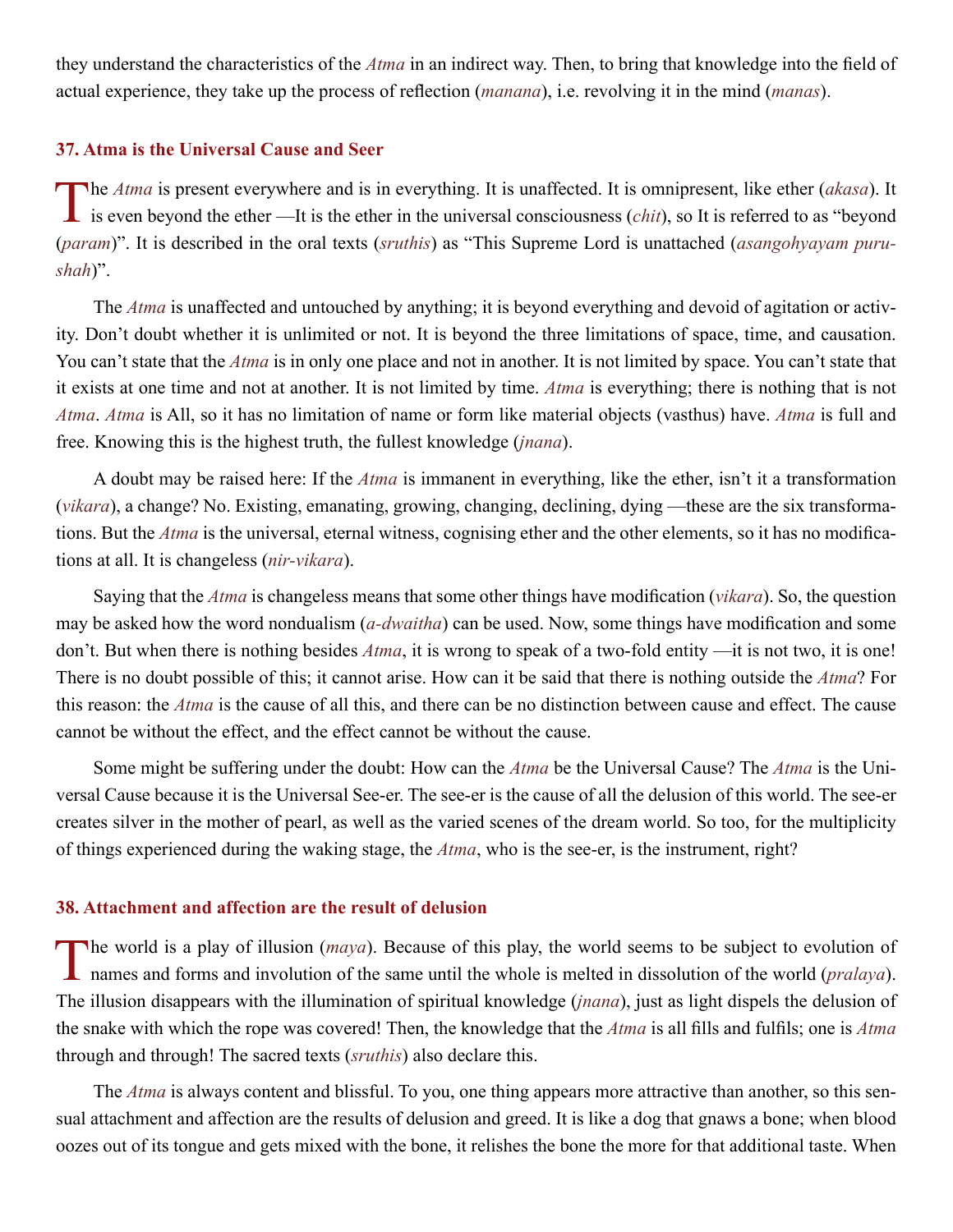<span id="page-34-0"></span>it gets another bone, it drops the first one and runs after the second. Thus, the *[Atma](#page-41-1)* superimposes its inherent bliss upon the external, evanescent object and envelops that object with a certain attractiveness.

Objects are taken to be pleasure-giving, but they are not really so; they only add to the grief. This affection toward things seen through the deluded eye is ever-changing, and it is limited, not unlimited.

#### **39. The nature of Atma is Being-Awareness-Bliss**

The attachment to the [Atma](#page-41-1) won't undergo any modifications. Even when the senses and body fall, the Atma will remain and infuse bliss. It is unlimited and indestructible. Everyone has attachment to the Self, or Atma. It is of the nature of the highest bliss (*[param-ananda](#page-46-20)*). For this reason, it is also described as of the nature of being-awareness-bliss (*[satchidananda](#page-48-4)*).

Are these three the characteristics or qualities of the *[Atma](#page-41-1)*? Or are they its essence, its nature? A doubt of this type may arise. Redness, heat, and splendour are the nature of fire, not its attributes. In the same way, *[Atma](#page-41-1)* has being, awareness, and bliss as its very nature. Fire (*[agni](#page-40-23)*) is one, and *[Atma](#page-41-1)* is also one, though both may appear as different. Liquidity, coldness, and taste are of the very nature of water; yet, water everywhere is the same, with no diversity.

*[Atma](#page-41-1)* is one; it subsumes all, and by knowing It, all is known. The *[Atma](#page-41-1)* is the witness of the five sheaths (*[kosas](#page-44-15)*) of the individual: the food, vital-air, mental, body, and bliss sheaths (*[anna-maya](#page-40-20)*, *[prana-maya](#page-46-21)*, *[manomaya](#page-45-20)*, *[vijnana-maya](#page-50-16)*, and *[ananda-maya](#page-40-21) [kosas](#page-44-15)*).

How can *[Atma](#page-41-1)* be all-knowing, it may be asked? *[Atma](#page-41-1)* is consciousness (*[chit](#page-42-11)*), and all else is inert (*[jada](#page-43-11)*). *[Atma](#page-41-1)* alone can know, and nothing else is capable of knowing. And *[Atma](#page-41-1)* knows that all else is *[Atma](#page-41-1)*. Can the pot know the ether (*[akasa](#page-40-22)*) inside it? Although it does not know, the ether is there all the same. But the *[Atma](#page-41-1)* in people knows even the inert in the presence of the senses. Thus, the body, the house, the field, the village, the country are all "known". So too, the unseen items like heaven are "understood".

Though the multiplicity of body, country, etc. is non-existent, they appear so because they are formed by the tendencies of the mind; they simply appear on the screen as different and varied. In the dream, though one experiences a multiplicity, one knows that they are unreal creations of one's own mind; this is clear to the witness of the dream. Similarly, the experience of the waking stage is at most a mental picture. People also talk of heaven, though they have no experience of it.

#### **40. The realisation of "I am Brahman"**

The investigation of the truth and unity behind all this is the duty of the wise *([jnanis](#page-44-4))*, their real characteristic.

Some people declare that they have had realisation! How can that be taken as true? Consider the statement "I am [Brahman](#page-42-0) (*[Aham Brahmasmi](#page-40-4)*)". The soul (*[jivi](#page-43-6)*) that is the "I" is a mutable entity (*[vikari](#page-50-18)*), so how can it possibly grasp this statement? A destitute cannot realise that he is a monarch; so too, mutable entities like people can't grasp the immutable [Brahman](#page-42-0) or posit that they are [Brahman](#page-42-0).

Who is this soul that calls itself "I"? Reflecting on this problem, one will see that the "I" is the immutable Ever-witness, the *[Atma](#page-41-1)*, which, forgetful of its real nature, considers itself affected by change through sheer ignorance. When one deliberately spends thought on one's identity, one will know that "I am not a changeable (*[vikari](#page-50-18)*);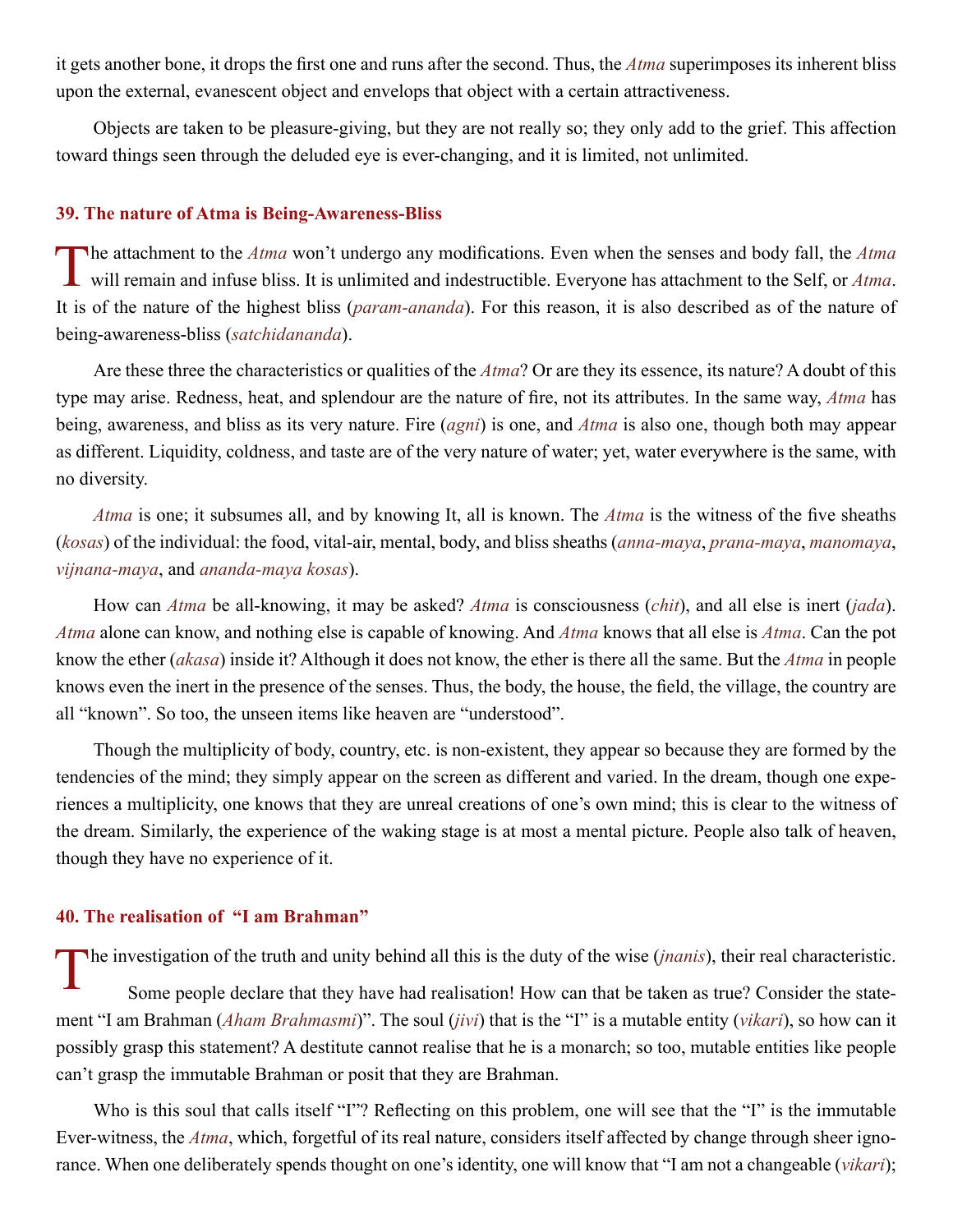I am the witness of the ego, the ego that suffers continuous modification." From this step, one will proceed to identify the Immutable See-er or Witness (*[sakshi](#page-47-16)*) with oneself. After this stage, there is no difficulty in realising "I am [Brahman](#page-42-0) (*[Aham Brahmasmi](#page-40-4)*)".

How can it be said that the witness realises "I am [Brahman"](#page-42-0)? Who is it really that realises it? Is it the witness, or soul, who calls itself "I" and undergoes modification? If we say that the witness understands, the difficulty is that it is the witness of the "I", and it has no egotism or "I am (*[Aham](#page-40-5)*)" idea. If it is said that it is the "I am", then how can it be the witness also? If it is the "I am", it will have to be subject to modifications. Then the witness also becomes changeable (*[vikari](#page-50-18)*)! It can have no idea like, "I am [Brahman"](#page-42-0), so it can never understand "I have become [Brahman](#page-42-0)." Therefore there is no meaning in saying that the witness realises "I am [Brahman](#page-42-0)".

Then who is it that so realises this Truth? It becomes necessary to say that it is the soul (*[jivi](#page-43-6)*), the "I" that does so. Note that the practice of meditation on identity with [Brahman](#page-42-0) is done by the ignorant (*[a-jnanis](#page-40-18)*) to obtain liberation from the shackles of that illusion. The witness has no ignorance (*[a-jnana](#page-40-15)*), so it has no spiritual knowledge (*[jnana](#page-44-0)*) and no need to get rid of it! Only the ignorant need to take steps to remove it. Qualities like ignorance or knowledge attach themselves only to the soul, not to the witness. This is proven by actual experience, because the witness that is the apparent basis for knowledge and ignorance is devoid of both, while the soul is actively bound up with these two.

Some may doubt how this distinction came to be. "Does the witness (*[sakshi](#page-47-16)*) know the soul (*[jivi](#page-43-6)*), the "I", which changes and gets modified and agitated? And again, "who is this witness? We are not aware of it", they may assert. By undergoing the sorrows of ignorance (*[a-jnana](#page-40-15)*) and seeking solace in the study of *[Vedanta](#page-50-11)*, one infers that there must be a witness who is unaffected by the passing clouds. Later, the witness (*[sakshi](#page-47-16)*) or *[Atma](#page-41-1)*, which one knew by reasoning, is realised in actual experience when the superimposition of illusion of the world is removed by spiritual exercise.

The experience of spiritual wisdom (*[jnana](#page-44-0)*) is available only for the soul (*[jivi](#page-43-6)*), for it alone has ignorance (*[a](#page-40-15)[jnana](#page-40-15)*). So, it is the soul, not the witness, that knows "I am [Brahman](#page-42-0) (*[Aham Brahmasmi](#page-40-4)*)". After the dawn of that knowledge, "I-ness" will disappear, for one becomes [Brahman](#page-42-0).

Now, who is it that saw? What is it that was seen? What is the sight? In the statement "I saw", all these are latent right? But thereafter, to say "I saw" is meaningless; it is not correct. To say "I have known" is also wrong; by merely seeing the immutable once, the mutable soul cannot be transformed into the witness (*[sakshi](#page-47-16)*)! Seeing the king once, can a beggar be transformed into a monarch? So too, the soul who has once seen the witness cannot immediately become the witness. The mutable soul cannot realise "I am [Brahman](#page-42-0) (*[Aham Brahmasmi](#page-40-4)*)" without first getting transfused into the witness.

If it is said that the soul, who has no idea of its basic substratum, can by reasoning realise that it is [Brahman](#page-42-0), how then can it "declare" so in so many words? When one has become king, the kingship is recognised by others and not declared by the king himself, right? —that is a sign of foolishness or want of intelligence.

Caught up in the coils of change, it is very hard —well nigh impossible— to realise that one is just the witness of all this passing show. So, the soul (*[jivi](#page-43-6)*) must first try to practise the attitude of a witness, so that it can succeed in knowing its essential [Brahman](#page-42-0) nature. Getting a glimpse of the king inside the fort does not help the beggar to acquire wealth or power; so too, the soul not only must know the witness but must become the witness —who is more ethereal than the sky, beyond the three-fold category of knower, known, and knowledge, eternal,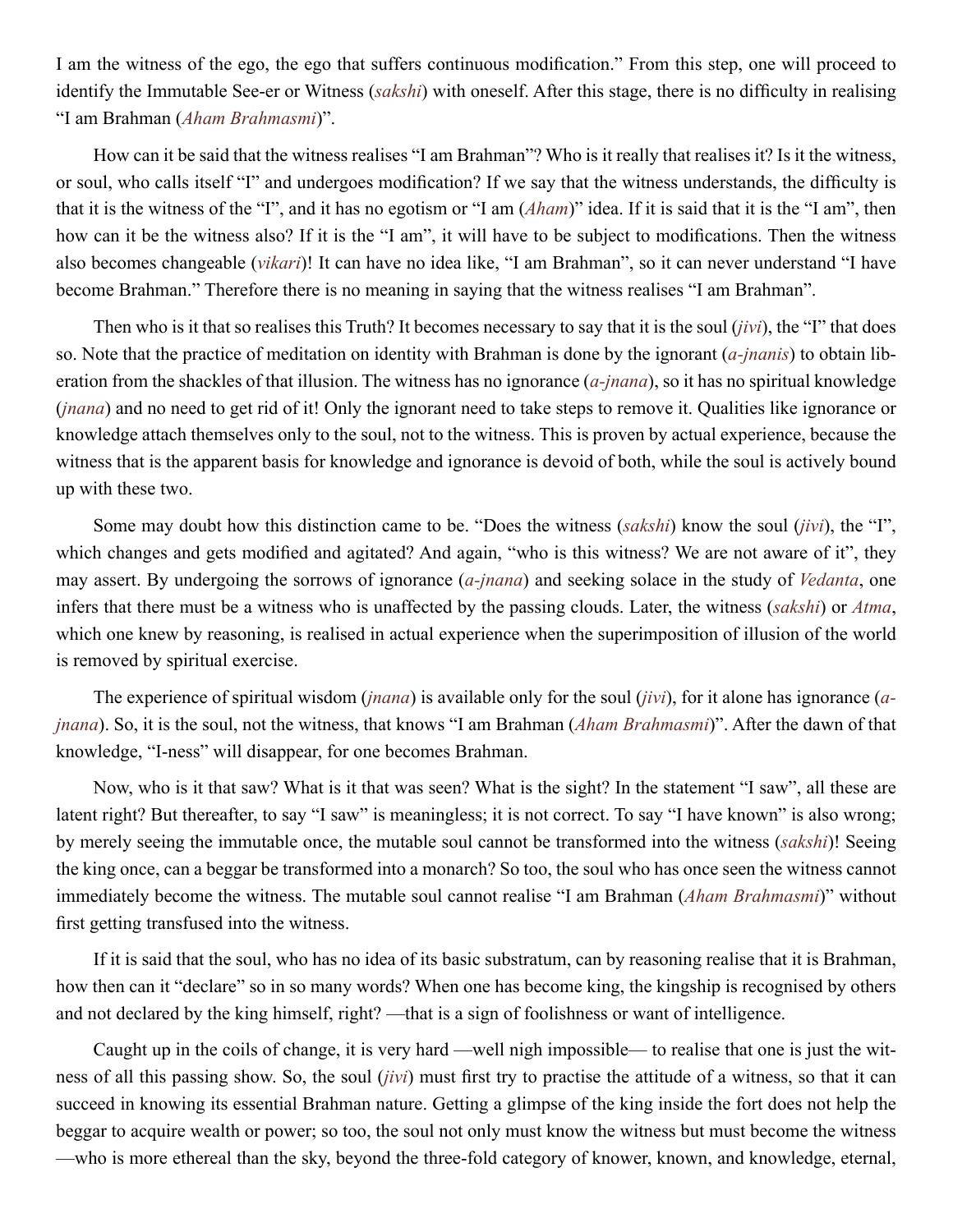<span id="page-36-0"></span>pure, conscious, free, and blissful. Till then, the soul continues as soul and cannot become [Brahman.](#page-42-0)

As a matter of fact, as long as "I" persists, the state of witness (*[sakshi](#page-47-16)*) is unattainable. The witness is the inner core of everything, the "immanent", the embodiment of being-awareness-bliss (*[satchidananda](#page-48-4)*). There is nothing beyond it or outside it. To say that such fullness is "I" is meaningless. It is also wrong to call it a vision or a direct experience of the Lord (*sakshathkara*).

#### **41. The sacred revelations allow a restricted identity of soul and Brahman**

The sacred revelations (*[sruthis](#page-48-6)*) also did not consider the soul ( $jiva$ ) and [Brahman](#page-42-0) as of the same nature. The more important identity, according to the sacred texts, is of the ether ( $akasa$ ) within one pot and the ether i another pot. The ether in the pot is the same as the ether in the pan; the ether in the pan is the ether that has filled everything everywhere. The ether in the pot is the ever-full immanent ether. That is the primary general principle (mukhyasamanaadhi-karanya). The wind in one place is the wind in all places; the sunlight in one place is the sunlight everywhere; the God in one image is the God in all images. This type of identity has to be grasped.

So too, the witness in one body is the same as the witness in all.

The sacred revelations don't declare that the soul (*[jivi](#page-43-6)*) is [Brahman,](#page-42-0) as the statement "I am [Brahman](#page-42-0) (*[Aham](#page-40-4)  [Brahmasmi](#page-40-4)*)" would indicate. Instead, they do allow a limited, restricted identity. That is to say, the I-ness of the soul has to be eliminated by reasoning; then, [Brahman](#page-42-0) remains as balance, and knowledge of "I am [Brahman"](#page-42-0) dawns; this is the restricted process of identity. Continuing as a soul, one cannot grasp the [Brahman](#page-42-0) essence. The beggar has to forget his body to recognise that he is the king; so also, people have to bypass the human body, which is the base for their I-personality, to realise their nature, which is divine.

The human personality has to be discarded by inner devotion and discipline and the acquisition of the divine. Then, knowledge dawns that one is divine. Limitations of the individualised Self (*[jivi](#page-43-6)*) has to be overcome before Brahmahood dawns.

Of course, one can get a glimpse of the Brahmahood during deep sleep, when one is free from all mental agitations (*[vikalpas](#page-50-19)*). The dream-body (*[taijasa](#page-49-18)*) during the dream stage becomes the creation (*[viswa](#page-51-7)*) in the deep sleep stage and ponders, "Did I travel all this time over various lands and undergo multitudes of experiences? Wasn't all this a fantasy? I was never involved in all this; I was happily sleeping, unaffected by everything." Just as someone recovering from intoxication or freed from illness, or as a beggar coming by a fortune and forgetting their indigence, people realise their divinity and enjoy divine bliss.

Experiencing identity with the Lord, the individualized Self (*[jivi](#page-43-6)*) declares, "I am [Brahman](#page-42-0). Where has all the changing world fled? How deluded I was to be caught in the tangle of soul and world (*[jagath](#page-43-7)*)! Past, present, and future don't really exist at all. I am the embodiment of being-awareness-bliss (*[satchidananda](#page-48-4)*-*[swarupa](#page-49-14)*), devoid of the three types of distinction." He is immersed in the bliss of [Brahman.](#page-42-0) This is the fruition of spiritual wisdom (*[jnana](#page-44-0)*).

#### **42. Realise your true Self by destroying all limitations**

The soul can realise itself only by the destruction of all limitations. The mind is the greatest of these. The mind<br>undergoes two stages while being destroyed: destruction of form (*rupa-laya*) and destruction of the forml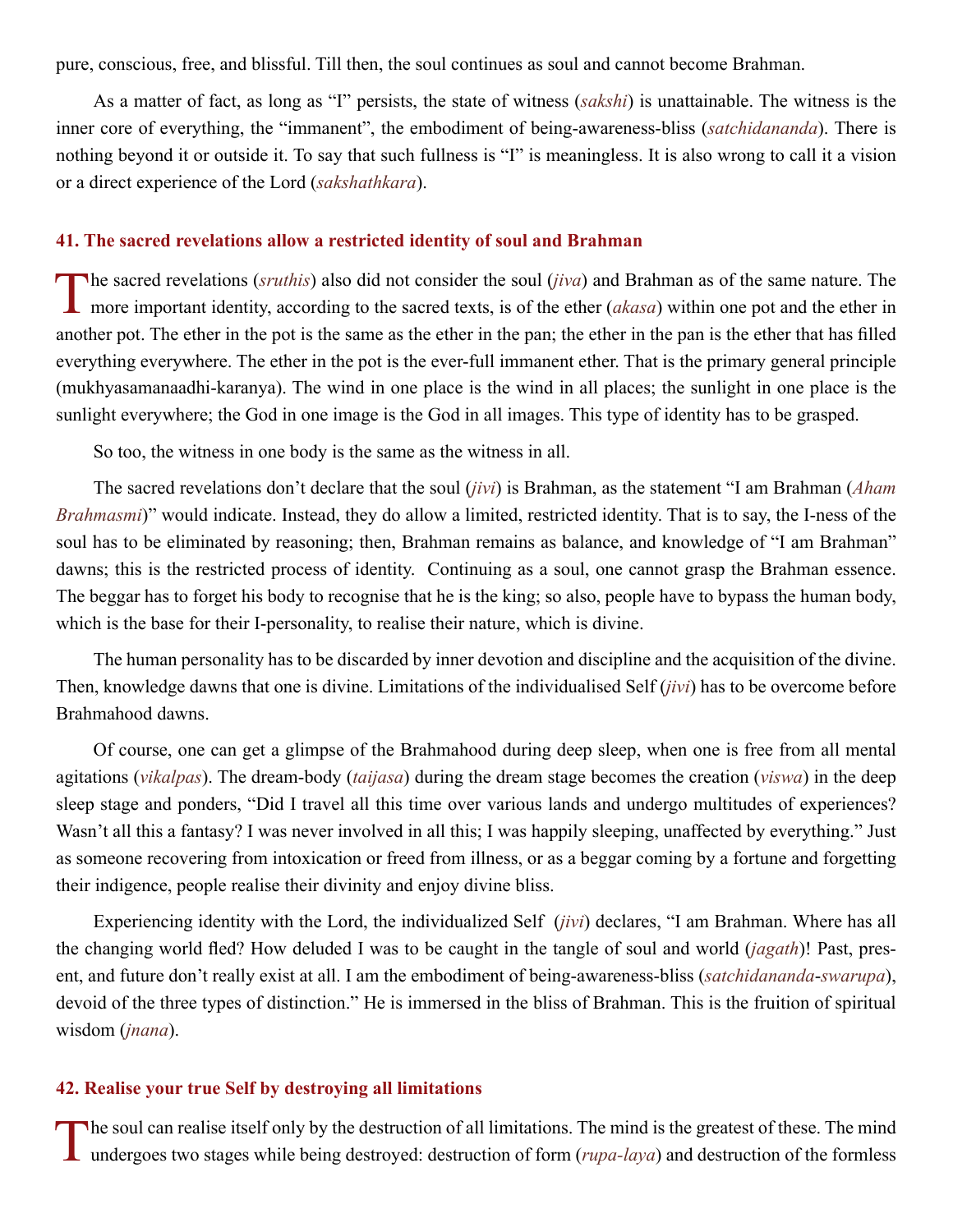<span id="page-37-0"></span>aspect of the mind (*[a-rupa-laya](#page-41-18)*). The agitations of the mind stuff are the forms (*[rupas](#page-47-18)*). Then comes the stage of equilibrium where there is the positive bliss (*[ananda](#page-40-8)*) of being *[sat](#page-48-11)* and awareness (*[chit](#page-42-11)*), where also the formless mind disappears. The annihilation of the mind is of two kinds, namely, the mind pattern and the mind itself. The former applies to sages liberated while still alive; the latter to the liberated when deceased (*[videha-mukthas](#page-50-20)*). Now, only the destruction of form (*[rupa-laya](#page-47-17)*) is possible. This makes the person enjoy the bliss derived from the experience of identity with [Brahman.](#page-42-0)

So, the mind is a limitation of the individual soul (*[jivi](#page-43-6)*). It has to be conquered; the body-consciousness must disappear; steady faith has to be cultivated in wisdom (*[jnana](#page-44-0)*). Delusion will then fade away. All "I-feeling" will go, and every moment, the spring of being-awareness-bliss (*[satchidananda](#page-48-4)*) will well up in the individual. That is the real direct experience of the Lord (*sakshathkara*). The great masters also emphasise this discipline and dwell on this bliss. This, verily, is the truth.

#### **43. Four qualifications for inquiry into the Atma**

To entitle one to inquiry into the  $Atma$ , one must be endowed with the four qualifications. Scholarship in all the Vedas and scriptures (sastra), asceticism, mastery of ritual, dedication to repetition of the name of God (*[japa](#page-43-15)*), charity, pilgrimage —nothing will help in granting that authority. The sacred revelations (*[sruthis](#page-48-6)*) say,

So equanimity, self-control, withdrawal of the senses, and steadfastness only these confer that title, not caste, colour, or social status. *Shaantho dhaanthah uparathih thithikshah …*

Be one a pundit versed in all the holy scriptures, a wise person (*[vidwan](#page-50-21)*), or an illiterate, child, youth, or old person, a celibate, householder, forest dweller, or renunciate (*[brahmachari](#page-42-22)*, *[grihastha](#page-43-22)*, *[vanaprastha](#page-50-22)*, or *[sanyasin](#page-48-18)*), a *[brahmin](#page-42-16)*, soldier, merchant, or labourer (*[kshatriya](#page-44-11)*, *[vaisya](#page-50-23)*, *[sudra](#page-48-15)*), or even an outcaste, man or woman —the *[Vedas](#page-50-9)* declare that

#### Everyone is qualified, provided they are equipped with the four qualifications (*sadhana-chathushtaya*).

Mere reading of the scriptures (*[sastras](#page-48-0)*) does not entitle one. Instead, the attainment of the four qualifications mentioned therein is essential.

The doubt might then arise: How can a person who has not read the scriptures attain the four qualifications? My reply is, how does the person who reads scriptures attain them? "Because one knows the scriptures, one acts in a spirit of dedication to the Lord, gets mental purification thereby, and acquires renunciation (*[vairagya](#page-49-6)*) and other qualifications in increasing measure."

But then one asks: How can these be cultivated by one who doesn't know the scriptures. Well, why can't they be cultivated? By the accumulated fruit of the educative influences and good deeds in past births, it is possible to get qualified for inquiry into the nature of *[Atma](#page-41-1)* (*[Atma-vichara](#page-41-2)*) in this birth, without scriptural study.

#### **44. Mastery of the scriptures is not enough**

Now the following question might arise. While efforts in previous births are rewarded by endowment with the four qualifications, how can study of the scriptures (*sastras*) here and now not help! Some persons are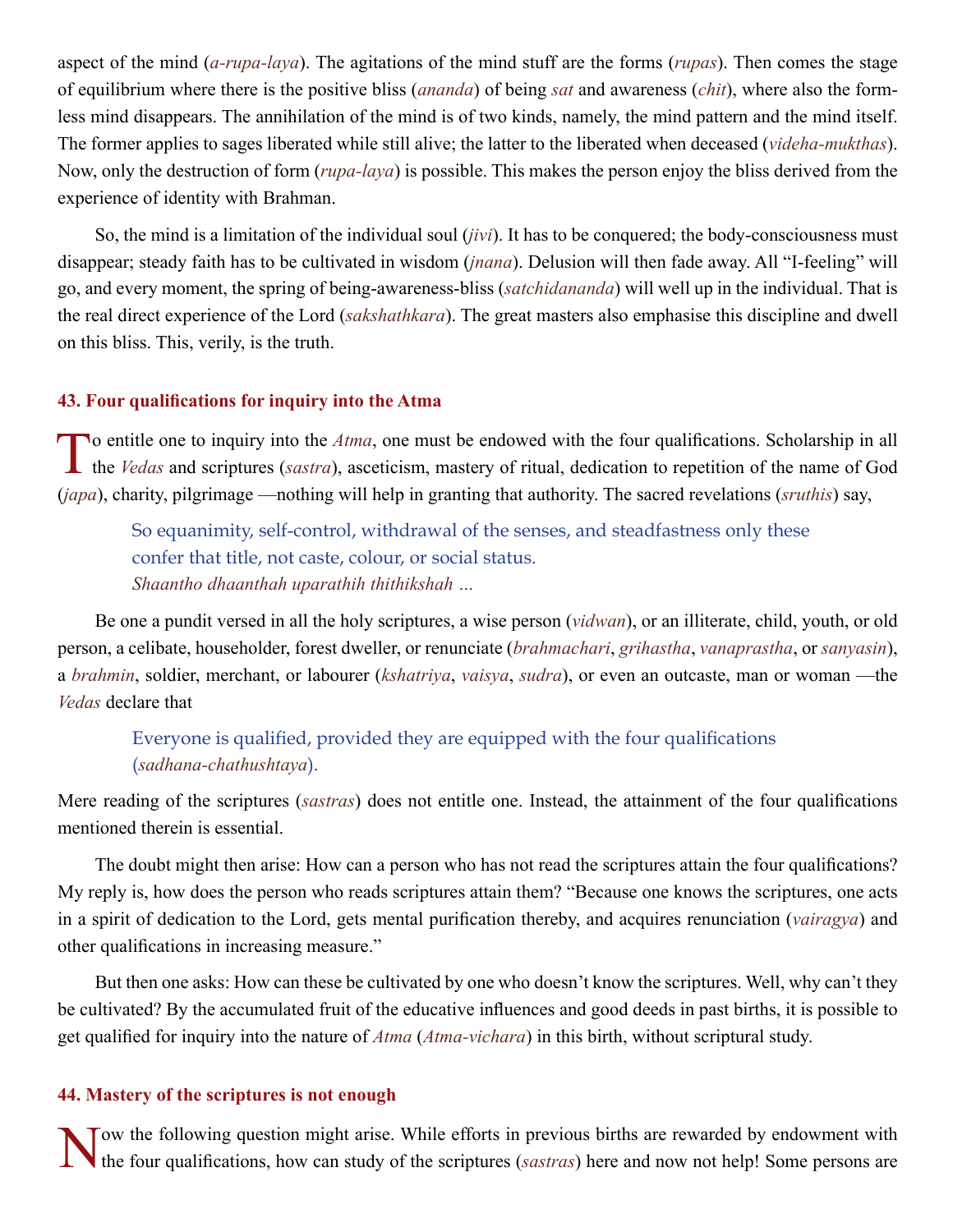<span id="page-38-0"></span>also handicapped by the evil effects of past *[karma](#page-44-12)*, and they don't get fruit from scriptural study. But as far as character and bent of mind are concerned, the lucky ones who have engaged in good deeds in past births are at an advantage. The student whose study is handicapped by past mental impressions (*[samskaras](#page-47-19)*) is as unlucky as the aspirant who has failed to develop a spiritual bent of mind by activities in past births.

Well! Even when one has mastered the scriptures, if one hasn't taken up spiritual exercises (*[sadhana](#page-47-20)*), one cannot grasp the *[Atmic](#page-41-0)* basis of existence. Of course, one who has understood the scriptures has greater chances of entering upon a course of spiritual exercises and practising them more steadfastly. The merit acquired in past births appears now as a keen thirst for liberation, as a sincere endeavour to approach a *[guru](#page-43-1)*, as a determined struggle to succeed in spiritual exercises, and it comes to fruition with the realisation of the *[Atma](#page-41-1)*. Success comes to those who have faith (*[sraddha](#page-48-5)*) more than anything else. Without faith, the prompting to translate what has been read in the scriptures will be absent and scholarship will hang as a burden on the brain.

Since renunciation (*[vairagya](#page-49-6)*), etc. are the qualifications for realising *[Atma](#page-41-1)*, scholars and the rest are equally entitled to it. Isn't it only through spiritual exercises (*[sadhana](#page-47-20)*) that the *[Atma](#page-41-1)* can be known? Then why bother with the mastery of all the scriptures (*[sastras](#page-48-0)*)? Well, to know the Self, scriptures are not indispensable; having known it, they are unnecessary. But all that is inferred from scriptures is only indirect experiences; direct perception is impossible by any means other than spiritual exercises. Direct understanding alone is spiritual wisdom (*[jnana](#page-44-0)*).

#### **45. See the Atma by unraveling the five sheaths of the body**

What exactly is inquiry into the nature of the *[Atma](#page-41-1)* (*[Atma-vichara](#page-41-2)*)? Not the study of the attributes of *[Atma](#page-41-1)*, as given in books, but the analysis of the nature of the "I", laying bare the enveloping five sheaths (*[pancha](#page-46-2)[kosas](#page-46-2)*), through concentrated discrimination that is directed inward. It is not inquiry (*[vichara](#page-50-5)*) of the external world or the outer objective world, or the academic scholarship directed toward the interpretation of texts. It is the analytical penetration of the secret of the *[Atma](#page-41-1)*, achieved by the keen edge of intellect.

Is it then impossible to realise the *[Atma](#page-41-1)* through study of the scriptures (*[sastras](#page-48-0)*)? The answer is: yes, it is impossible. The *[Atma](#page-41-1)* is of the nature of being-awareness-bliss (*[satchidananda](#page-48-4)*). It transcends the gross, subtle, and causal bodies (*[sthula](#page-48-19)*, *[sukshma](#page-49-19)*, and *[karana](#page-44-16) [sariras](#page-48-20)*); It is the witness of the waking, dream, and deep sleep stages. How could a mastery of the meanings of these words give direct vision of *[Atma](#page-41-1)*?

How, then, is the *[Atma](#page-41-1)* to be seen? By unraveling the five sheaths that cover up the personality, by negating each of them, experiencing "not this", and passing beneath and beyond to the substratum of the *[Atma](#page-41-1)*, the [Brah](#page-42-0)[man,](#page-42-0) which all the while appeared varied and manifold.

Anything misplaced in the home must be searched for in the home itself —it can't be found by a search in the woods. The [Brahman](#page-42-0) hidden by the five sheaths must be searched for in the five-sheathed body, not in the woods of scriptural lore.

Though [Brahman](#page-42-0) cannot be discovered in the scriptures (*[sastras](#page-48-0)*), the scriptures do tell you of the five sheaths (*[pancha-kosas](#page-46-2)*) and of their identification marks and characteristics, so, by exercise of the intellect, it is possible to reach down to the *[Atmic](#page-41-0)* truth.

#### **46. Approach the preceptor for help in grasping the Atma**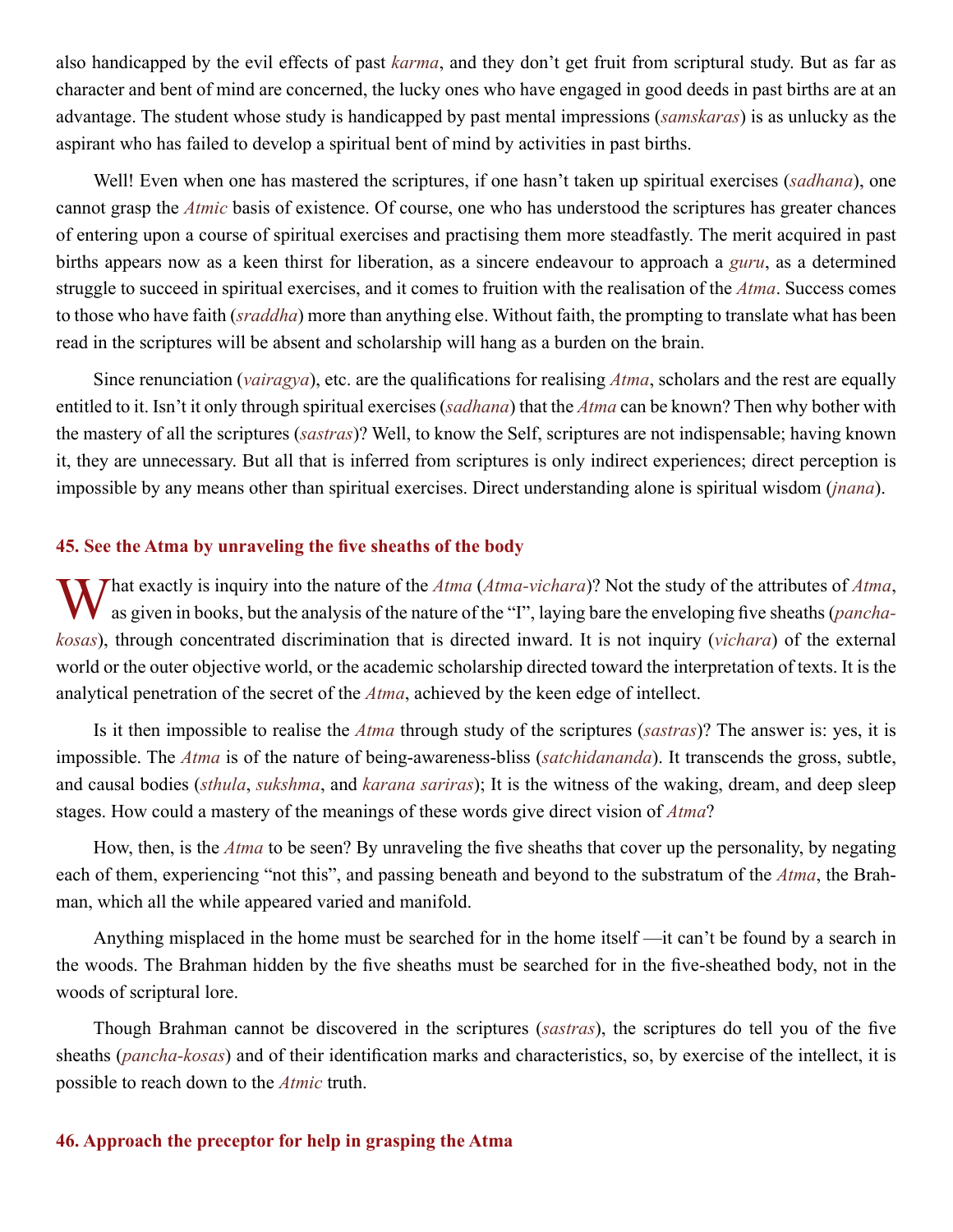<span id="page-39-0"></span>Then one might ask, how can one not versed in the scriptures master the process of this analysis and consummation? One can learn it from a *guru*, or an elder spiritual aspirant (*sadhaka*), right?

But one fact has to be emphasised again. The *[Atma](#page-41-1)* principle is beyond the reach of even the most profound pundit who has learned the scriptures (*[sastras](#page-48-0)*); it can be understood only by direct experience. That is why it was said of old that even that pundit has to approach a *[guru](#page-43-1)*, a person who has already had the vision. Without guidance from such a teacher, *[Atma](#page-41-1)* cannot be grasped. Even [Narada](#page-45-16) had [Sanatkumara](#page-47-21) as *[guru](#page-43-1)*, [Janaka](#page-43-23) had [Suka,](#page-48-21) and other saints had other *[gurus](#page-43-1)*. [Maitreyi](#page-44-10) (the consort of [Yajnavalkya\)](#page-51-5), the unlearned [Leela](#page-44-17), and [Chudala](#page-42-23) are examples to show that, without prolonged study of the scriptures, also women in the past learned the knowledge of the *[Atma](#page-41-1)* (*[Atma-vidya](#page-41-19)*) from the *[guru](#page-43-1)* and attained success.

#### **47. The grace of the Lord makes everything else superfluous**

Of course, when one has the grace of the Lord, the *[guru](#page-43-1)* often becomes superfluous, for the Lord makes every-<br>thing known. Whatever else a person may not have, however deficient they may be in the usually accepted qualifications, if they are blessed with the grace of the Lord, they can certainly have a vision of the *[Atma](#page-41-1)*.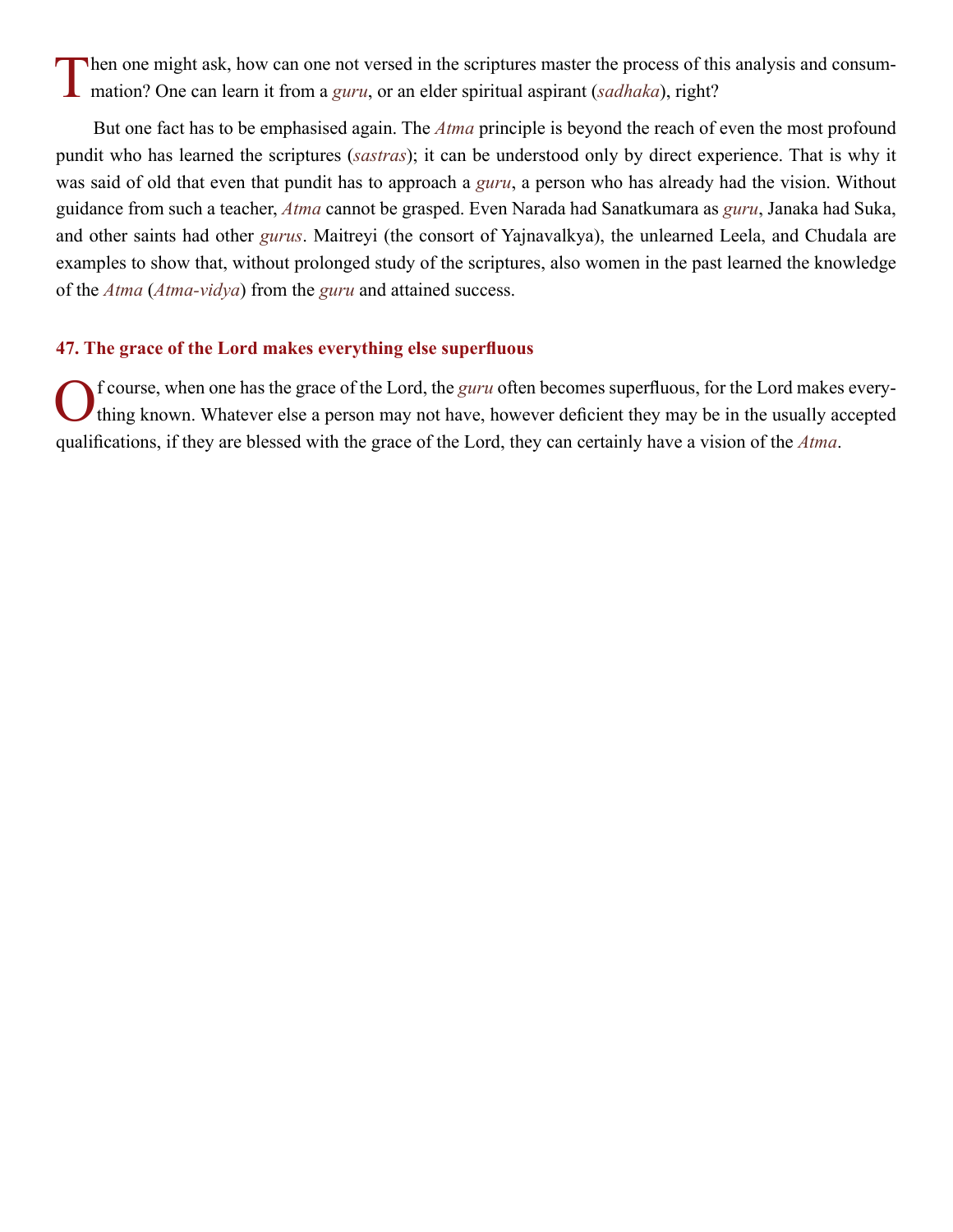## **Glossary**

<span id="page-40-0"></span>This glossary contains many Sanskrit words, people, places, and literature that Sathya Sai Baba uses in His discourses, especially discourses appearing in this volume. The glossary attempts to provide comprehensive meanings and detailed explanations of the more important Sanskrit words, for the benefit of lay readers who are interested in Hindu religion and philosophy.

In an electronic version of this volume (e.g. an e-book for the Ipad, Kindle, or Nook), you can click on most names, places, people, and Sanskrit words within the text in order to immediately access the word in this glossary. Your device will also have an arrow or other link to press to get back to the text. When compound words are hupehnated, individual words are given.

#### <span id="page-40-7"></span>*aakaara*. Form.

<span id="page-40-1"></span>*abhasa-avarana*. Superimposing the boundaries of individuality on the Universal.

<span id="page-40-6"></span>*abhava-pratheethi*. Non-cognition of objects.

*acharya*. Spiritual teacher, preceptor..

<span id="page-40-13"></span>*a-chinthya*. Incapable of being conceived.

<span id="page-40-11"></span>*a-drisya*. Invisible to the eye.

<span id="page-40-16"></span>*a-dwaitha*. Nondualism, monism, the doctrine that everything is God, the philosophy of absolute oneness of God, soul, and universe.

<span id="page-40-23"></span>*agni*. Fire element.

<span id="page-40-5"></span>*aham*. The knower, the "I".

<span id="page-40-4"></span>*aham Brahmasmi*. I am *[Brahman](#page-42-0)*, or I am divine.

<span id="page-40-2"></span>*a-ja*. Birthless.

*a-jara*. Decline, diminution.

<span id="page-40-15"></span>*a-jnana*. Ignorance, stupidity.

<span id="page-40-18"></span>*a-jnani*. Ignorant person.

<span id="page-40-22"></span>*akasa*. Sky, Space, ether, the subtlest form of matter.

<span id="page-40-12"></span>*a-mala*. Absence of impurity.

<span id="page-40-3"></span>*a-mara*. Without death.

<span id="page-40-8"></span>*ananda*. Divine bliss. The Self is unalloyed, eternal bliss. Pleasures are but its faint and impermanent shadows.

<span id="page-40-21"></span>*ananda-maya kosa*. The sheath of bliss, the innermost sheath of the body.

<span id="page-40-10"></span>*a-nir-desya*. Incapable of description.

<span id="page-40-19"></span>*a-nir-vachaneeya*. Beyond description.

<span id="page-40-20"></span>*anna-maya kosa*. Food sheath, the material or gross outer layer of man.

<span id="page-40-9"></span>*antar-atma*. The *[Atma](#page-41-1)* within; the inner Self.

<span id="page-40-14"></span>*antar-yamin*. Inner ruler or Being that guides all creatures.

<span id="page-40-17"></span>*anushtana*. Spiritual or good disciplined conduct.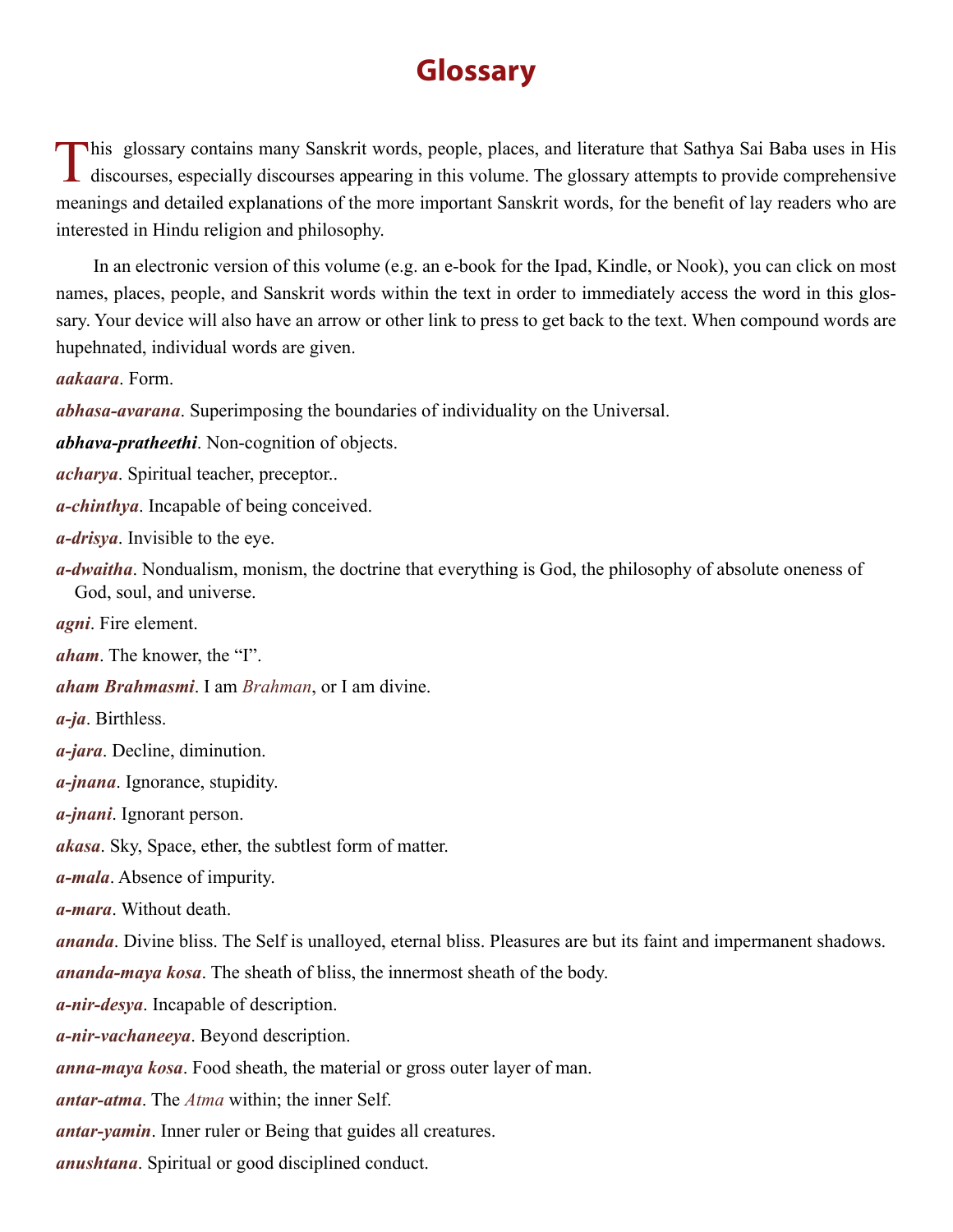<span id="page-41-14"></span>*a-parichchinna*. Indivisible. Without parts.

<span id="page-41-4"></span>*a-paroksha-brahma-jnana*. Direct perception, knowledge of Brahman.

<span id="page-41-21"></span>**Arjuna**. [Krishna](#page-44-8)'s disciple, in the *[Bhagavad Gita](#page-41-20)*; third of five [Pandava](#page-46-25) brothers. See *[Mahabharatha](#page-44-18)*.

<span id="page-41-18"></span>*a-rupa-laya*. Dissolution of the formless.

<span id="page-41-11"></span>*a-rupa-naasa*. Destruction of the formless or mental agitations.

<span id="page-41-10"></span>*a-samsakthi*. Indifferent, non-attachment.

<span id="page-41-25"></span>*Atharva-veda*. The fourth *[Veda](#page-50-9)*. *Atharva* means "fourth".

<span id="page-41-1"></span>*Atma*. The real Self, one's divinity, God, the substance of everything, the unseen basis, the spark of God within. The *Atma* is unchanging and immortal; It does not die.

<span id="page-41-17"></span>*Atma-abhyasa*. Practice of remembrance of the *[Atma](#page-41-1)*.

<span id="page-41-5"></span>*Atma-ananda*. *[Atmic](#page-41-0)* bliss, bliss of Self-realization.

<span id="page-41-7"></span>*Atma-chinthana*. Contemplation on *[Atma](#page-41-1)*.

<span id="page-41-3"></span>*Atma-jnana*. Knowledge of Self-realization; awareness of *Atma*.

<span id="page-41-8"></span>*Atma-sakshathkara*. Direct vision of the *[Atma](#page-41-1)*; Self-realisation.

<span id="page-41-2"></span>*Atma-vichara*. Inquiry into the *[Atma](#page-41-1)*.

<span id="page-41-19"></span>*Atma-vidya*. Knowledge of supreme reality or *[Atma](#page-41-1)*.

<span id="page-41-0"></span>*Atmic*. Of or relating to the *[Atma](#page-41-1)*.

*Aum*. *[Om](#page-45-4)*; Designation of the Universal Brahman; sacred, primordial sound of the universe.

<span id="page-41-23"></span>*Avatar*. Incarnation of God. Whenever there is a decline of *[dharma](#page-43-18)*, God comes down to the world assuming bodily form to protect the good, punish the wicked and re-establish *[dharma](#page-43-18)*. An *Avatar* is born and lives free and is ever conscious of His mission. By His precept and example, He opens up new paths in spirituality, shedding His grace on all.

<span id="page-41-13"></span>*a-vidya*. Ignorance.

<span id="page-41-9"></span>*a-vinaasi*. Without decline and extinction.

<span id="page-41-15"></span>*a-vyavaahaarya*. Without worldly action.

<span id="page-41-20"></span>*Bhagavad Gita*. Literally, Song of God. Portion of the *[Mahabharatha](#page-44-18)* that is a dialogue between [Arjuna](#page-41-21), one of the [Pandava](#page-46-25) brothers, and [Krishna.](#page-44-8) See *[Mahabharatha](#page-44-18)*.

*Bhagavan*. Divinity; term of reverential address; Sathya Sai Baba is called *Bhagavan* by his devotees.

<span id="page-41-22"></span>**Bhagiratha**. King of Solar Dynasty, son of Amsuman. Gave up his kingdom for enlightenment, but eventually returned as king.

<span id="page-41-6"></span>*bhajan*. Congregational chant group worship by devotees with devotional music in which repetition of holy names predominates.

*bhaktha*. Devotee of the Lord.

<span id="page-41-16"></span>*bhakthi*. Devotion to God.

*bhuma*. Vast, limitless, the eternal, the changeless.

<span id="page-41-12"></span>*bhumika*. Basic step of *[yoga](#page-51-1)*.

<span id="page-41-24"></span>**Brahma**. The Creator, the First of the Hindu Trinity of Brahma (the Creator), Vishnu (the Preserver), and Siva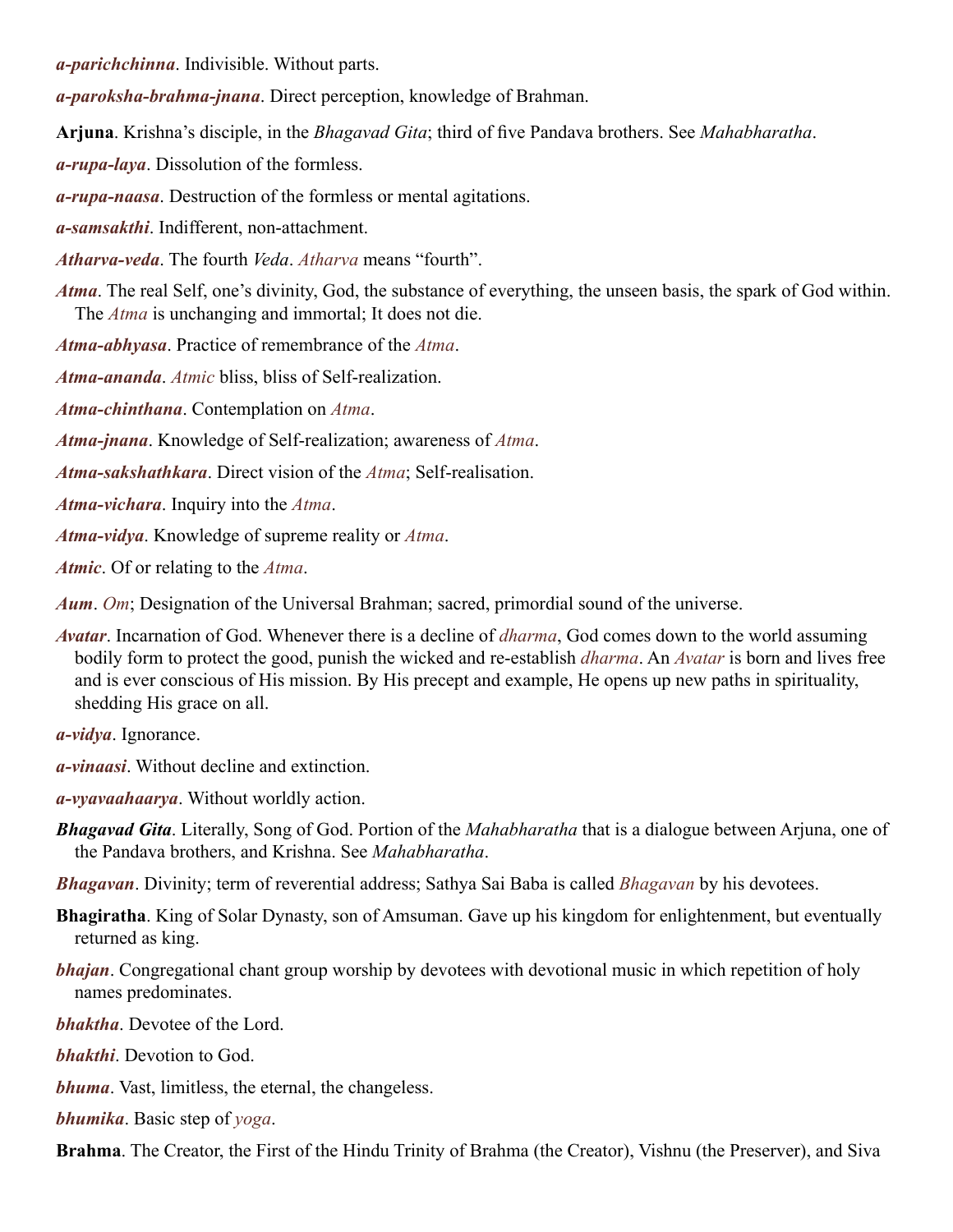(the Destroyer).

<span id="page-42-1"></span>*Brahma-abhyasa*. Practice of remembering [Brahman.](#page-42-0)

<span id="page-42-20"></span>*Brama-ananda*. Bliss of realising [Brahman.](#page-42-0)

<span id="page-42-22"></span>*brahma-chari*. Student, celibate, first stage of life of a *[brahmin](#page-42-16)*; one who dwells in God consciousness.

<span id="page-42-19"></span>*Brahma-chinthana*. Ceaseless thought of [Brahman.](#page-42-0)

*Brahma-dhyana*. Meditation on [Brahman](#page-42-0).

<span id="page-42-4"></span>*Brahma-jnana*. Knowledge of [Brahman.](#page-42-0)

<span id="page-42-0"></span>*Brahman* or *Brahmam*. Impersonal Supreme Being, primal source and ultimate goal of all beings. Thus, It is identical to the *[Atma](#page-41-1)*.

<span id="page-42-26"></span>*Brahma Sutras*. Spiritual text of *[Vedantic](#page-50-9)* teachings in short maxims, attributed to [Vyasa.](#page-51-3)

<span id="page-42-5"></span>*Brahma-vid*. Knower of [Brahman.](#page-42-0)

<span id="page-42-6"></span>*Brahma-vidvara*. Master knower of [Brahman.](#page-42-0)

<span id="page-42-7"></span>*Brahma-vidvariya*. Excellent knower of [Brahman](#page-42-0).

<span id="page-42-8"></span>*Brahma-vidvarishta*. Supreme knower of [Brahman.](#page-42-0)

<span id="page-42-15"></span>*Brahma-vidya*. Spiritual attainment, knowledge of [Brahman](#page-42-0).

<span id="page-42-16"></span>*brahmin*. First of four [caste](#page-42-24)s of social order, the priestly or teacher caste; a person belonging to this [caste.](#page-42-24)

<span id="page-42-14"></span>*Brihadaranyaka Upanishad*. The *[Upanishad](#page-49-5)* that sets forth teachings maintained by [Yajnavalkya](#page-51-5) regarding [Brahman](#page-42-0).

*brihath*. Big, enlarged, gross, high.

<span id="page-42-9"></span>*buddhi*. Intellect, intelligence, faculty of discrimination.

- <span id="page-42-24"></span>*caste*. The four castes of social order are: *brahmin* (priestly or teacher), *kshatriya* (warrior, protector), *vaisya* (trader, merchant, agriculturist), and *sudra* (worker, helper).
- <span id="page-42-12"></span>*chaithanya*. Consciousness, intelligence, spirit.
- <span id="page-42-25"></span>**Chaithanya**. Fifteenth century Vaishnava mendicant reformer; taught the path of love and devotion to the *Avatar* of Sri [Krishna](#page-44-8).
- <span id="page-42-21"></span>*chakra*. Disk; wheel; a weapon used by [Krishna](#page-44-8).
- <span id="page-42-10"></span>*Chandogya Upanishad*. One of the ten important *[Upanishads](#page-49-5)*; a great collection of theological-philosophicalallegorical utterances. Includes glorification of *[Om](#page-45-4)*, *[Gayatri](#page-43-24)*, and [Brahman.](#page-42-0)
- <span id="page-42-11"></span>*chit*. Consciousness, knowledge, awareness.
- <span id="page-42-3"></span>*chittha*. Mind stuff, memory, subconscious mind.
- <span id="page-42-23"></span>**Chudala**. Saintly wife of King Sikhidwaja. When he renounced his kingdom, she gave him instruction in *[Atmic](#page-41-0)* knowledge and brought him back to the throne.

<span id="page-42-2"></span>*dama*. Control of the outer senses.

<span id="page-42-18"></span>*deha*. Body.

<span id="page-42-17"></span>*deva*. Deity, celestial being, god.

<span id="page-42-13"></span>**Devahuthi**. Daughter of Swayambhuva Manu, wife of [Kardhama Prajapathi;](#page-46-26) and mother of sage [Kapila.](#page-44-9)

*dhana*. Wealth, possessions, superior attractions.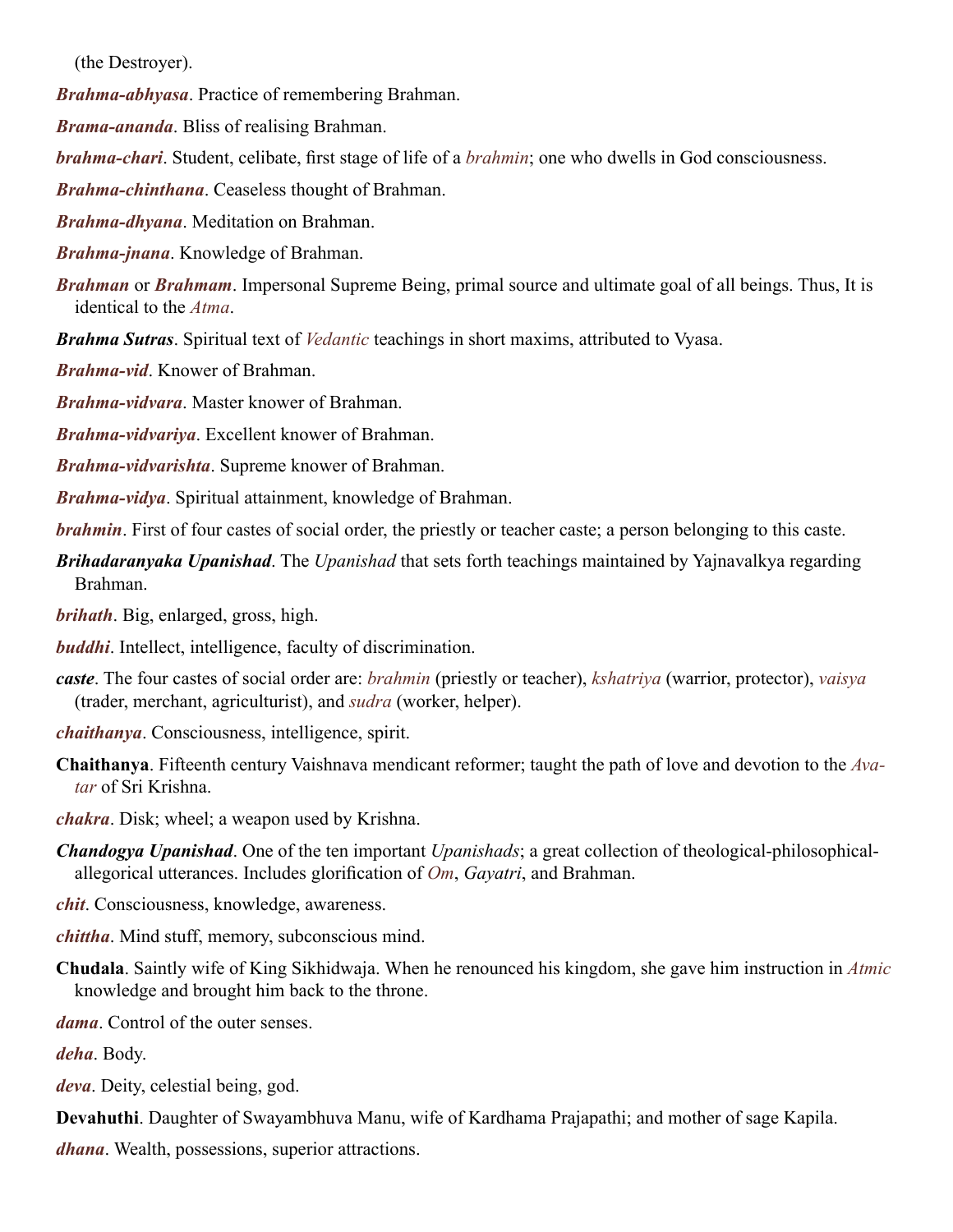<span id="page-43-18"></span>*dharma*. Right action, truth in action, righteousness, morality, virtue, duty, the dictates of God, code of conduct. *Dharma* defies a simple translation into English.

<span id="page-43-3"></span>*dhyana*. Meditation.

<span id="page-43-19"></span>*divya-chakshu*. Divine eye.

<span id="page-43-17"></span>*drishti*. Vision, seeing, intelligence.

<span id="page-43-16"></span>*dwaitha*. Dualism, the doctrine that the individual and the Supreme Soul are two different principles or entities.

<span id="page-43-26"></span>*Dwapara-yuga*. Third in the cycle of four ages. See *[yuga](#page-51-8)*.

<span id="page-43-21"></span>*gada*. Mace.

<span id="page-43-25"></span>**Ganga**. The 1560-mile-long Ganges river; starts in the Himalayas and flows generally east into the Bay of Bengal; the most sacred river of India.

<span id="page-43-14"></span>**Gauranga**. Name for [Chaithanya](#page-42-25), a great saint.

<span id="page-43-24"></span>*Gayatri mantra*. A very sacred *[Vedic](#page-50-24)* prayer for self-enlightenment; it is repeated piously at dawn, noon, and twilight devotions.

<span id="page-43-0"></span>*Gita*. Literally, song. Short for *[Bhagavad Gita](#page-41-20)*.

<span id="page-43-22"></span>*grihastha*. Householder, one of the four stages of life.

<span id="page-43-2"></span>*guna*. Quality, characteristic. The qualities of *[sathwa](#page-48-8)*, *[rajas](#page-46-7)*, and *[thamas](#page-49-10)* (serenity, passion, ignorance) are general universal characteristics of all kinds of mental tendencies and actions/ thoughts, which are prompted by specific kinds and mixtures of these three qualities. For example, *[sathwic](#page-48-7)* food is health-giving, strength-giving and delightful; *[rajasic](#page-46-8)* food is spicy, sour, or salty and brings on diseases; and *[thamasic](#page-49-11)* food is impure, old, stale, tasteless, or rotten. See *[thamas](#page-49-10)*, *[rajas](#page-46-7)*, *[sathwa](#page-48-8)*.

<span id="page-43-8"></span>*guna-saamya-avastha*. State of perfect balance of qualities.

<span id="page-43-1"></span>*guru*. Preceptor, teacher, guide to spiritual liberation.

<span id="page-43-27"></span>**Hanuman**. Son of the Wind God and a great "devotee servant'' of [Rama](#page-47-8). He was part man, part monkey.

<span id="page-43-12"></span>*Hiranyagarbha*. Cosmic divine mind; cosmic womb; golden egg first created by [Brahman](#page-42-0) from which all creation issued.

<span id="page-43-20"></span>*idam*. This.

<span id="page-43-9"></span>**Iswara**. Lord, God, Supreme Being; another name for [Siva](#page-48-14).

*jaagrath*. Waking state.

<span id="page-43-10"></span>*jaagrath-swapna*. Wakeful-dreamy.

<span id="page-43-11"></span>*jada*. Inert matter.

<span id="page-43-7"></span>*jagath*. Cosmos, world of change, creation.

<span id="page-43-23"></span>**Janaka**. A self-realized king; [Sita](#page-48-22)'s father and [Rama'](#page-47-8)s father-in-law. His ancestor was Nimi, a great emperor.

<span id="page-43-15"></span>*japa*. Soft prayer or repetition of the name of God.

<span id="page-43-13"></span>**Jayadeva**. Sanskrit poet; wrote the *Gita Govinda*, which describes the early life of [Krishna.](#page-44-8)

<span id="page-43-5"></span>*jiva*. Individual or soul, in a state of non-realisation of its identity with [Brahman](#page-42-0). It is unaware of its own nature and is subjected to sensations of pain and pleasure, birth and death, etc.

<span id="page-43-4"></span>*jivan-muktha*. One who is liberated in this life.

<span id="page-43-6"></span>*jivi*. Individual or soul.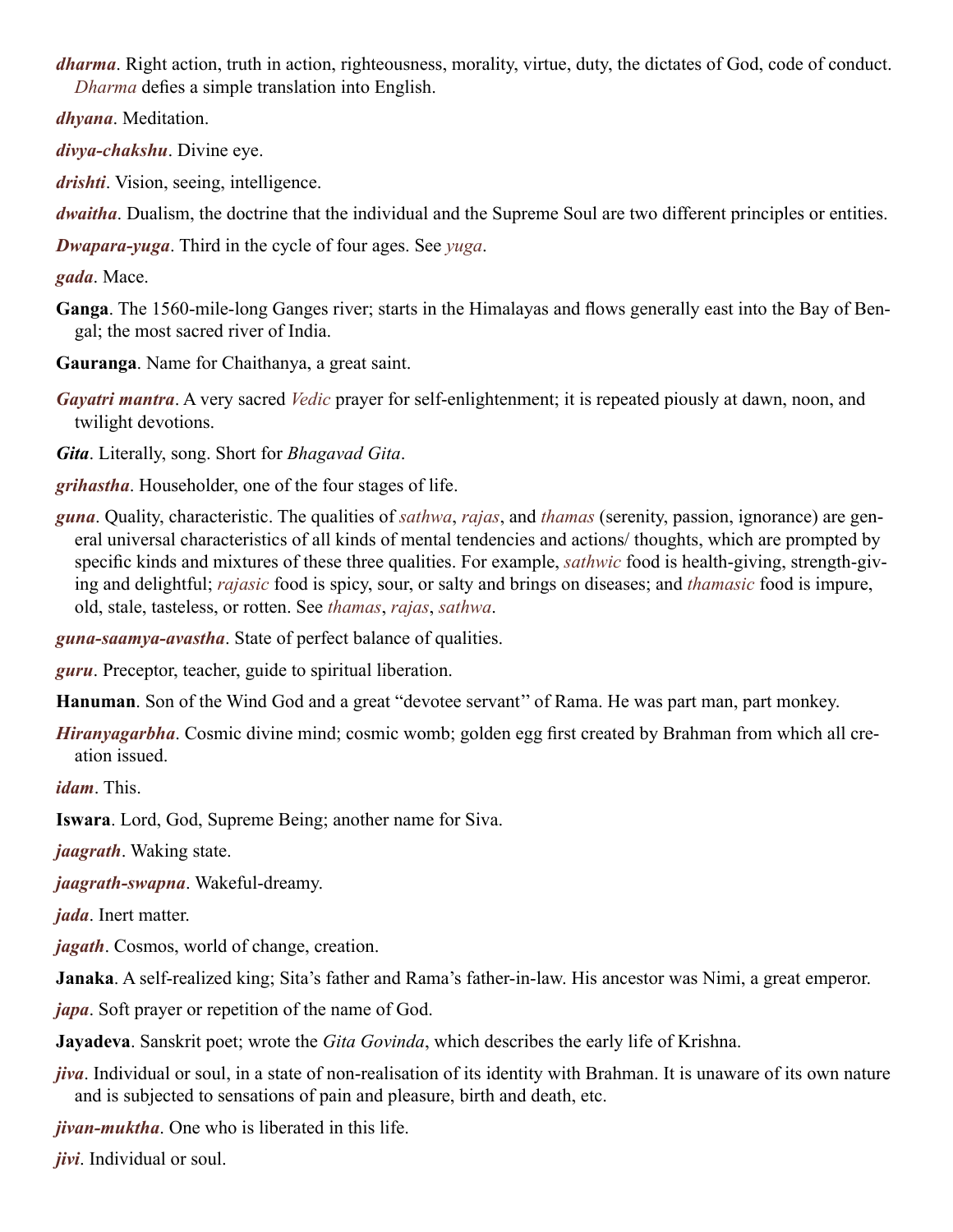<span id="page-44-0"></span>*jnana*. Sacred knowledge; knowledge of the spirit, pursued as a means to Self-realisation. It is direct experience of God, as the Soul of the souls. *Jnana* makes a man omniscient, free, fearless, and immortal

<span id="page-44-5"></span>*jnana-abhyasa*. Cultivation of spiritual wisdom.

<span id="page-44-13"></span>*jnana-drishti*. Wisdom eye.

*jnana-swarupa*. The embodiment of spiritual wisdom.

<span id="page-44-4"></span>*jnani*. Wise man, realized soul.

<span id="page-44-7"></span>*jyothi-swarupa*. Illumination itself.

<span id="page-44-3"></span>**Kailas**. [Siva](#page-48-14)'s mountain abode; [Bhagiratha](#page-41-22) performed penance here to bring down the river [Ganga.](#page-43-25)

<span id="page-44-19"></span>*Kali-yuga*. Fourth in a cycle of four ages; the evil age; the one we are now in. See *[yuga](#page-51-8)*.

<span id="page-44-6"></span>*kama*. Desire, lust, worldly fulfillment; one of four goals of humans.

<span id="page-44-9"></span>**Kapila**, **Kapilamaharshi**. Ancient sage-philosopher; prime exponent of one of the six systems of philosophy known as *[sankhya](#page-47-9)*, which emphasizes duality of spirit and nature.

<span id="page-44-16"></span>*karana*. Causal or cause.

<span id="page-44-12"></span>*karma*. Action, deed, work, religious rite, the totality of innate tendencies formed as a consequence of acts done in previous lives. Every *karma* produces a lasting impression on the mind of the doer, apart from affecting others. Repetition of a particular *karma* produces a tendency (*vasanas*) in the mind. *Karma* is of three kinds: (i) *praarabdha*, which is being exhausted in the present life: (ii) *aagami*, which is being accumulated in the present life, and (iii) *samchitha*, which is being accumulated or stored to be experienced in future lives. *Akarma* is action that is done without any intention to gain the consequences; *vikarma* is action that is intentionally done.

*kataka*. Tree whose nut purifies water.

<span id="page-44-20"></span>**Kauravas**. Family that fought [Pandavas.](#page-46-25) See *[Mahabharatha](#page-44-18)*.

<span id="page-44-15"></span>*kosa*. Sheath.

<span id="page-44-8"></span>**Krishna**. The *[Avatar](#page-41-23)* of [Vishnu](#page-50-17) in the *[Dwapara yuga](#page-43-26)* (era), prior to the present *[Kali yuga](#page-44-19)* (era).

<span id="page-44-22"></span>*kritha-yuga*. First age of man, Golden age of truth. See *[yuga](#page-51-8)*.

<span id="page-44-11"></span>*kshatriya*. Soldier, protector, warrior; see *[caste](#page-42-24)*.

<span id="page-44-2"></span>*kshaya*. Decline, loss, inertia; go to destruction.

<span id="page-44-1"></span>*laya*. Merging, dissolution, absorption, sleep.

<span id="page-44-14"></span>*leela*. Divine sport or play.

<span id="page-44-17"></span>**Leela**. Woman who attained heaven through her devotion.

- <span id="page-44-21"></span>**Madhwacharya**. 13th cent. exponent of dualist philosophy; lived in the South Indian court of Vijayanagar; author of *[Vedantic](#page-50-12)* works; founder of a sect of *Vaishnavas*; refuted monism of [Sankaracharya.](#page-47-13)
- <span id="page-44-18"></span>*Mahabharatha*. Ancient epic in poetic form, by sage [Vyasa;](#page-51-3) describes conflict between the [Pandava](#page-46-25) brothers and their cousins, the 100 [Kaurava](#page-44-20) brothers. It contains the *[Bhagavad Gita](#page-41-20)*, the metaphysical teaching of [Krishna](#page-44-8) to [Arjuna](#page-41-21).

*mahavakya*. Great aphorism.

<span id="page-44-10"></span>**Maitreyi**. Female consort of [Yajnavalkya](#page-51-5); one of the greatest sage-philosophers in the *[Upanishads](#page-49-5)*. Maitreyi was known for her wisdom. See *[Brihadaranyaka Upanishad](#page-42-14)*.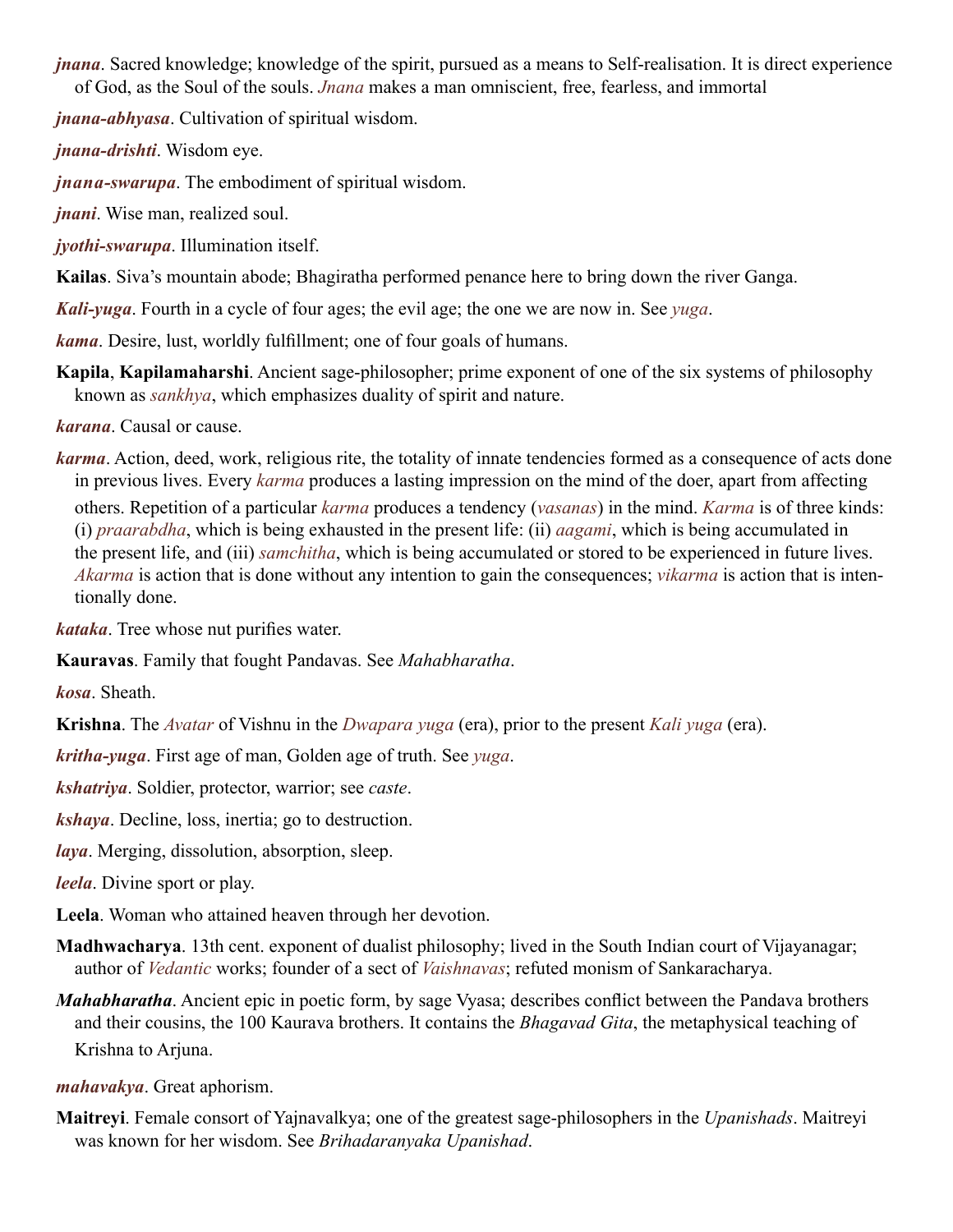<span id="page-45-21"></span>*manana*. Reflection, meditation, understanding.

- <span id="page-45-5"></span>*manas*. Mind, the inner organ, which has four aspects: (i) mind (*manas*), which deliberates, desires, and feels; (ii) intellect (*[buddhi](#page-42-9)*), which understands, reasons, and decides; (iii) the 'I' sense, and (iv) memory (*[chitha](#page-42-3)*). The mind, with all its desires and their broods, conceals the Divinity within man. Purification of the mind is essential for realisation of the Self.
- <span id="page-45-20"></span>*manomaya-kosa*. Mental sheath of the body.
- <span id="page-45-17"></span>**Mathanga**. A great sage; it is he who cursed [Vali.](#page-50-25)
- <span id="page-45-6"></span>*maya*. Delusion. The mysterious, creative, and delusive power of [Brahman](#page-42-0) through which God projects the appearance of the Universe. *Maya* is the material cause and [Brahman](#page-42-0) is the efficient cause of the Universe. [Brahman](#page-42-0) and *maya* are inextricably associated with each other like fire and its power to heat. *Maya* deludes the individual souls in egoism, making them forget their true spiritual nature.
- <span id="page-45-2"></span>*mithya*. Mixture of truth and falsehood; neither true nor untrue, but something in between. The world is not untrue (*asat*) but *mithya*.
- <span id="page-45-9"></span>*moha*. Delusion caused by false identification, infatuation.
- <span id="page-45-0"></span>*moksha*. Liberation from all kinds of bondage, especially the one to the cycle of birth and death. It is a state of absolute freedom, peace, and bliss, attained through Self-realisation. This is the supreme goal of human endeavour, the other three being, righteousness (*[dharma](#page-43-18)*), wealth and power (*artha*), and sense-pleasure (*[kama](#page-44-6)*).

*muktha*. Free, liberated.

<span id="page-45-10"></span>*muktha-thrishna*. Yearning for liberation.

<span id="page-45-8"></span>*mukthi*. Liberation; final release or emancipation from the cycle of birth and death. See *[moksha](#page-45-0)*.

<span id="page-45-1"></span>*mula-prakriti*. Causal substance; basic nature.

<span id="page-45-16"></span>**Narada**. Sage-bard; traveled the world chanting *[Narayana](#page-45-23)*. Famous for creating disputes, resulting in solutions for the spiritual advancement or victory of the virtuous. Expert in law and author of texts on *[dharma](#page-43-18)*.

<span id="page-45-23"></span>**Narayana**. The Primal Person, the Lord, [Vishnu](#page-50-17).

<span id="page-45-7"></span>*nir-aakaara*. The state of formlessness.

*nir-dheshya*. To be described.

<span id="page-45-15"></span>*nir-guna*. Without qualities, attributeless.

<span id="page-45-13"></span>*nir-mala*. Without blemish, pure.

*nir-vikalpa*. Undifferentiated, without ideation.

<span id="page-45-3"></span>*nir-vikalpa-samadhi*. Undifferentiated deep communion, transcendental absorption.

<span id="page-45-22"></span>*nir-vikara*. Changless, without transformation.

<span id="page-45-12"></span>*nish-kala*. Having no parts.

*nish-kama-karma*. Renunciation of the fruit of action.

<span id="page-45-14"></span>*nish-kriya*. Without activity.

<span id="page-45-18"></span>*nishta*. State, condition, steadiness, regulated behaviour, excellence.

<span id="page-45-11"></span>*nithya*. Eternal, permanent

<span id="page-45-19"></span>*nithya-ananda*. Eternal bliss.

<span id="page-45-4"></span>*Om.* Designation of the Universal *[Brahman](#page-42-0)*; sacred, primordial sound of the Universe.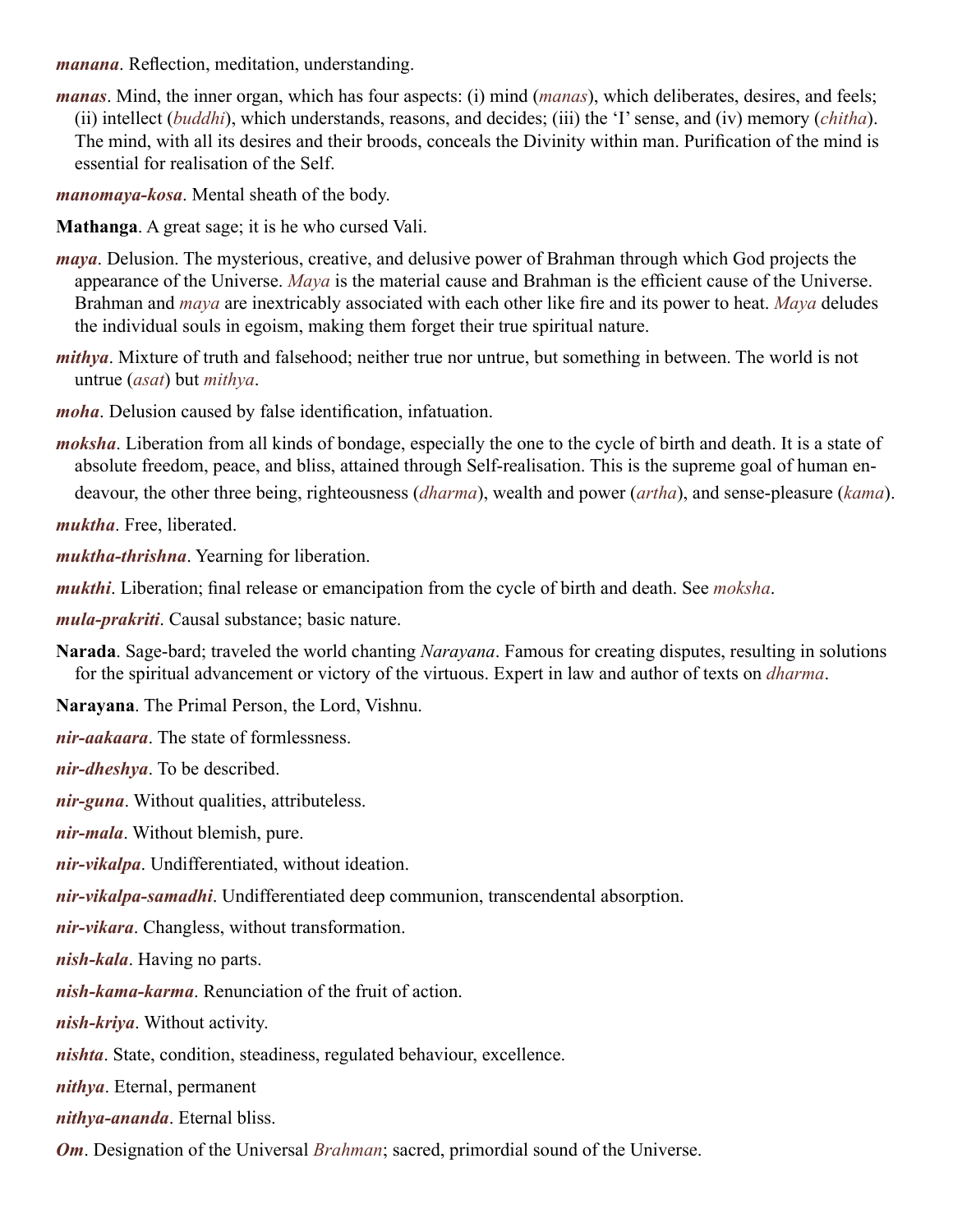<span id="page-46-6"></span>*padartha-bhavana*. Non-cognition of material objects.

<span id="page-46-22"></span>*padma*. Lotus.

<span id="page-46-19"></span>*Panchadasi*. Work on *[Vedanta](#page-50-11)*, by [Madhwacharya.](#page-44-21)

<span id="page-46-2"></span>*pancha-kosas*. Five sheaths of the individual: food, air, mind, intellect, bliss.

<span id="page-46-25"></span>**Pandavas**. Sons of Pandu; family of 5 brothers that fought the Kauravas: Dharmaraja, Bhima, Arjuna, Nakula, and Sahadeva. See *Mahabharatha*.

<span id="page-46-9"></span>*Para-brahman*. Universal Absolute [Brahman.](#page-42-0)

<span id="page-46-24"></span>*param*. Beyond.

<span id="page-46-20"></span>*Param-ananda*. Highest bliss, union with [Brahman.](#page-42-0)

<span id="page-46-3"></span>*Param-atma*. Supreme Self, Supreme *[Atma](#page-41-1)*.

<span id="page-46-17"></span>**Parvathi**. [Siva'](#page-48-14)s consort. Also known as Gauri (fair complexioned) and by other names.

<span id="page-46-10"></span>**Patanjali**. Author of the *Yoga Sutras*, which form the foundation of the *[yoga](#page-51-1)* system of Indian philosophy.

<span id="page-46-5"></span>*pathya-pathi*. Master of the path.

<span id="page-46-26"></span>**Prajapathi**. Creator of this world; God presiding over creation. Also called Manu, Surya's son.

<span id="page-46-14"></span>*prajnana*. Highest wisdom.

<span id="page-46-15"></span>*prakriti*. Nature, the Divine Power of Becoming. Also known as *[maya](#page-45-6)*, *avidya*, and *[sakthi](#page-47-22)*; the world of matter and mind as opposed to the spirit. *Prakriti* has three dispositions or *[gunas](#page-43-2)* (*[sathwa](#page-48-8)*, *[rajas](#page-46-7)*, and *[thamas](#page-49-10)*), which go into the make-up of all living and non-living beings in the Universe, in varying proportions leading to the appearance of infinite multiplicity in form, nature, and behaviour.

<span id="page-46-0"></span>*pralaya*. Dissolution of the world.

<span id="page-46-11"></span>*prana*. Life-breath, life force, vital energy, the five vital airs of the body. English doesn't seem to have names for these vital airs, so we list them with their Sanskrit names: *prana* (located in lungs), *apana* (flatus, which moves downward through the rectum), *vyana* (diffused throughout the whole body), *samana* (navel; essential to digestion), and *udana* (rises through throat to head).

<span id="page-46-21"></span>*prana-maya kosa*. The second, subtle sheath of man, consisting of the vital airs and the nervous system.

<span id="page-46-4"></span>*Pranava*. *[Om](#page-45-4)*; the sacred seed-sound and symbol of [Brahman.](#page-42-0) "The most exalted syllable in *[Vedas](#page-50-9)*". It is used in meditation on God. It is uttered first before a *[Vedic](#page-50-24) mantra* is chanted.

<span id="page-46-13"></span>*prasanthi*. Supreme peace, equanimity.

<span id="page-46-1"></span>*pratyagatma*. The inner 'I'.

<span id="page-46-23"></span>*pratyaksha*. Direct knowledge, perceptible, before one's eyes.

<span id="page-46-16"></span>*prema*. Ecstatic love of God; divine love of the most intense kind.

*pundit*. Learned scholar, wise man.

**purusha**. Perfect person, supreme lord, soul.

<span id="page-46-12"></span>*Purusha*. Primeval male, Supreme Spirit.

<span id="page-46-7"></span>*rajas*. Passion, activity, restlessness, aggressiveness. Associated with colour red. See *[guna](#page-43-2)*.

<span id="page-46-8"></span>*rajasic*. Adjective form of *[rajas](#page-46-7)*, passionate, emotional.

<span id="page-46-18"></span>*rajoguna*. Quality of active nature, passion, restlessness, aggressiveness. Associated with colour red. See *[guna](#page-43-2)*.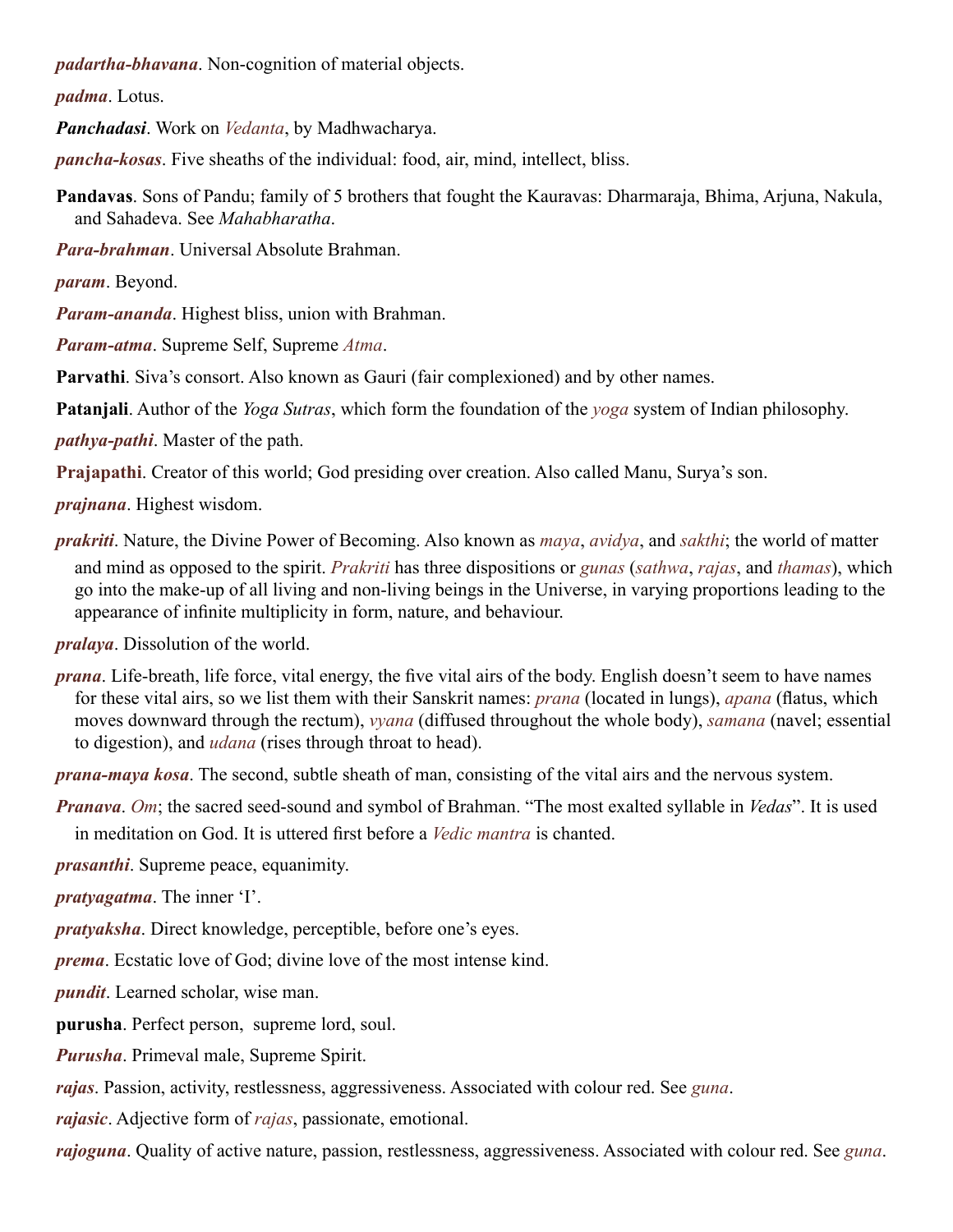<span id="page-47-8"></span>**Rama**. Avatar of the *[Thretha yuga](#page-49-20)* (era). Hero of the *[Ramayana](#page-47-11)*; killed the wicked [Ravana](#page-47-23) to rescue his wife [Sita,](#page-48-22) who had been kidnapped. "*Rama*" means "he who pleases".

<span id="page-47-7"></span>**Ramana Maharshi**. Indian sage, 1879–1950, who taught the path of Self-inquiry.

<span id="page-47-11"></span>*Ramayana*. This sacred epic, composed by Sage [Valmiki,](#page-50-13) deals with the incarnation of [Vishnu](#page-50-17) as Sri [Rama](#page-47-8), who strove all his life to reestablish the reign of *[dharma](#page-43-18)* in the world. The *Ramayana* has played an important role in influencing and shaping the Hindu ethos over the centuries.

<span id="page-47-3"></span>*rasa*. Taste, sweetness, essence of enjoyment.

<span id="page-47-0"></span>*rasa-aswadana*. Enjoyment of bliss.

<span id="page-47-23"></span>**Ravana**. Lord of demons and king of Lanka, who abducted [Sita](#page-48-22) [\(Rama](#page-47-8)'s wife).

<span id="page-47-24"></span>*Rig-veda*. First *[Veda](#page-50-9)* composed by the sages, consisting of 1028 hymns. Oldest religious text in world

<span id="page-47-10"></span>*rishi*. Sage, wise man.

<span id="page-47-18"></span>*rupa*. Form, figure, appearance.

<span id="page-47-17"></span>*rupa-laya*. Dissolution of form.

<span id="page-47-12"></span>**Sabari**. A woman ascetic living in the hermitage of her teacher, Sage Mathanga; [Rama](#page-47-8) gave her salvation.

*sadguru*. True teacher to be followed.

<span id="page-47-4"></span>*sadhaka*. Spiritual aspirant.

<span id="page-47-20"></span>*sadhana*. Spiritual discipline or exercise; self effort.

*sakshat-kara*. Divine spiritual experience or vision; direct exerience of the Lord.

<span id="page-47-16"></span>*sakshi*. Witness.

<span id="page-47-22"></span>*sakthi*. Great universal power, divine energy, strength.

<span id="page-47-5"></span>*sama*. Control of the senses, peace, equanimity, tranquility. Also, quiet persuasion, good counsel.

<span id="page-47-6"></span>*sama-dhana*. Mind control by equanimity.

<span id="page-47-2"></span>*samadhi*. Literally, total absorption. The state of super consciousness resulting in union with or absorption in the ultimate reality, the *[Atma](#page-41-1)*; perfect equanimity. The state that transcends the body, mind, and intellect. In that state of consciousness, the objective world and the ego vanish and Reality is perceived or communed with, in utter peace and bliss. When people realise in this state their oneness with God, it is called *nirvikalpa samadhi*.

<span id="page-47-25"></span>*Sama-veda*. Collection of certain verses of the *[Rig-veda](#page-47-24)* arranged for liturgical purposes.

- <span id="page-47-1"></span>*samsara*. Worldly life; life of the individual soul through repeated births and deaths. Liberation means getting freed from this cycle.
- <span id="page-47-19"></span>*samskara*. Inborn desire, mental impression of acts done in former state of existence. Purificatory ceremony or sacrament.

<span id="page-47-21"></span>**Sanatkumara**. One of four sons of [Brahma](#page-41-24).

<span id="page-47-14"></span>*sankalpa*. Will, resolve.

<span id="page-47-13"></span>**Sankara**. Also **Sankaracharya**. Celebrated philosopher, preceptor of non-dualistic *[Vedanta](#page-50-11)*. Defeated all religious opponents in debates throughout India.

<span id="page-47-15"></span>*sankha*. Conch.

<span id="page-47-9"></span>*sankhya*. One of six leading systems of spiritual Vedic philosophy, attributed to sage [Kapila](#page-44-9). Its chief object is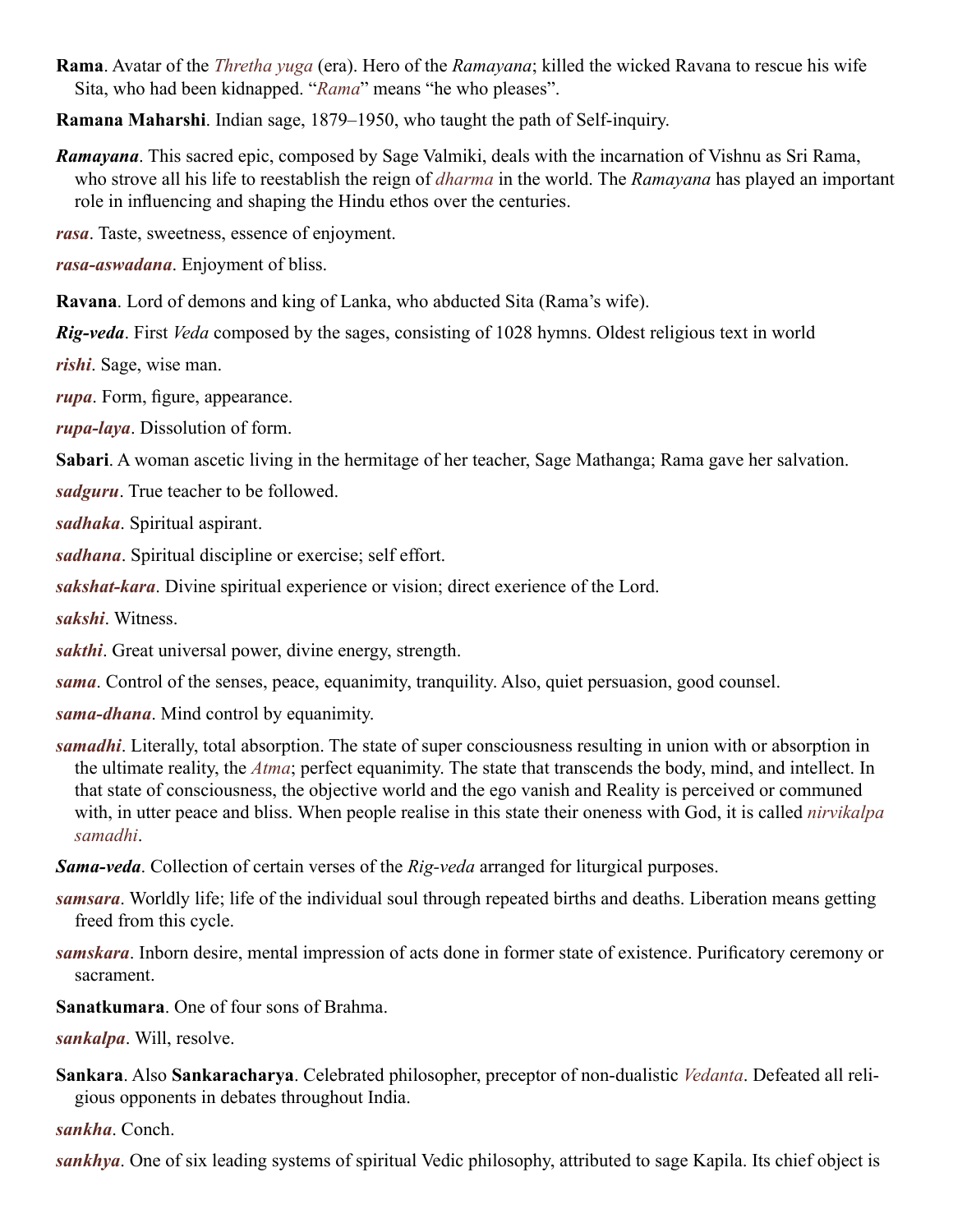the emancipation of the soul from the bonds of worldly existence.

*santham*. Equanimity, serenity, tranquility.

<span id="page-48-12"></span>*santhi*. Peace, equanimity, serenity, tranquility.

<span id="page-48-13"></span>*santhi-swarupa*. Embodiment of peace.

<span id="page-48-18"></span>*sanyasin*. Renunciant, mendicant.

<span id="page-48-23"></span>**Saraswathi**. Goddess of learning and eloquence, a daughter of [Brahma](#page-41-24). Also, an underground river, originating in the upper Indus river basin and joining the [Ganga](#page-43-25) and [Yamuna](#page-51-9) rivers at Prayag or Allahabad

<span id="page-48-20"></span>*sarira*. Body.

<span id="page-48-0"></span>*sastra*. Holy scripture; sacred text; that which commands, orders, directs with authority.

<span id="page-48-11"></span>*sat*. Existence, being, good, real.

<span id="page-48-4"></span>*sat-chit-ananda*. Existence-knowledge-bliss, or being-awareness-bliss

<span id="page-48-8"></span>*sathwa*. Purity, calmness, serenity, joy, strength, goodness. Associated with colour white. See guna.

<span id="page-48-9"></span>*sathwa-guna*. Quality of purity, calmness, serenity, joy, goodness, strength. Associated with colour white. See *[guna](#page-43-2)*.

<span id="page-48-7"></span>*sathwic*. Adjective form of *[sathwa](#page-48-8)*; serene, pure, good, balanced.

<span id="page-48-1"></span>*sathya*. Truth.

*sa-vikalpa*. With differentiated ideation, thoughts of difference.

<span id="page-48-2"></span>*sa-vikalpa-ananda*. Bliss of the highest subject-object contact.

<span id="page-48-3"></span>*sa-vikalpa-samadhi*. Subject-object type of superconscious state.

<span id="page-48-16"></span>*seva*. Selfless service; service to others while trying to serve the God within them.

*sevak*. One who engages in service; server; worshipper.

*shadbhaava*. Six-fold.

- <span id="page-48-22"></span>**Sita**. Wife of Rama; brought up by King [Janaka](#page-43-23) who found her in a box in the earth. Also, a tributary of the [Ganga](#page-43-25), flowing westward.
- <span id="page-48-14"></span>**Siva**. Destroyer in the trinity of [Brahma](#page-41-24) (the Creator), [Vishnu](#page-50-17) (the Preserver), and Siva. The embodiment of spiritual wisdom and God of Gods, Mahadeva.

<span id="page-48-17"></span>*soham*. I am God.

<span id="page-48-5"></span>*sraddha*. Faith.

<span id="page-48-6"></span>*sruthi*. Sacred revelations orally transmitted by *[brahmins](#page-42-16)* from generation to generation, differing from traditional law codes (*smrithi*). Divinely sourced scripture; *Veda*; divine words known by revelation; that which was heard or listened to.

<span id="page-48-19"></span>*sthula*. Gross, material, superficial.

<span id="page-48-10"></span>*subhecha*. Yearning for one's spiritual welfare; the first stage of higher knowledge (*jnana bhumika*).

<span id="page-48-15"></span>*sudra*. Labourer, the fourth caste of workers. See *[Caste](#page-42-24)*.

<span id="page-48-24"></span>**Sugriva**. Monkey-king, brother of [Vali](#page-50-25); with his army of monkeys headed by [Hanuman](#page-43-27), assisted [Rama](#page-47-8) in defeating [Ravana](#page-47-23).

<span id="page-48-21"></span>**Suka**. Divine son of author of the *[Mahabharatha](#page-44-18)*, [Vyasa](#page-51-3). Visited King Janaka, who instructed him in the path to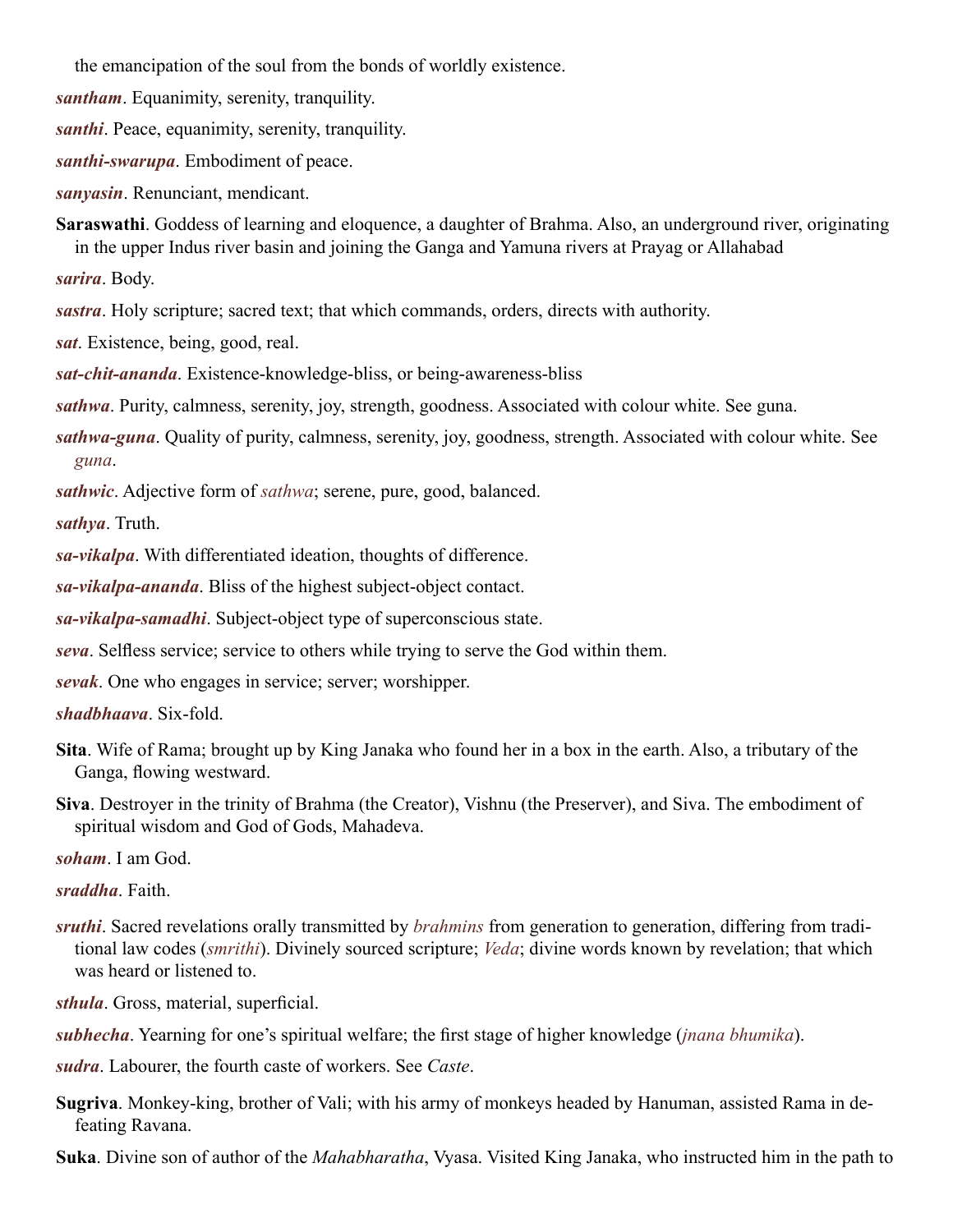liberation. Also, a messenger of [Ravana](#page-47-23) was named Suka.

<span id="page-49-19"></span>*sukshma*. Subtle.

<span id="page-49-16"></span>**Sureswaracharya**. One of the foremost disciples of [Sankaracharya.](#page-47-13)

<span id="page-49-1"></span>*sushupti*. Deep sleep state.

*swapna*. Dream state.

<span id="page-49-7"></span>*swa-rajya*. Self-rule.

<span id="page-49-2"></span>*swarga*. Heaven.

<span id="page-49-14"></span>*swa-rupa*. Form, essential nature, true nature of Being, embodiment.

<span id="page-49-9"></span>*swa-rupa-naasa*. Destruction of the agitations, including their shapes and forms.

*taijas*. Splendid, luminous (from *tejas*).

- <span id="page-49-18"></span>*taijasa*. Entity associated with dream state composed of mind, intellect, five vital airs, five senses of perception, and the five elements; the experiencer of the dream or subconscious state, "light" of the subconscious.
- <span id="page-49-15"></span>*Taithiriya Upanishad*. One of the ten most important *[Upanishads](#page-49-5)*; it is the philosophical portion of the *Black Yajur-veda*; the other part is called the *White Yajur-veda*.
- <span id="page-49-0"></span>*tapas*. Concentrated spiritual exercises to attain God, penance, severe austerities.
- <span id="page-49-10"></span>*thamas*. Dullness, ignorance, delusion, inactivity, passivity, inertia, sloth. Associated with colour black. See *[guna](#page-43-2)*.

<span id="page-49-11"></span>*thamasic*. Adjective form of *[thamas](#page-49-10)*, dull, ignorant, passive.

- *thamoguna*. Quality of dullness, ignorance, delusion, inactivity, inertia, sloth. Associated with colour black. See *[guna](#page-43-2)*.
- <span id="page-49-12"></span>*thanumanasi*. State of attenuated body consciousness.

*Thath*. That, the Godhead.

*Thath twam asi*. You are That. One of four great statements expressing the non-difference of individual soul with [Brahman](#page-42-0), the supreme absolute Self, in *[Vedantic](#page-50-12)* philosophy.

<span id="page-49-4"></span>*thithiksha*. Fortitude, forbearance.

<span id="page-49-20"></span>*Thretha-yuga*. The second in the cycle of four eras. See *[yuga](#page-51-8).*

<span id="page-49-13"></span>*thrishna*. Thirst, desire, and associated activity to fulfill desire.

<span id="page-49-8"></span>*thuriya*. "Beyond" stage in *[samadhi](#page-47-2)*; fourth stage beyond waking, dream, and deep sleep. Superconscious state.

<span id="page-49-17"></span>*triveni*. triumvirate (three things).

*Triveni*. Confluence of the three rivers [Ganga](#page-43-25), Yamuna, and the subterranean [Saraswathi](#page-48-23) at Prayag. (Allahabad).

<span id="page-49-21"></span>*Upanishadic*. Relating to the *[Upanishads](#page-49-21)*.

- <span id="page-49-5"></span>*Upanishads*. The very sacred portions of the *Vedas* that deal with God, humanity, and universe, their nature and interrelationships. Spiritual knowledge (*jnana*) is their content, so they form the *Jnana-kanda* of the *Vedas.*  Principle message is nondualism: unity of Brahman and *Atma*.
- <span id="page-49-3"></span>*uparathi*. Control of mind by withdrawal from senses.

<span id="page-49-6"></span>*vairagya*. Detachment, renunciation.

*Vaishnavite*. A person belonging to *Vaishnavism*, one of the major branches of Hinduism. It focuses on worhiping [Vishnu](#page-50-17) and his ten incarnations.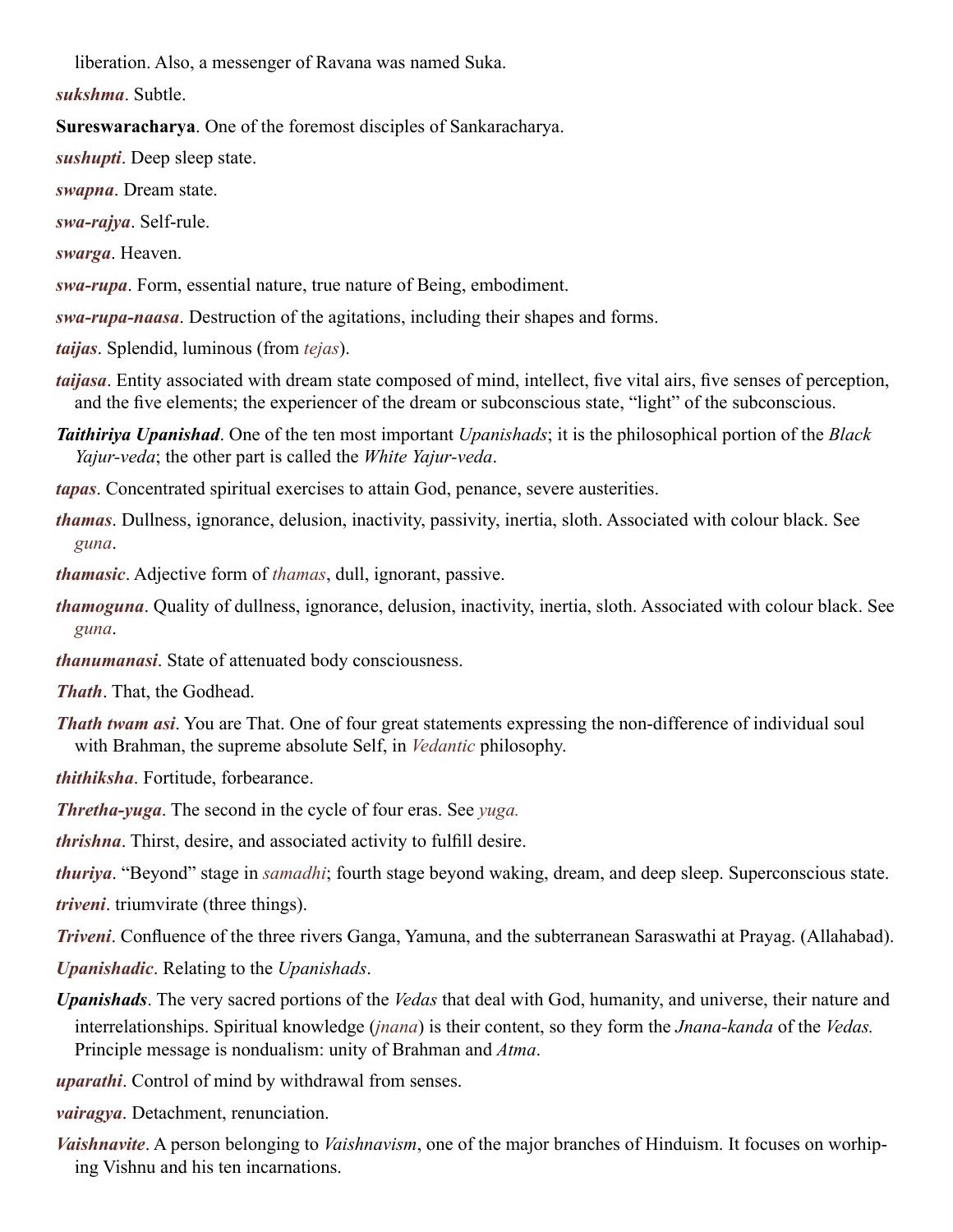<span id="page-50-3"></span>*vaishamya*. Unbalanced.

<span id="page-50-23"></span>*vaisya*. Business person, trader, merchant. See *[Caste](#page-42-24)*.

<span id="page-50-25"></span>**Vali**. A great monkey-king; brother and enemy of [Sugriva](#page-48-24).

<span id="page-50-13"></span>**Valmiki**. The saint-poet who wrote the *[Ramayana](#page-47-11)*.

<span id="page-50-22"></span>*vanaprastha*. Forest-dweller, hermit; third of the four stages of life.

<span id="page-50-1"></span>*vasana*. Inclination, impression of anything remaining in the subconscious mind from past action.

<span id="page-50-4"></span>**Vasishta**. One of the greatest sages (*[rishis](#page-47-10)*) of ancient times; priest of the solar race of kings; revealer of several *[Vedic](#page-50-24)* hymns. Had sacred, wishfulfilling cow called Nandini.

<span id="page-50-14"></span>*Vasishta-smrithi*. Law book written by [Vasishta.](#page-50-4)

*vasthu*. Thing, object.

<span id="page-50-11"></span>*Vedanta*. The doctrine of either pure non-dualism, i.e. the identity of [Brahman](#page-42-0) and the *[Atma](#page-41-1)*, or conditioned non-dualism; the end or bottom line of the *[Vedas](#page-50-9)*, which declares this doctrine.

<span id="page-50-12"></span>*Vedantic*. Of or pertaining to *[Vedanta](#page-50-11)*.

<span id="page-50-9"></span>*Vedas*. The oldest and the holiest of the Hindu scriptures, the primary source of authority in Hindu religion and philosophy. They are four in number: the *[Rig-Veda](#page-47-24)*, *[Sama-Veda](#page-47-25)*, *[Yajur-Veda](#page-51-10)*, and *[Atharva-Veda](#page-41-25)*.

<span id="page-50-24"></span>*Vedic*. Of your relating to the *[Vedas](#page-50-9)*.

<span id="page-50-5"></span>*vichara*. Inquiry, analysis and reflection of the nature of the Self or truth.

<span id="page-50-2"></span>*vicharana*. Enquiry, analysis.

*videha*. Deceased, free from body.

<span id="page-50-20"></span>*videha-muktha*. One liberated when deceased.

<span id="page-50-21"></span>*vidwan*. Wise person.

- <span id="page-50-15"></span>*vidya*. Spiritual education, spiritual knowledge, learning, that which illumines, that which gives light, supreme teaching.
- <span id="page-50-6"></span>*vi-jnana*. Highest wisdom; discriminating faculty of the intellect; spiritual wisdom beyond the material plane.

<span id="page-50-10"></span>*vi-jnana-ghana*. Sum and substance of spiritual wisdom.

<span id="page-50-16"></span>*vi-jnana-maya kosa*. Body sheath of intellect, intuition.

<span id="page-50-19"></span>*vi-kalpa*. Negativity, indecisiveness.

*vi-kara*. Modification, adaptation, change

<span id="page-50-18"></span>*vikari*. A mutable entity.

*vi-karma*. Wrong action.

<span id="page-50-0"></span>*vi-kshepa*. Waywardness; distracted or diffused mind that obstructs concentration.

*vilasa*. Play, manifestation; diversionary activity.

<span id="page-50-7"></span>*vimala*. Having all impurity destroyed.

*vinasa*. Destruction, extinction.

<span id="page-50-8"></span>*Virat-purusha*. First incarnation of [Brahma](#page-41-24); Cosmic Divinity; Lord in His form as the physical manifested cosmos.

<span id="page-50-17"></span>**Vishnu**. The Preserver in the trinity of [Brahma](#page-41-24) (the Creator), [Vishnu,](#page-50-17) and [Siva](#page-48-14) (the Destroyer).